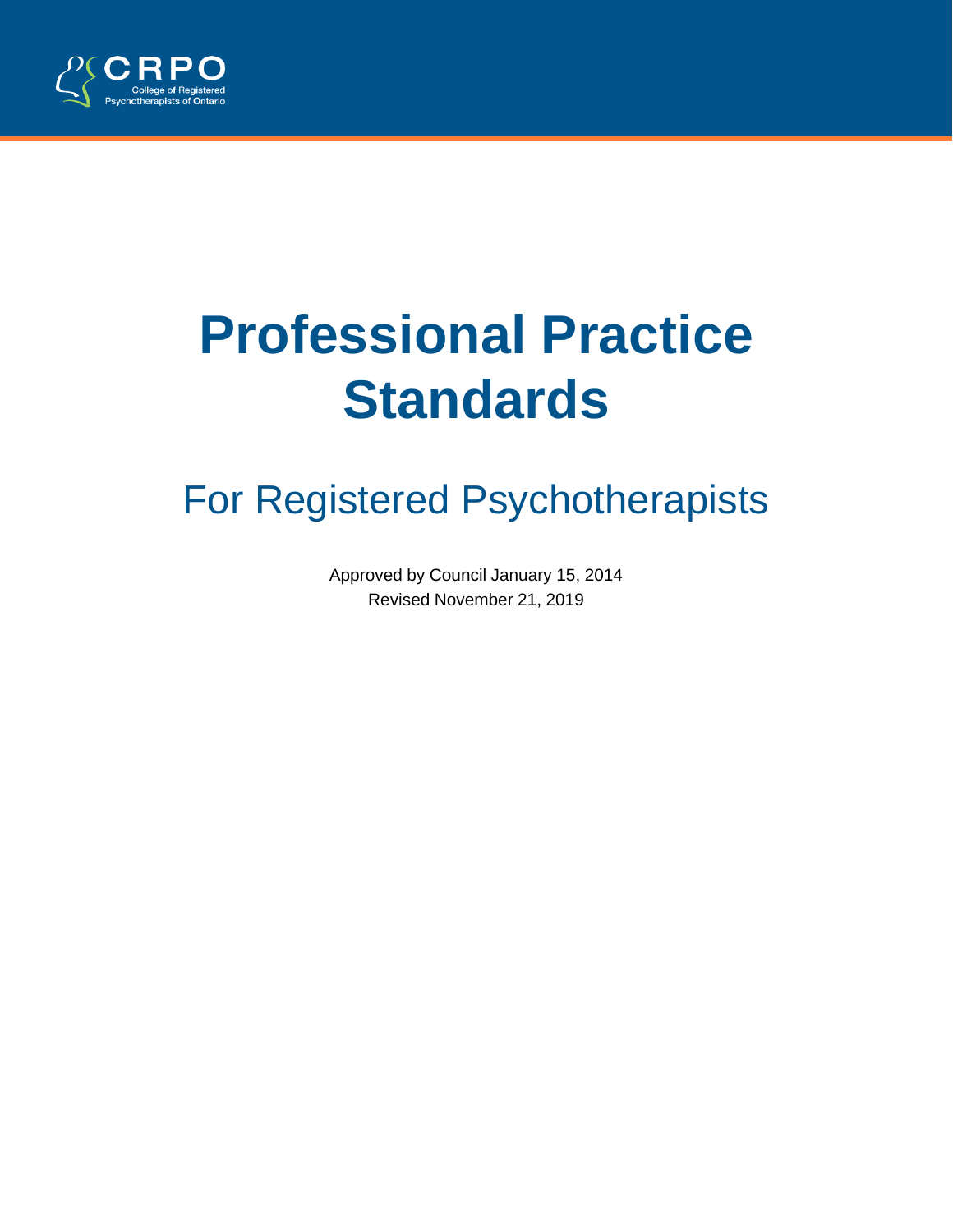# **TABLE OF CONTENTS**

| <b>Section 1</b> |  |
|------------------|--|
| 1.1              |  |
| 1.2              |  |
| 1.3              |  |
| 1.4              |  |
| 1.5              |  |
| 1.6              |  |
| 1.7              |  |
| 1.8              |  |
| 1.9              |  |
| <b>Section 2</b> |  |
| 2.1              |  |
| <b>Section 3</b> |  |
| 3.1              |  |
| 3.2              |  |
| 3.3              |  |
| 3.4              |  |
| 3.5              |  |
| 3.6              |  |
| 3.7              |  |
| <b>Section 4</b> |  |
| 4.1              |  |
| 4.2              |  |
| <b>Section 5</b> |  |
| 5.1              |  |
| 5.2              |  |
| 5.3              |  |
| 5.4              |  |
| 5.5              |  |
| 5.6              |  |
| <b>Section 6</b> |  |
| 6.1              |  |
| 6.2              |  |
| 6.3              |  |
| 6.4              |  |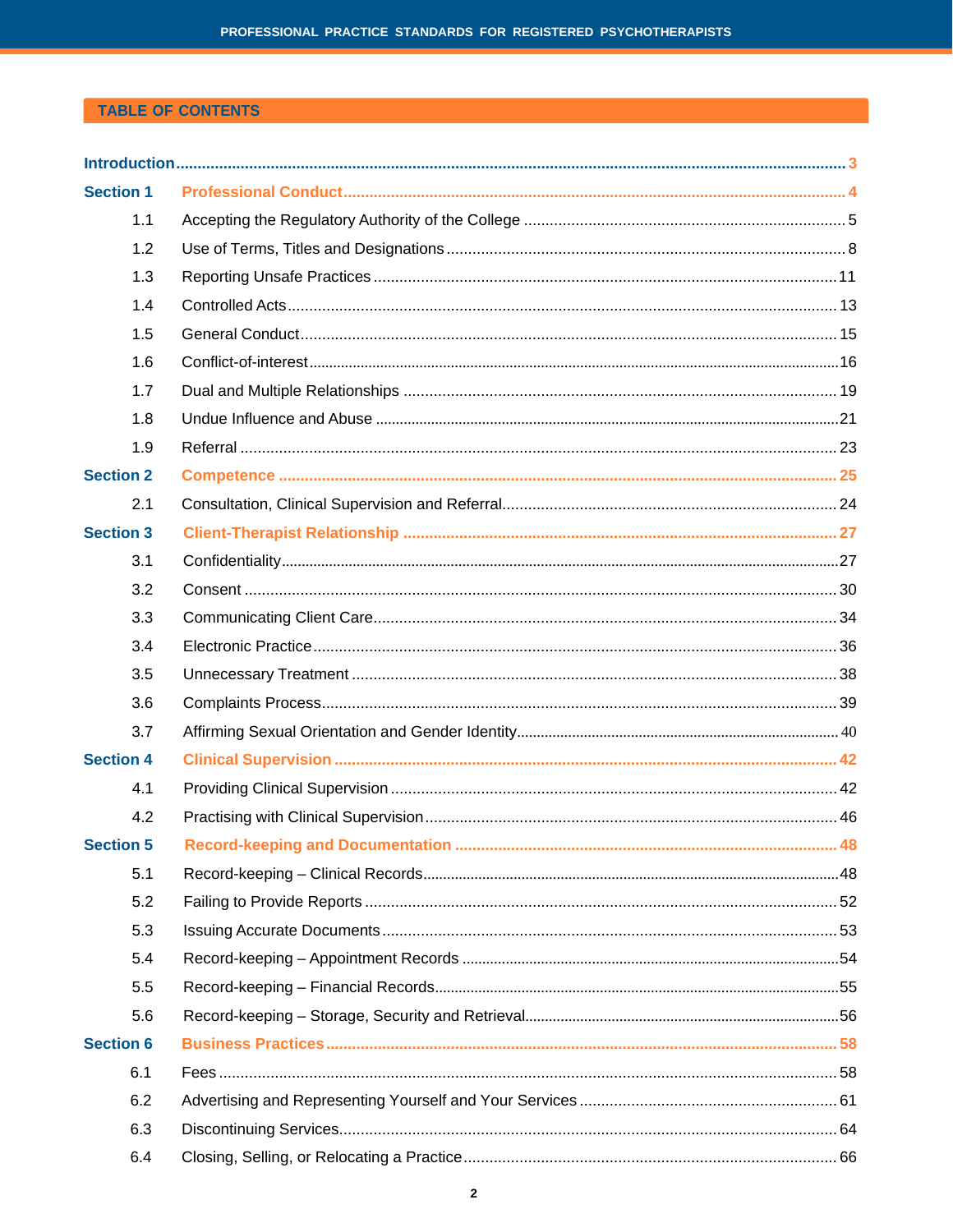#### **INTRODUCTION**

As part of its mandate under the *Regulated Health Professions Act, 1991*, (RHPA) every health regulatory college is required to develop and establish Professional Practice Standards for its members.

Colleges often start with a basic set of standards, which typically evolve over time. Initially, practice standards focus mainly on professional conduct and items rooted in legislation and regulations, such as confidentiality, consent, record-keeping, business practices and the like. Over time, limited 'clinical' standards may be developed, often the result of a perceived need when a particular therapeutic approach or assessment method proves problematic for members. These concerns may be identified through the College's Quality Assurance Program, or may come to light through the complaints process.

This initial set of *Professional Practice Standards for Registered Psychotherapists* is based largely on the Professional Misconduct Regulation developed by CRPO's Council under the *Psychotherapy Act, 2007* and subsequently approved by the Ministry of Health and Long-Term Care and the Government of Ontario. Provisions of the Professional Misconduct Regulation have been incorporated into the standards and are re-stated in plain language, with detail added to help our members understand what is expected in the practice environment.

Standards have the force of law when based directly on the statutory regulations of the College, and are distinct from guidelines. Guidelines, which the College may develop in the future as the need arises, provide more detailed information on how to apply standards in particular circumstances. Guidelines are less directly enforceable and are provided to assist members in their thinking and decision-making when considering issues that may arise in their daily practice. In addition, Council has developed a Code of Ethics, which also is not directly enforceable, but establishes a level of conduct that members should strive to uphold.

These Standards were developed by members of the profession drawn from a wide range of specialties and modalities, and by members of Council who are not members of the profession. The standards were laboured over for many months and are the product of extensive research, discussion, debate, and ultimately, the need to arrive at consensus. As a final step in their development, these Professional Practice Standards were circulated for stakeholder comment, and revisions were made based on stakeholder input.

As members of a regulated profession, Registered Psychotherapists (RPs) have particular duties to clients, colleagues, the College, and the general public. CRPO Professional Practice Standards describe the minimum acceptable professional standards expected of members; they are not intended as best practices. Members are expected to practise in accordance with these standards and to apply them consistently in their practice environments. In addition, they should ensure that their employees abide by these standards and do not act on behalf of members in a manner that falls below expected levels of professionalism. Similarly, members must take care not to enter into employment or business relationships that would impede their ability to meet professional standards.

#### **This document is divided into six sections:**

- 1. Professional Conduct
- 2. Competence
- 3. Client-Therapist Relationship
- 4. Clinical Supervision
- 5. Record-keeping and Documentation
- 6. Business Practices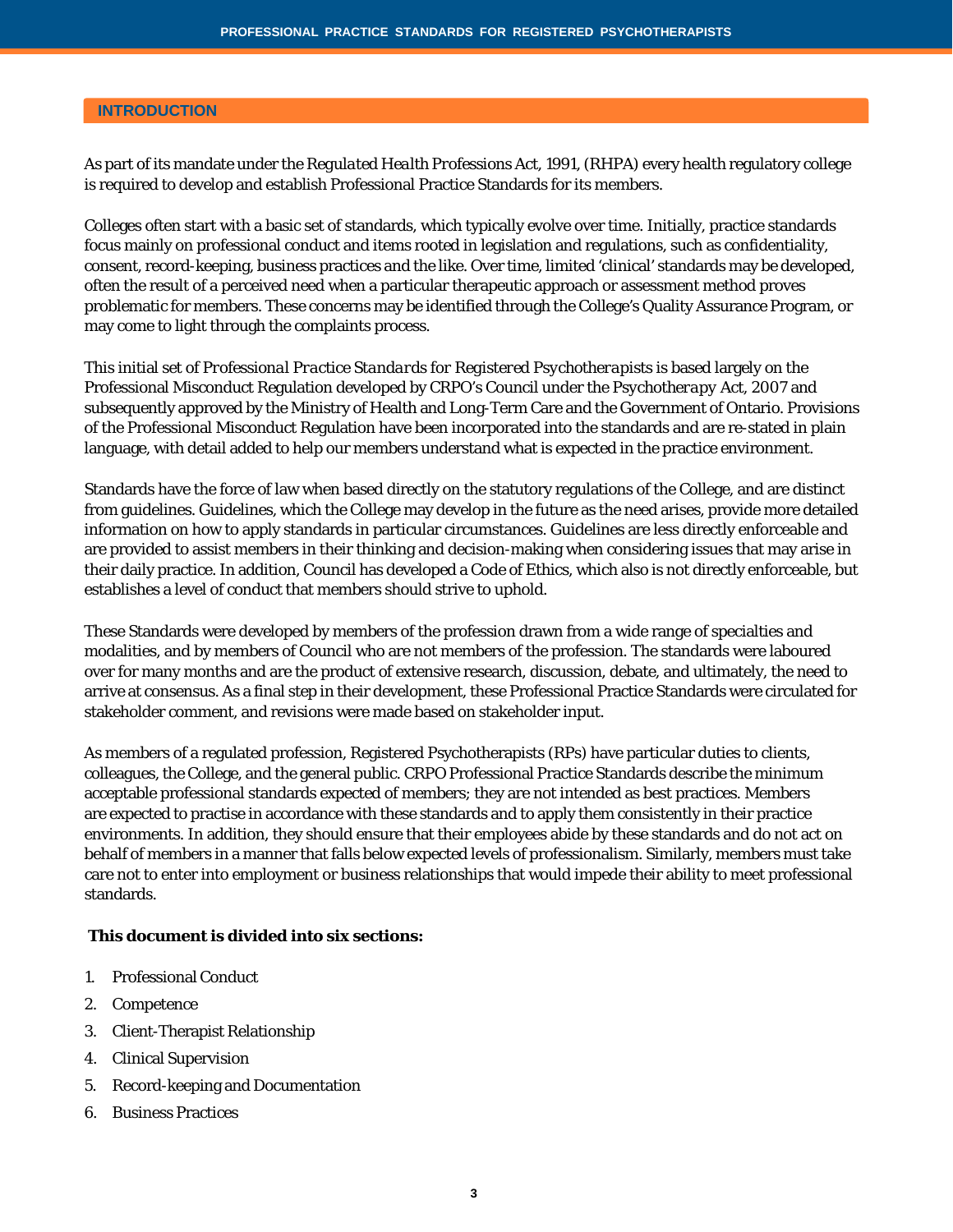Each section includes an introduction and several standards. Each standard provides background and context, states the standard concisely, and provides advice to assist members on how they may demonstrate the standard. At the end of each section, the reader is referred to related standards.

These Professional Practice Standards were approved by Council on January 15, 2014. They will be reviewed and updated periodically.

#### **SECTION 1 PROFESSIONAL CONDUCT**

Members of self-regulated professions are held to standards of professional conduct in their practice and, to a certain extent, in their personal lives. Professional conduct encompasses interactions with the College, clients, colleagues, other professionals and the public.

As the governing body of the profession, the College's ability to fulfil its public protection mandate depends on the cooperation of members in various aspects of College activities. Key to this is members' acceptance of the regulatory authority of the College based in legislation – in this case, the *Regulated Health Professions Act, 1991* and the Psychotherapy Act, 2007. Together, these two statutes constitute the legislative framework of the College.

Professional conduct, among other things, comprises the proper use of titles, including one's regulated title and any specialty titles a member may have earned. Members must comply with any terms, conditions or limitations placed on their Certificate of Registration, and must participate in the College's Quality Assurance Program. In addition, they must comply with any orders made by a panel of their peers, i.e. other members of the College, fulfill any undertakings (agreements) entered into with the College, and co-operate with College investigations. Failure to do so could lead to disciplinary action against the member.

Members have a duty to report unsafe practices of colleagues and other regulated health professionals, and to report knowledge or suspicion of sexual abuse by a colleague, client or other health professional. In addition, members strive to avoid dual relationships with clients; they respect boundaries and refrain from influencing clients unduly, especially in legal and financial matters; and they do not engage in sexual activity with clients. The latter is an extremely serious form of professional misconduct that can result in loss of registration and/or other mandatory penalties.

Members are required to take steps to avoid conflicts-of-interest in their professional lives and to deal appropriately with conflict situations. They can be disciplined for "disgraceful, dishonourable, or unprofessional conduct" related to their practice, and for "conduct unbecoming a member of the profession" in their private lives, if such a finding is made by a panel of peers following a complaint to the College.

Members practise only in areas in which they have the necessary knowledge, skill and judgment, and perform only controlled acts they are legally authorized to perform. They understand there are situations when a client should be referred to another health care provider with different expertise, and they appreciate the role of supervision and/or consultation in their own continuing professsional growth as a therapist.

All of these aspects of professional conduct, among others, are described in greater detail in this section. Members and prospective members should familiarize themselves with the College's standards of professional conduct, and the obligations of registration.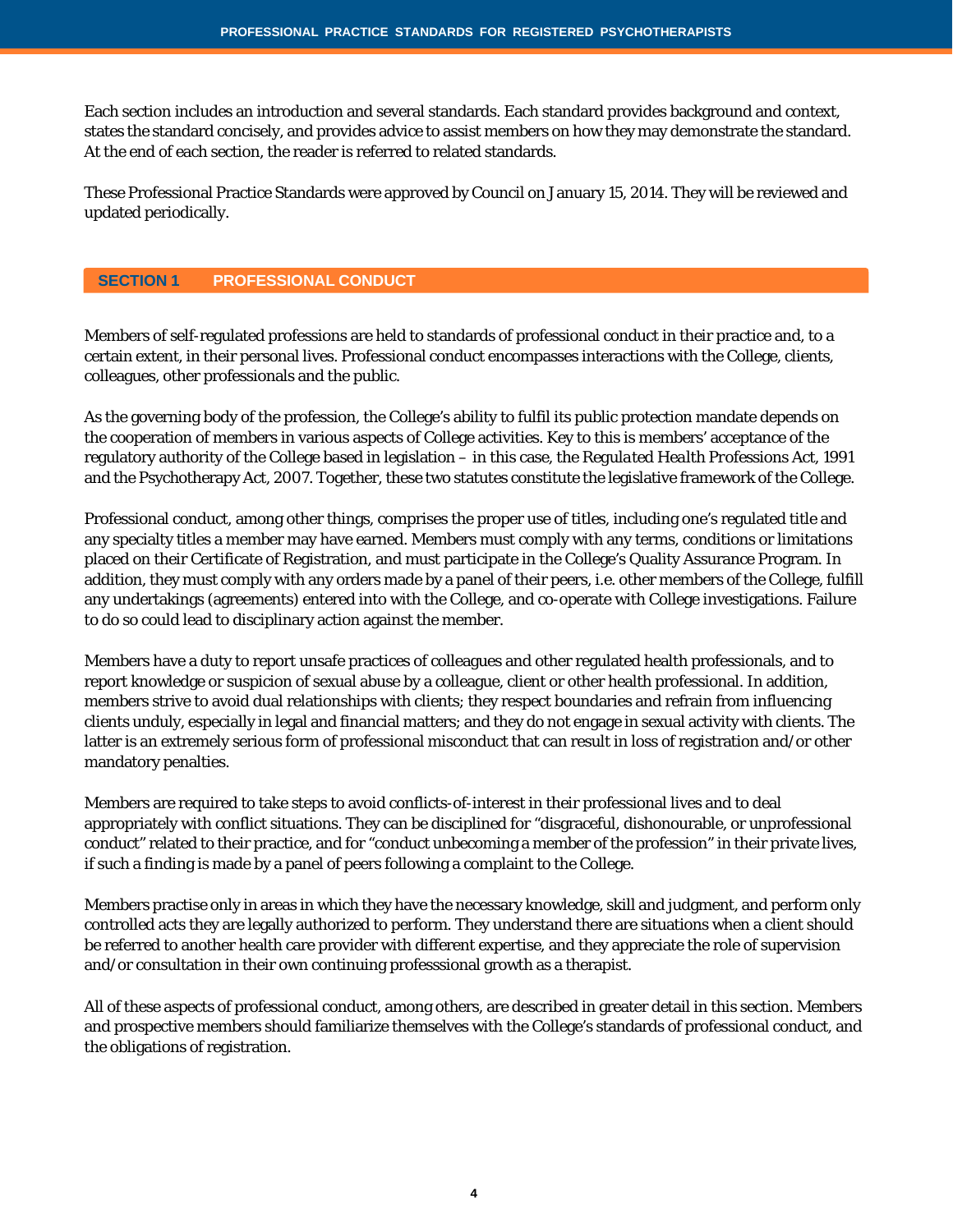# **1.1 Accepting the Regulatory Authority of the College**

#### **BACKGROUND**

#### **The College's authority**

In accepting a Certificate of Registration from the College, members obtain privileges, such as use of the title Registered Psychotherapist or RP. At the same time, members take on obligations, such as recognizing the authority of the College. By accepting the College's authority, members help maintain public confidence in the College and in the profession itself.

#### **Complying with the terms of a Certificate of Registration**

When the College issues a Certificate of Registration to a member, s/he must adhere to all terms, conditions and limitations (TCLs) associated with the certificate. Members should ensure that clients and colleagues are aware of any TCLs. A breach of TCLs could result in disciplinary action by the College.

Some TCLs are imposed by regulation, such as the requirement to practise only in areas of the profession in which the member has knowledge, skill and judgment. TCLs may also be imposed by a College committee. Some TCLs, such as requiring a member to practise with clinical supervision, allow a member to grow professionally and expand his/her professional competency.

#### **Responding to the College**

When formally contacted in writing by the College, including by email, members must provide an appropriate response within 30 days. A response is appropriate if it is complete (providing all the information requested), accurate, and made in writing.

#### **Complying with panel orders**

Panels are sub-groups of College committees. Several committees of the College have the ability to issue orders that are binding on members. These committees include: the Inquiries, Complaints and Reports Committee (ICRC, Discipline Committee, and Quality Assurance Committee. If a member fails to comply with an order of a panel of the College, s/he is openly challenging the authority of the College.

#### **Appearing for a caution**

In response to a complaint or report, the member may be ordered by the ICRC to attend a private meeting, called a "caution". Attendance at this meeting is mandatory, and members must respond to a notification from the ICRC. During the meeting, the member may be advised of a concern and given an advisory and educational warning about his/her conduct. A caution is not disciplinary in nature.

#### **Fulfilling an undertaking**

An undertaking is a promise made by a member to the College. An example of an undertaking would be a requirement to complete a course to upgrade a skill. Members often enter into undertakings as an alternative to formal disciplinary action. It is considered an act of professional misconduct if a member does not complete or abide by an undertaking.

#### **Complying with a suspension**

The College has sole authority to suspend a member's Certificate of Registration. The suspension may result from non-payment of fees, or from the decision of a committee (e.g. the Discipline Committee). Members under suspension must refrain from practising psychotherapy, and must not receive any benefit or income, either directly or indirectly, from their professional status while suspended. Members should retain appropriate financial and other records to show that they have not benefitted from their professional status while suspended. During a suspension, a member may transfer the operation of his/her practice. As part of contingency planning, members should consider who will manage their practice in the event that they are suspended. Failure to comply with requirements relating to suspension may result in disciplinary action.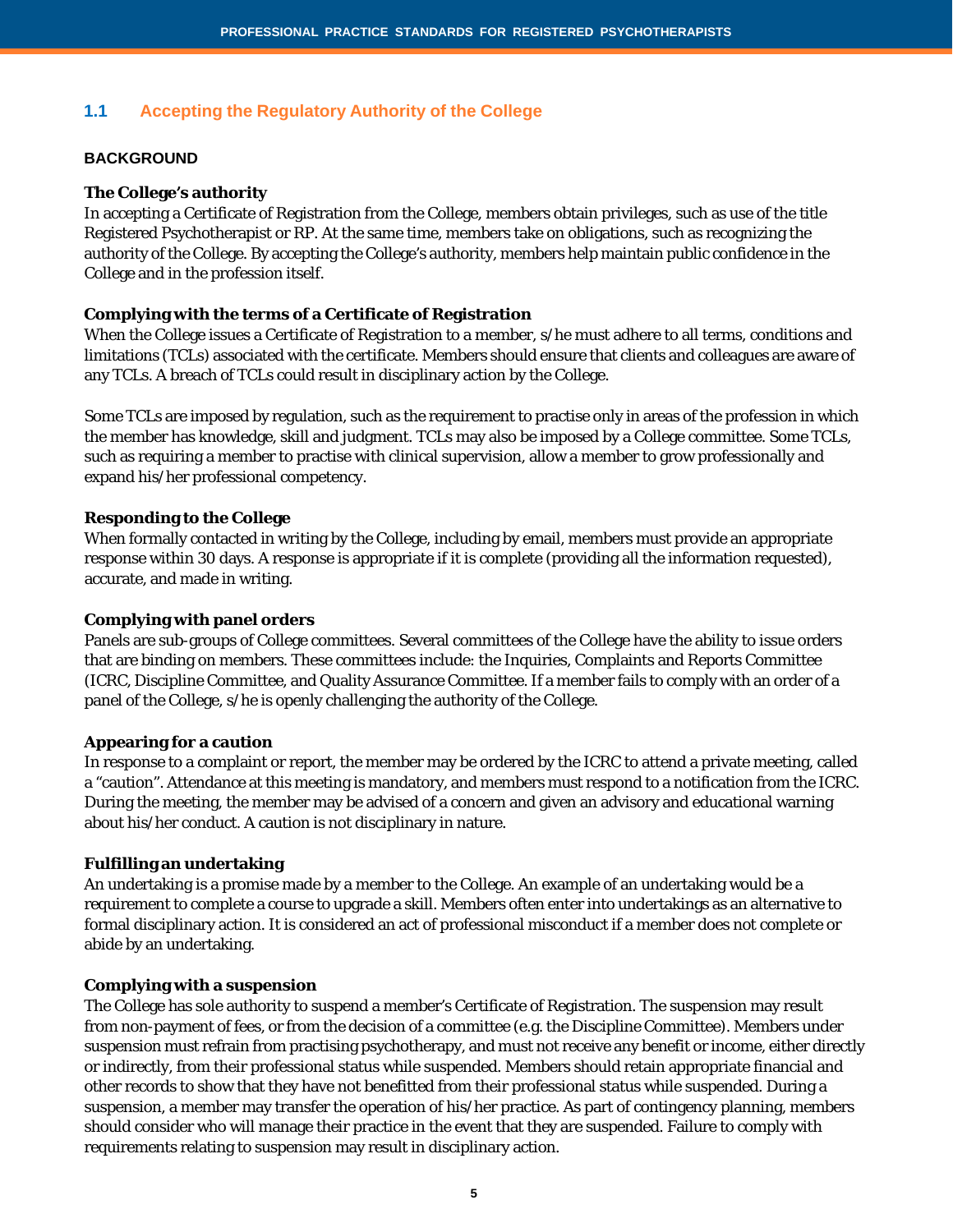In certain circumstances, the Executive Committee may occasionally grant an exemption to allow a member to receive income indirectly from the practice of the profession (e.g. it would be unfair, if the member's spouse is also registered with the College, to prohibit the spouse from practising during the suspension because the family will receive income from the spouse's work). This is determined on a case-by-case basis. In applying for an exemption, the member must make full disclosure to the College regarding the circumstances and nature of the benefit. Approval must be granted prior to receiving the benefit.

#### **Participation in Quality Assurance**

Promoting the continuing competence and quality improvement of members is an important part of the College's role. Members must participate fully in all mandatory aspects of the College's Quality Assurance Program. This includes complying with a request for disclosure of a member's self-assessment and professional development information, and participating in a peer & practice assessment, when requested to do so.

#### **Cooperating with College investigations**

A member is obligated to fully cooperate with the College during an investigation of the member or another member. It is expected that the member will cooperate in a timely manner, including providing access to facilities, records, or equipment relevant to the investigation. The member must also exhibit appropriate behaviour during the investigation and not subject the investigator to rude, threatening or obstructionist behaviour. Similarly, once evidence of the appointment of a formal investigator by another college is made known to the member, s/he is obligated to cooperate with that investigator. This responsibility reinforces the member's obligation to assist that college in protecting the public by investigating any complaint or report.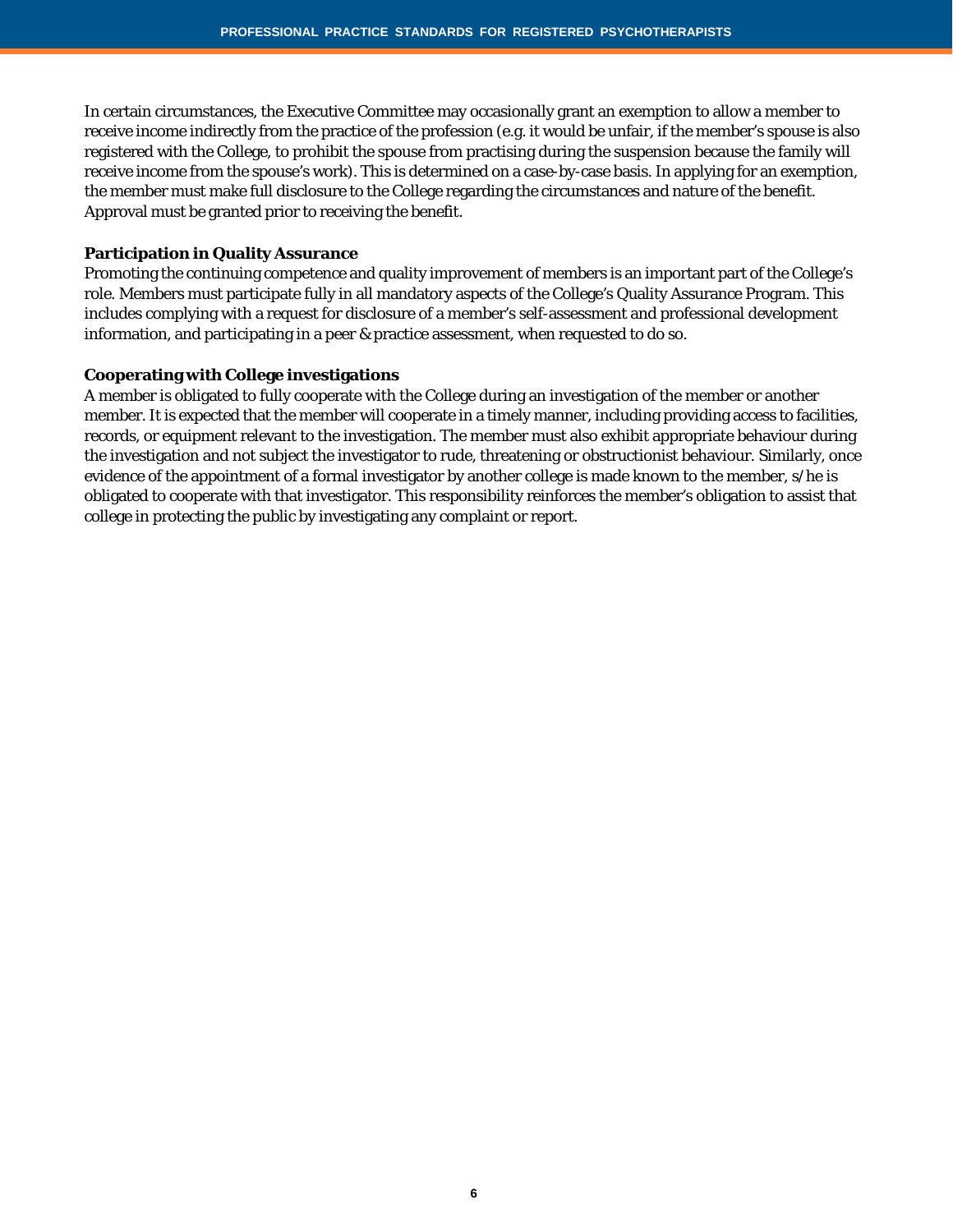#### **STANDARD: Accepting the Regulatory Authority of the College**

A member of the College accepts and complies with the regulatory authority of the College, College committees and their sub-groups – known as panels.

#### **Demonstrating the Standard**

A member demonstrates compliance with the standard by, for example:

- practising in compliance with the terms, conditions and limitations attached to his/her Certificate of Registration;
- refraining from practising the profession of psychotherapy while suspended, and ensuring that no benefit or income is received from the practice of psychotherapy;
- when formally contacted by the College, communicating with the College in a timely and appropriate manner;
- cooperating with College investigations/investigators;
- appearing before a panel as required, e.g. attending a caution;
- adhering to any undertaking made with the College;
- complying with orders of a committee or panel;
- participating fully in all mandatory aspects of the College's Quality Assurance Program.

#### **See also:**

- Standard 1.2 Use of Terms, Titles and Designations
- Section 4 Clinical Supervision
- Professional Misconduct Regulation, provisions 44, 45, 46, 47, 48, 49, 50
- Standard 6.4 Closing, Selling, or Relocating a Practice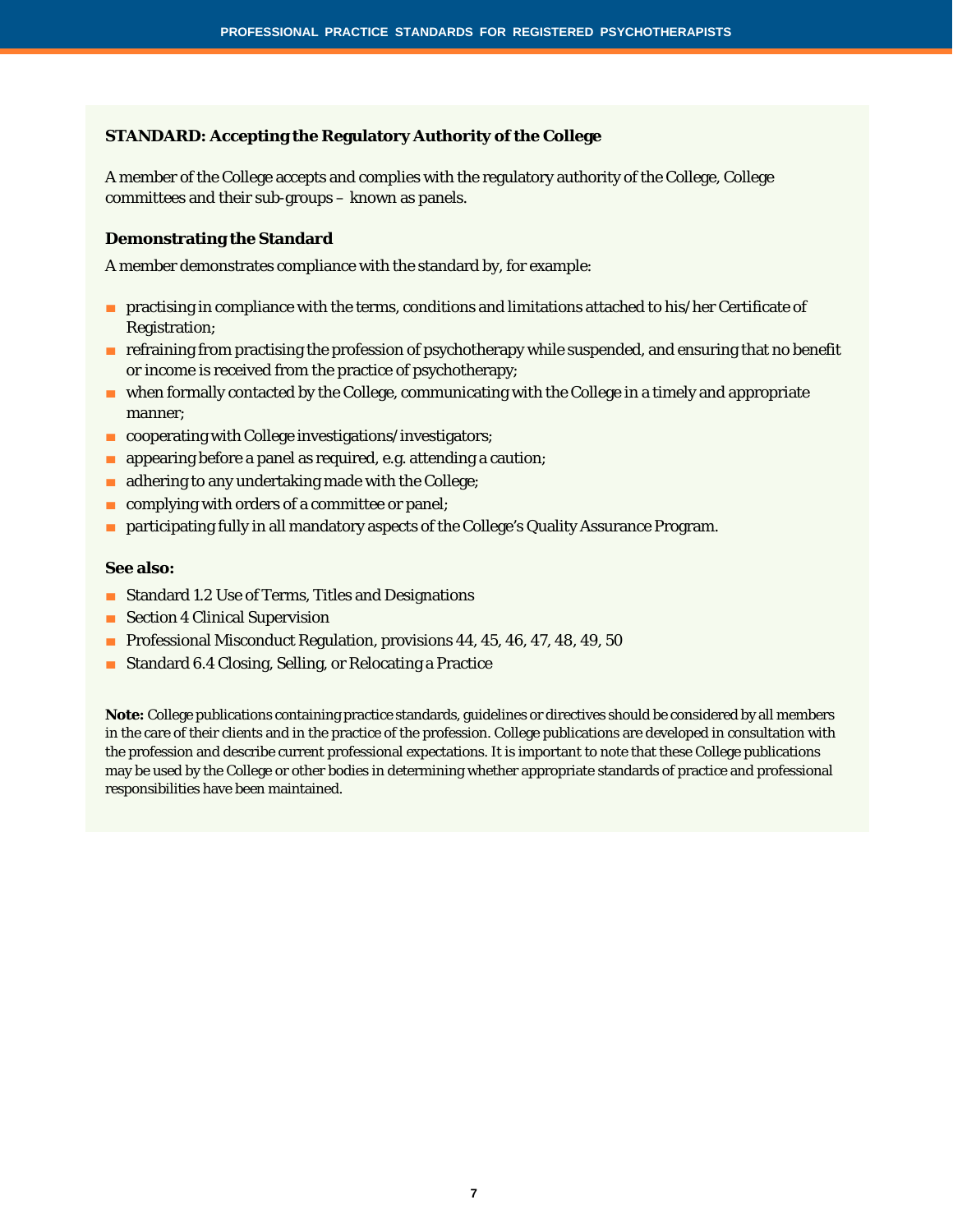# **1.2 Use of Terms, Titles and Designations**

#### **BACKGROUND**

The *Psychotherapy Act, 2007* restricts the use of the titles "Psychotherapist", "Registered Psychotherapist", and "Registered Mental Health Therapist",1 as well as any variations and abbreviations of these titles. The College has the authority to determine who may use these titles and the manner in which they may be used. The College also determines the circumstances in which its members may use other terms, titles and designations, including educational credentials, job titles, and specialty designations.

It is a provincial offence for an unauthorized person to use a restricted title or hold him/herself out as qualified to practise psychotherapy in Ontario. The College has the ability to prosecute unauthorized persons in provincial court. The College also has the ability to bring a restraining order (an injunction) directing any person to comply with the *Psychotherapy Act, 2007*.

#### **Requirement to use regulated title**

Members are required to use the title conferred by the College when acting in a professional capacity, e.g. in all advertising, professional publications, and on business cards and invoices. This includes all such uses via electronic media. The following are the titles that members of this College must use in accordance with their class of registration:

#### **Registered Psychotherapist**

The title associated with this class should be used in the following manner:

- Registered Psychotherapist or
- RP
- Psychothérapeute autorisé(e) or
- PA

#### **Qualifying**

The title associated with this class should be used in the following manner:

- Registered Psychotherapist (Qualifying) or
- RP (Qualifying)
- Psychothérapeute autorisé(e) (stagiaire) or
- PA (stagiaire)**Temporary** The title associated with this class should be used in the following manner:
- Registered Psychotherapist (Temporary) or
- RP (Temporary)
- Psychothérapeute autorisé(e) (temporaire) or
- PA (temporaire)

<sup>1</sup> At the present time, the College has deferred use of the title "Registered Mental Health Therapist". However, it is still one of the restricted titles set out in the *Psychotherapy Act, 2007*.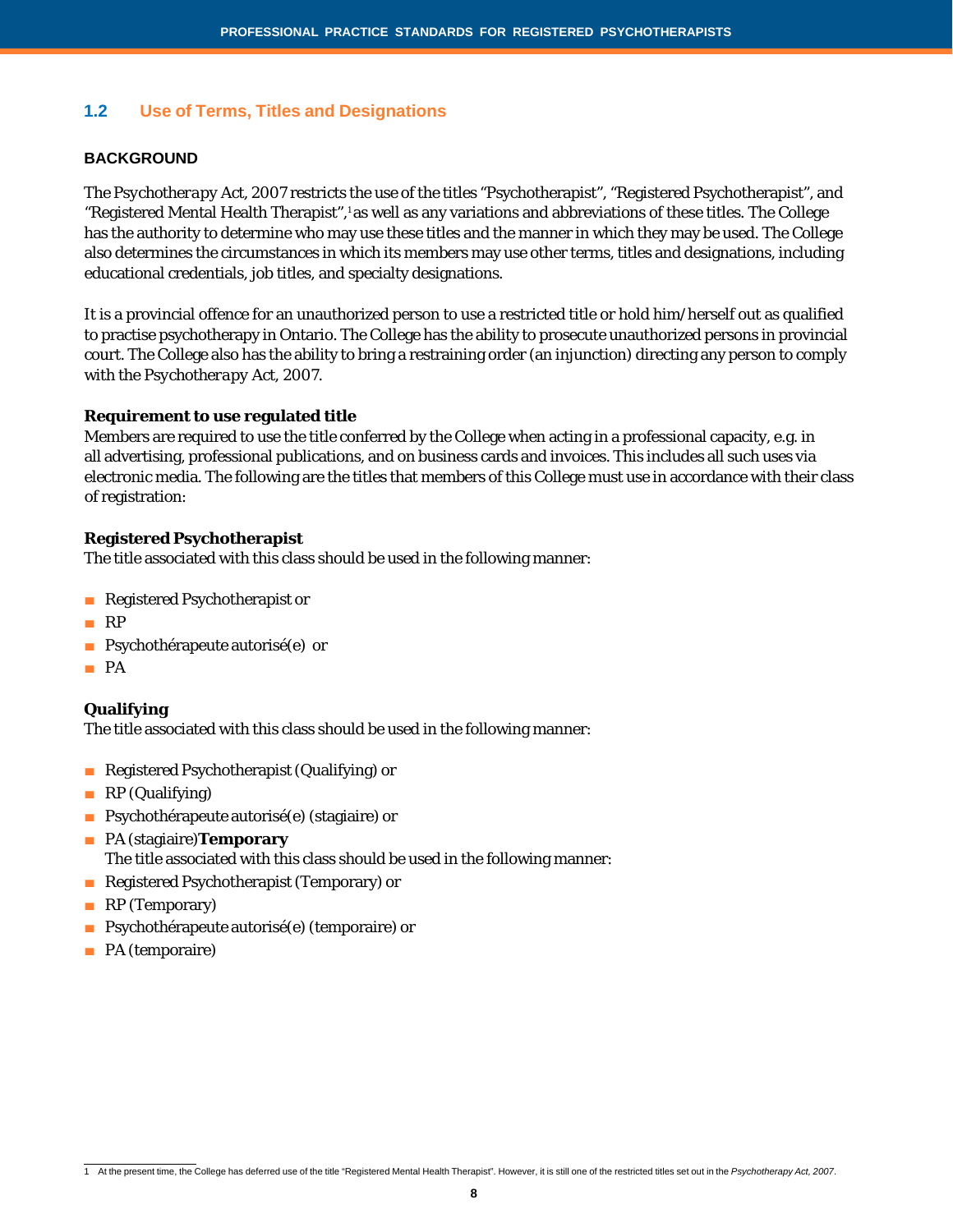#### **Inactive**

The title associated with this class should be used in the following manner:

- Registered Psychotherapist (Inactive) or
- RP (Inactive)
- Psychothérapeute autorisé (inactif) or
- Psychothérapeute autorisée (inactive) or
- PA (inactif) or PA (inactive)

#### **Education/training credentials**

When acting in a professional capacity, members should display only education/training credentials related to the practice of the profession, specifically, the highest credential earned that is related to the practice of the profession.

#### **Job titles**

Members may identify themselves by using a job title in addition to their professional title. The job title should not replace the professional title. For example, a person may hold a position as manager of a clinic, and also be a Registered Psychotherapist.

#### **Use of specialty designations**

At this time, the College has not established a program to formally recognize and confer specialty designations. However, members may use a term, title or designation conferred by a third party, provided it meets all the following conditions:

- 1. The term, title or designation is earned. "Earned" means that the term, title or designation is not honorary and was not awarded purely through attendance, but that the member demonstrated development of the knowledge and/or competence associated with the term, title or designation. Note: This is not intended as an exhaustive definition.
- 2. It is conferred by a recognized credentialing body. "Recognized credentialing body" means one that is broadly recognized within the profession as legitimate.
- 3. It meets established standards. "Established standards" mean standards that are broadly recognized within the profession as legitimate. And
- 4. Prominence is given to the member's regulated title.

These conditions enable members to use terms, titles and designations that are meaningful and generally recognized by the profession, while maintaining the distinction between the regulated title and additional qualifications. In considering whether a term, title or designation meets the conditions listed above, the test is whether a panel of one's peers would view it in this way.

#### **Examples**

The following are examples of acceptable presentations of one's respective titles:

#### **Anna Persaud, M.Ed., RP, (C) OACCPP**

Manager, Northwestern Psychotherapy Clinic

**Jean-Michel Chénier, M.Sc.** Psychothérapeute Autorisé, RMFT

#### **Sandra Smith, M.A., Registered Psychotherapist**

Canadian Certified Counsellor (or CCC)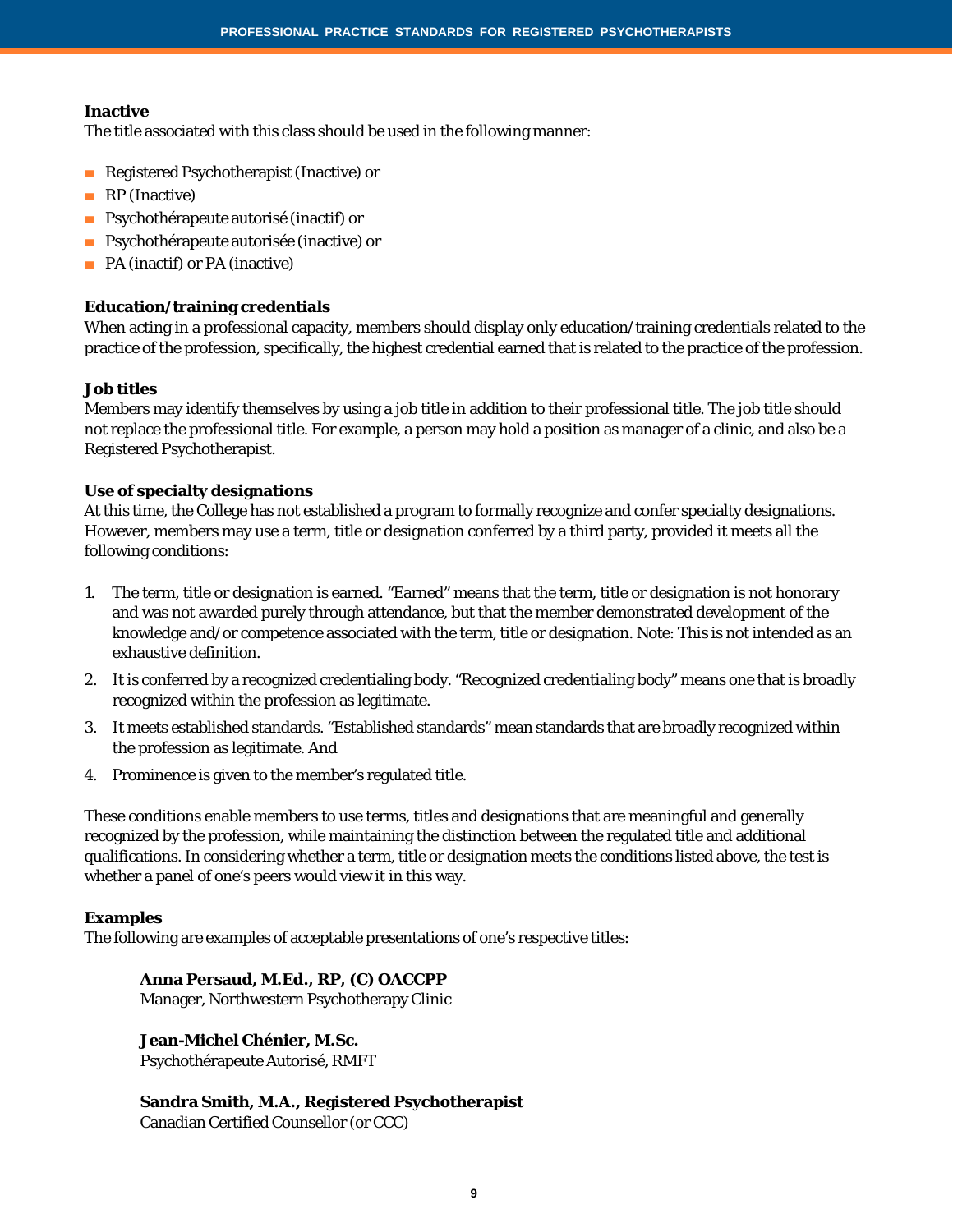**Note:** By placing one's regulated title immediately after one's name and educational credential, a member meets the requirement to give the regulated title prominence.

#### **The doctor title**

Use of the title "Doctor" or "Dr." is protected in the *RHPA*. Members of this College are not permitted to use this title in a clinical setting. If a person is not from one of the health professions entitled to use the doctor title (chiropractic, optometry, medicine, psychology, dentistry) or a social worker with an earned doctorate degree in social work, s/he cannot use the title "Doctor" or "Dr." in a clinical setting. This is the case even if the person has an earned doctoral degree (e.g. the person holds a Ph.D). Under this provision, the title "Doctor" can be used in other settings, socially or in a purely academic setting, where no clients are present.

**Note:** The above does not prevent a member from displaying a Ph.D or other doctoral degree in his/her promotional material, if the degree is their highest credential earned and is related to the practice of the profession.

#### **Misuse or misleading use of titles**

It is also important to use only appropriate titles. The use of false or misleading titles or designations, including their use in advertising is considered professional misconduct, and may lead to disciplinary action. For example, it would be professional misconduct for a member to refer to an educational degree that has not been earned.

#### **Practice description**

Members may describe their field of practice as long as it does not suggest that a specialty designation has been earned when in fact it has not, e.g. "practice in family and couples therapy" would be acceptable.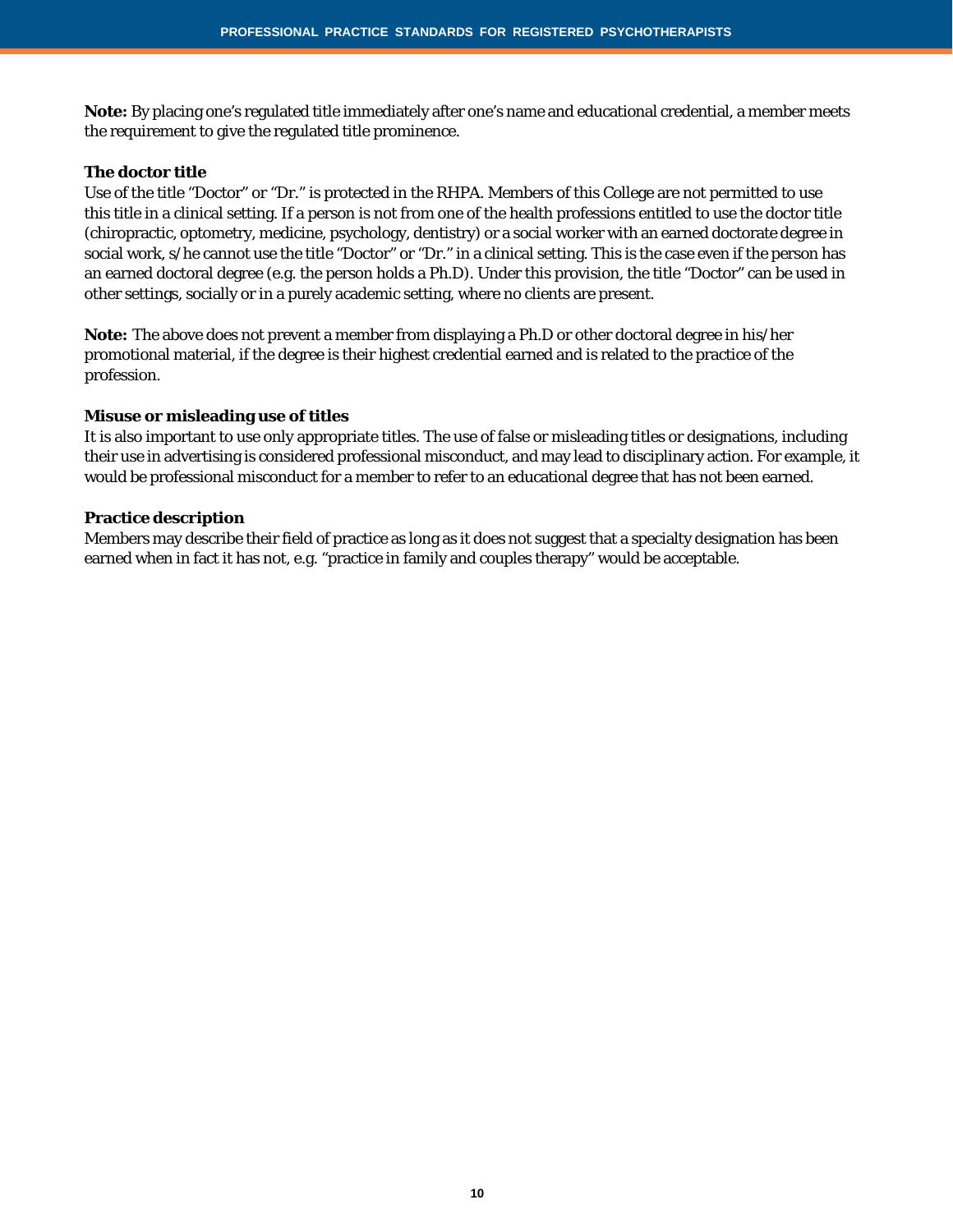#### **STANDARD: Use of Terms, Titles and Designations**

A member uses the title conferred by the College when acting in his/her capacity as a member of the profession, giving prominence to this title above any other qualification, designation or title. A member uses a term, title or designation implying a specialization appropriately and only if it is earned, conferred by a recognized credentialing body, meets established standards and prominence is given to the member's regulated title.

#### **Demonstrating the Standard**

Member demonstrates compliance with the standard by, for example:

- ensuring that his/her title is displayed on promotional material, and on other relevant material (such as letterhead, business cards), including electronic media, that is shared with clients;
- displaying the title in his/her office setting;
- ensuring that the member's regulated title is displayed in a manner that is more prominent than any other title(s);
- ensuring that the title used is appropriate for the member's class of registration;
- using the regulated title with clients and with students in a teaching setting;
- ensuring that the Doctor title is not used in a clinical practice setting, even if the member holds a Ph.D.;
- using other titles, such as educational credentials and specialty designations, in accordance with the rules described above.

#### **See also:**

- Standard 6.2 Advertising and Representing Yourself and Your Services
- Professional Misconduct Regulation, provisions 33, 34

**Note:** College publications containing practice standards, guidelines or directives should be considered by all members in the care of their clients and in the practice of the profession. College publications are developed in consultation with the profession and describe current professional expectations. It is important to note that these College publications may be used by the College or other bodies in determining whether appropriate standards of practice and professional responsibilities have been maintained.

#### **1.3 Reporting Unsafe Practices**

#### **BACKGROUND**

Members have a legal obligation to report to the College another member's unsafe practice or behaviour. The reporting member need not have witnessed the incident of unsafe practice but need only have reasonable grounds to believe that an incident of unsafe practice has occurred. Reasonable grounds include apparently reliable information about an incident from another person (including a client). Members use their own judgment in deciding what to report. They should consider, for example, whether someone has suffered, or will suffer, serious harm as a result of the member's unsafe practice.

#### **Duty to report – not investigate**

Members are obligated to report, not to investigate. A client's identity must not be submitted in the report unless his/her consent is given or otherwise permitted by law (such as when there is risk of ongoing and serious harm).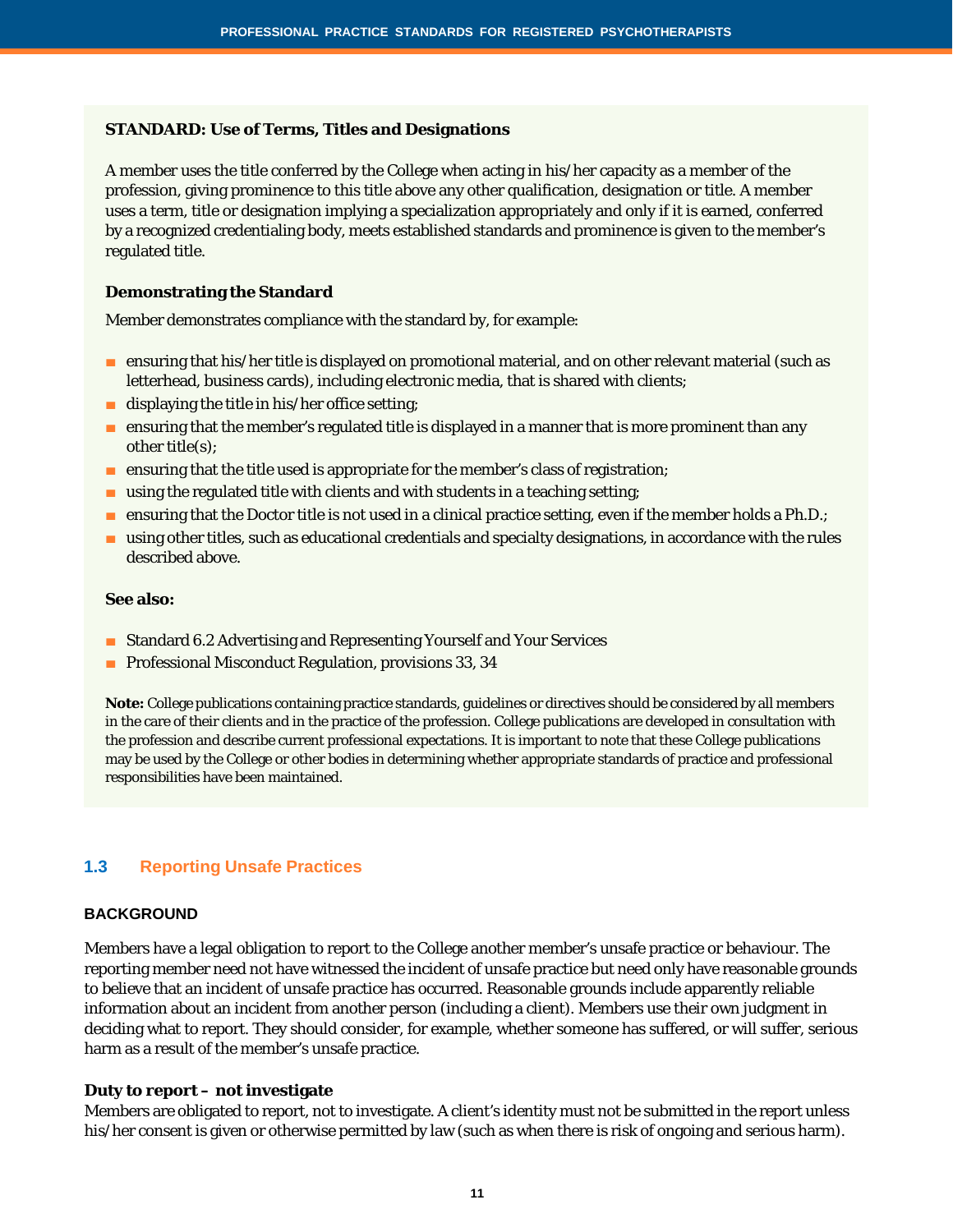#### **Frivolous or vexatious complaints**

While members have an obligation to report unsafe practice, as well as other forms of professional misconduct, incompetence, or incapacity to the College, they should not use the complaints process for ulterior purposes. A complaint made in good faith to protect vulnerable parties and/or the general public is appropriate. A vexatious complaint made for ulterior motives (e.g. to further a civil or domestic dispute) and made knowing it likely has no validity, is not appropriate. Repetitious complaints on the same matter may be considered vexatious. Abusing the complaints process is unprofessional, unfair to the other member and a waste of regulatory resources.

#### **Mandatory reporting of sexual abuse**

Under the *RHPA*, if a member has reasonable grounds to believe that another regulated health professional has sexually abused a patient/client, the member is legally obligated to make a report to that professional's regulatory college. If the regulated health professional is the member's own psychotherapy client, additional reporting obligations apply. Specifically, the member must report an opinion, if s/he is able to form one, as to whether the member's client is likely to sexually abuse their clients in the future. An additional report is required where the member ceases to provide psychotherapy to the regulated health professional.<sup>2</sup>

Members should also be aware of other reporting obligations, such as the duty to make a report under the *Child and Family Services Act, 1990*, where a member has reasonable grounds to suspect that a child is in need of protection due to physical harm, neglect or sexual abuse by a person having charge of the child.

#### **STANDARD: Reporting Unsafe Practices**

Members promptly report to the College another member's unsafe practice where there are reasonable grounds to believe that the other member has engaged in such practice. Members keep the identity of any client confidential unless the client has given consent, or disclosure is legally permitted or required. Members refrain from making frivolous or vexatious complaints.

#### **Demonstrating the Standard**

A member demonstrates compliance with the standard by, for example:

- reporting promptly to the College the unsafe practice of another member where there are reasonable grounds to believe that unsafe practice has taken place;
- maintaining the confidentiality of any client involved unless the client has consented to disclosure or disclosure is permitted or required by law;
- refraining from making frivolous or vexatious complaints;
- reporting sexual abuse involving another regulated health professional.

# **See also:**

■ Professional Misconduct Regulation, provisions 39, 40

<sup>2</sup> See *Regulated Health Professions Act, 1991*, sections 85.1, 85.3, and 85.4.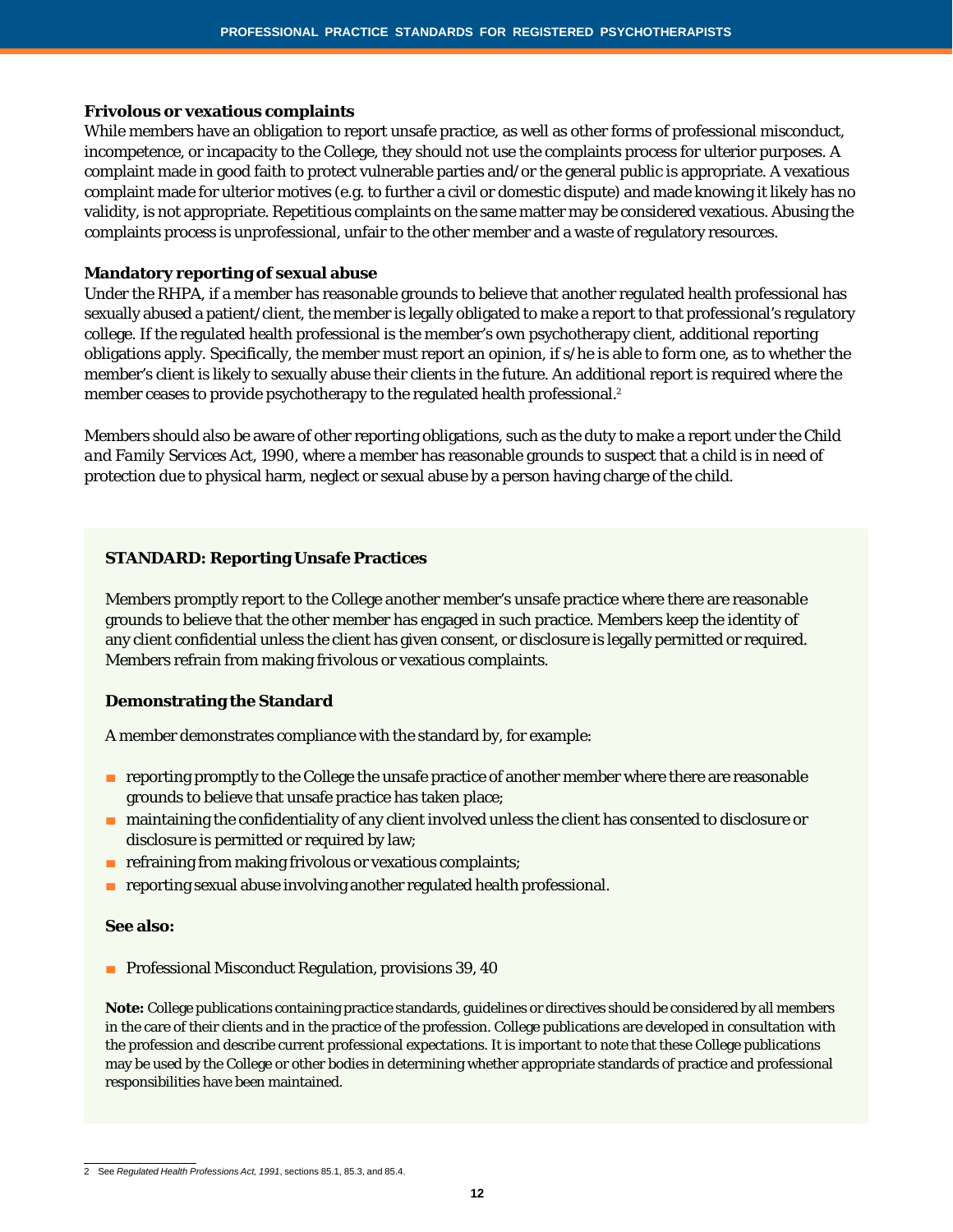# **1.4 Controlled Acts**

#### **BACKGROUND**

The *Regulated Health Professions Act, 1991* (RHPA) restricts certain activities, called controlled acts, due to the risk they carry if performed by an unqualified person. For example, performing a procedure on tissue below the dermis is an activity that can mainly be performed by regulated professionals who are authorized to do so, such as nurses or doctor[s.\[1\]](https://www.crpo.ca/standard-1-4/#_ftn1) These authorizations are set out in the legislation that governs each profession.

CRPO registrants are authorized to perform the controlled act of psychotherapy, which is defined as follows:

To treat, by means of psychotherapy technique, delivered through a therapeutic relationship, an individual's serious disorder of thought, cognition, mood, emotional regulation, perception, or memory that may seriously impair the individual's judgment, insight, behavior, communication, or social functioning[.\[2\]](https://www.crpo.ca/standard-1-4/#_ftn2)

Five other professions are authorized to perform the controlled act of psychotherapy, including: nurses, occupational therapists, physicians, psychologists and/or psychological associates, and social workers and/or social service workers. These professionals perform the controlled act of psychotherapy in accordance with the regulations, requirements and/or standards established by their respective regulatory bodies.

The controlled act of psychotherapy, which is comprised of five elements, is only a component of the broader scopes of practice that respectively apply to CRPO registrants and the other regulated professions listed above. Each of the five elements must be present for a particular activity to be considered the controlled act of psychotherapy. You can read more about the five elements of the controlled act of psychotherapy in in the Controlled Act Task Group documents available on the College website.

#### **Competence**

Registrants may perform the controlled act of psychotherapy providing they possess the knowledge, skill and judgment to do so safely and effectively. Refer to the Professional Practice Standards, Section 2: Competence.

Registrants who are not sufficiently competent in performing the controlled act of psychotherapy may only do so if additional study, training, consultation or clinical supervision would allow them to gain the appropriate level of competence.

#### **Exceptions**

While the RHPA restricts controlled acts mainly to regulated health professionals, it enables others to perform them when specific circumstances apply. For example, anyone can perform any controlled act providing they are  $[3]$ :

- helping someone in an emergency;
- helping someone with activities of daily living;
- treating by prayer or spiritual means according to the tenets of one's religion; and
- when administering a substance or communicating a diagnosis to a member of one's household (e.g. telling one's child that she has a cold).

#### **Exceptions for Students**

Students who intend to register with CRPO may perform the controlled act of psychotherapy as long as they $[4]$ :

- 1. are in the process of fulfilling the requirements to become registered with CRPO; and
- 2. are receiving clinical supervision from a qualified RP for the aspects of their practice that involve the controlled act.

#### **Exemption for Addictions Treatment**

Ordinarily, CRPO registrants are restricted from performing any procedure below the dermis. However, an exemption applies for those who provide acupuncture as part of an addiction treatment program within a "health facility"[.\[5\]](https://www.crpo.ca/standard-1-4/#_ftn5) Health facility is defined by legislation, and includes, for example, facilities that are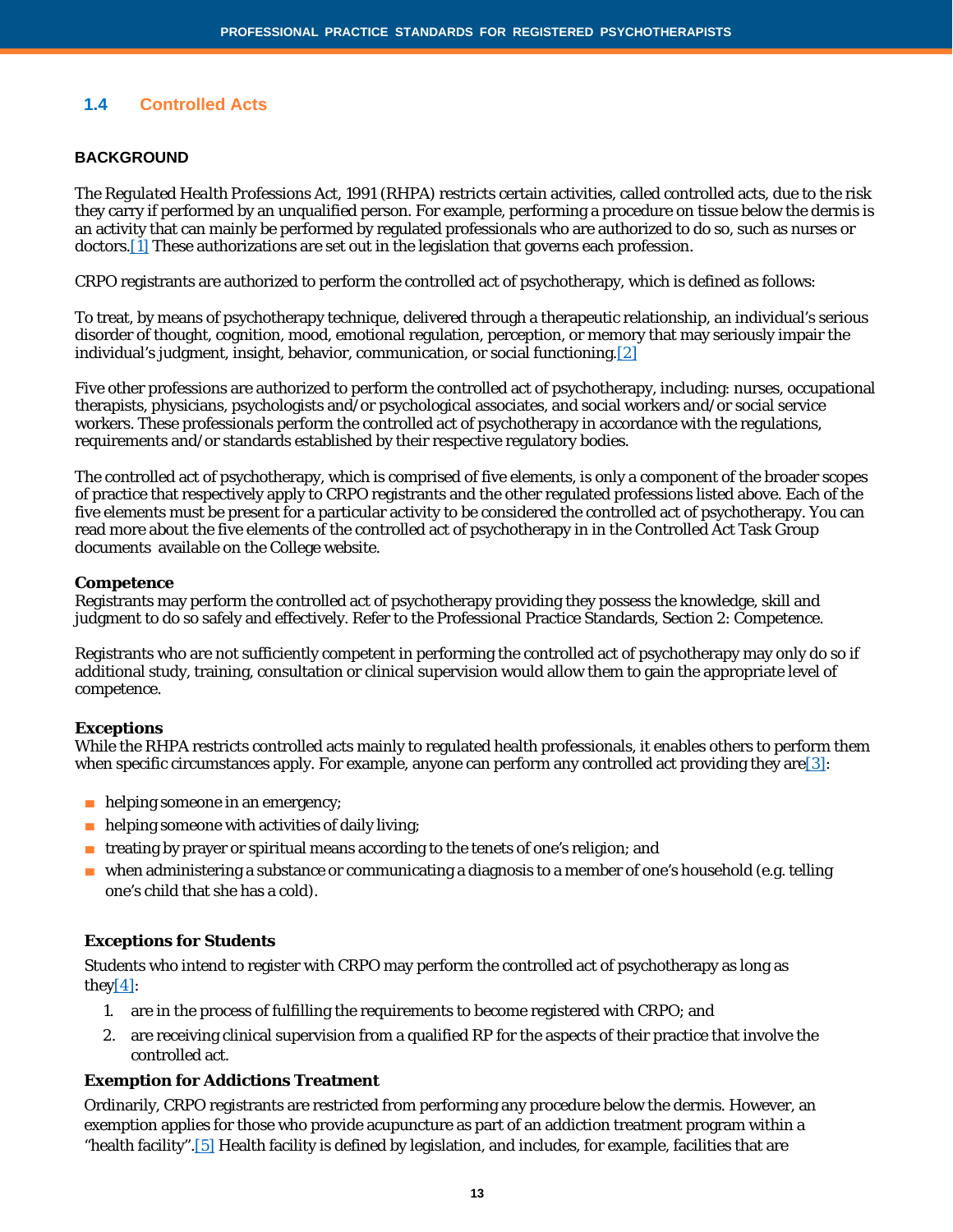governed or funded by the  $[6]$ :

- *Public Hospitals Act*
- *Independent Health Facilities Act*
- *Alcoholism and Drug Addiction Research Act*

Registrants who perform acupuncture in accordance with the exemption may only do so if they possess the knowledge, skill and judgment necessary to do so safely and effectively. Refer to the Professional Practice Standards, Section 2: Competence.

#### **Delegation**

Delegation is a mechanism that enables a regulated health professional to grant another person the authority to carry out a professional activity that the person would otherwise be restricted from doing.

#### **Making a Delegation**

CRPO registrants are restricted from delegating the controlled act of psychotherapy, except in the following circumstance[s\[7\]:](https://www.crpo.ca/standard-1-4/#_ftn7)

- 1. with prior approval of Council
- 2. in an emergency, providing Council is informed after the fact

#### **Receiving a Delegation**

Registrants may only accept and carry out a delegation if:

- 1. the regulated health professional who made the delegation is working within their scope of practice, following the requirements and standards established by their regulatory college, and will take responsibility for the actions of the registrant receiving the delegation;
- 2. the act being delegated to the registrant falls within the scope of practice of the psychotherapy profession; and
- 3. the registrant has the competence necessary to carry out the delegation in a manner that is safe and effective. Refer to the Professional Practice Standards, Section 2: Competence.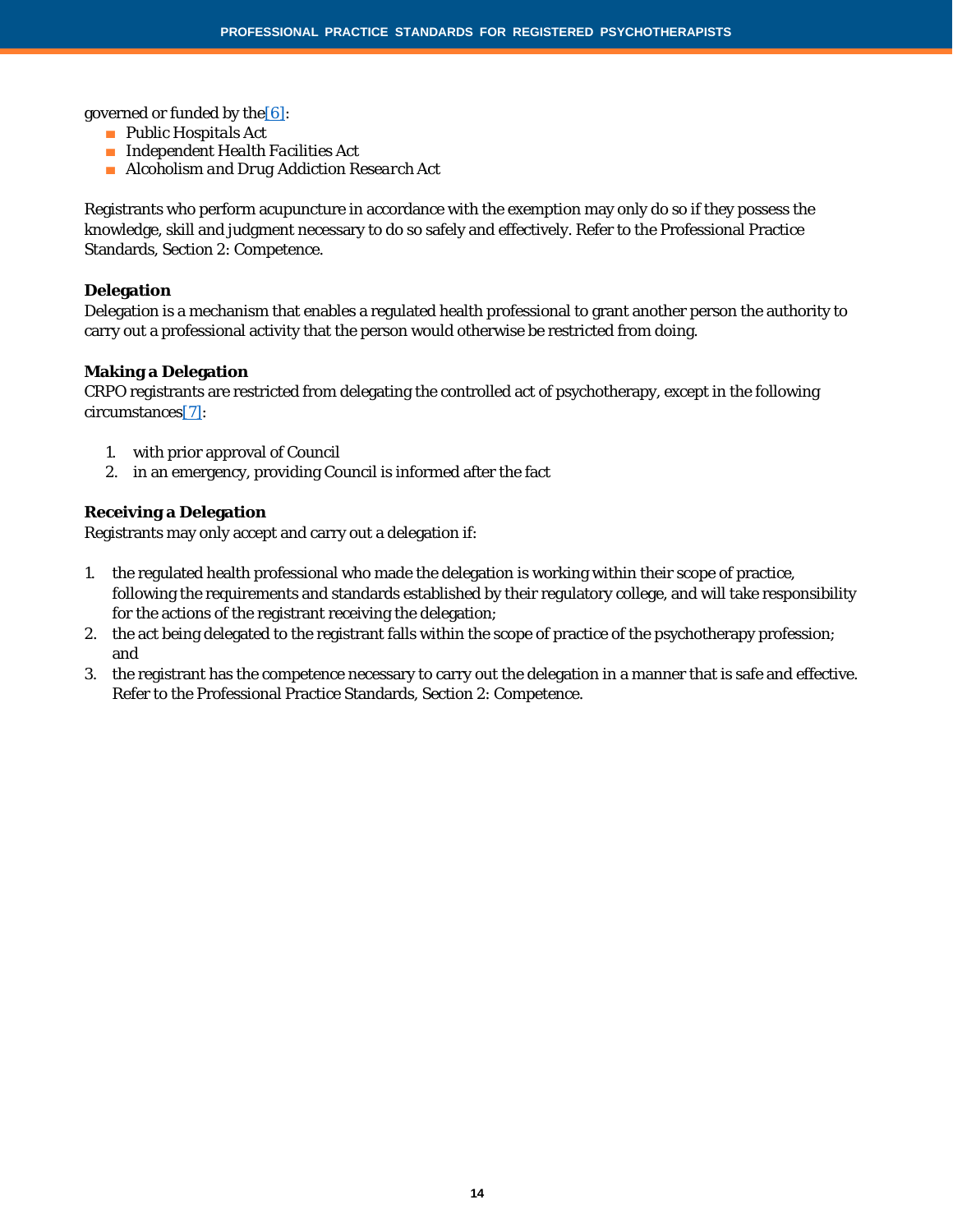#### **STANDARD: Controlled Acts**

Providing they have the competence to do so in a manner that is safe and effective, registrants are authorized to perform the controlled act of psychotherapy. Registrants refrain from delegating the controlled act of psychotherapy, unless and exemption applies.

#### **Demonstrating the Standard**

A member demonstrates compliance with the standard by, for example:

- declining to perform a controlled act, even under delegation, if it is beyond the member's competence, or when doing so would, in his/her professional judgment, be counter-therapeutic;
- declining to perform a controlled act under delegation if the delegating practitioner is not providing supervision and/or will not take responsibility for the actions of the registrant receiving the delegation.

#### **See also:**

- Standards, Section 4: Clinical Supervision
- Standards, Section 2: Competence
- Understanding When Psychotherapy is a Controlled Act
- Controlled Act Task Group Consultation Documents
- Psychotherapy Act
- Professional Misconduct Regulation, provisions 10, 12

**Note:** College publications containing practice standards, guidelines or directives should be considered by all members in the care of their clients and in the practice of the profession. College publications are developed in consultation with the profession and describe current professional expectations. It is important to note that these College publications may be used by the College or other bodies in determining whether appropriate standards of practice and professional responsibilities have been maintained.

#### **1.5 General Conduct**

#### **BACKGROUND**

#### **Disgraceful, dishonourable or unprofessional conduct**

Instances may arise where a member, in the course of practising the profession, engages in disgraceful, dishonourable or unprofessional conduct that has not been foreseen by specific definitions of professional misconduct articulated by the College. Such behaviour goes beyond legitimate professional discretion, or errors in judgment, and constitutes misconduct as defined by the profession – as opposed to the public. This standard reassures the public that members of the College share a vision of respect for clients, and a commitment to practising with integrity and professionalism.

#### **Impairment**

It is professional misconduct to practise the profession while the member's ability to do so is impaired by any condition or dysfunction or substance which the member knows or ought to know impairs his/her ability to practise.

#### **Conduct unbecoming a member of the profession**

Members rely on one another to conduct themselves privately and in the community in a manner consistent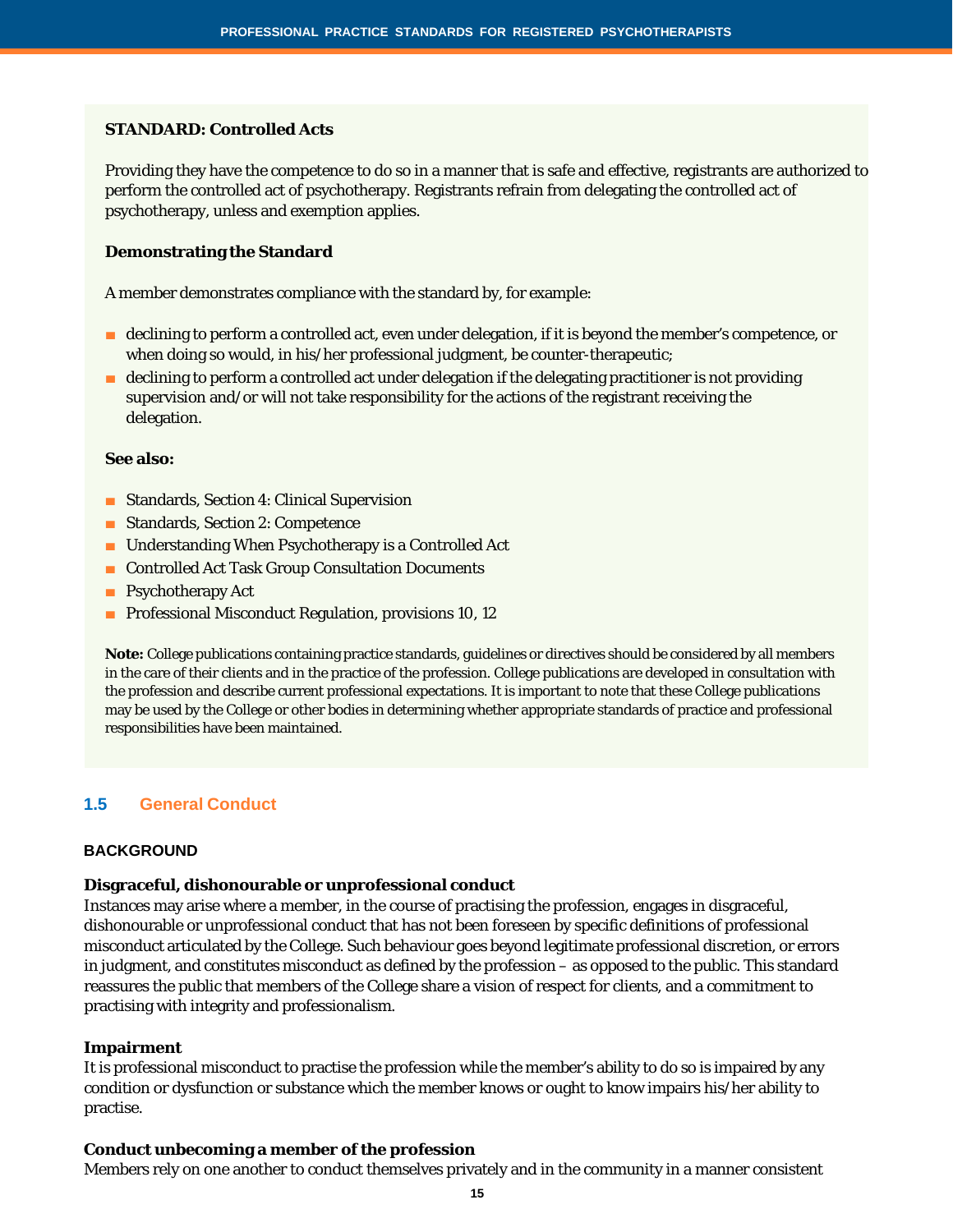with the values, beliefs and standards to which they adhere professionally. The Professional Practice Standards are generally concerned with conduct in the course of professional practice. Actions outside the practice of psychotherapy may be regarded as unbecoming a member of the profession, reflecting poorly on the member's integrity and the profession as a whole. Generally this type of misconduct involves dishonesty (e.g. fraud) or a serious breach of trust (e.g. child abuse).

#### **Illegal conduct**

Illegal behaviour may also be considered professional misconduct. Members may be held accountable by the College if they contravene the *Psychotherapy Act, 2007*, the Regulated Health Professions Act, 1991, or any Canadian law, if the purpose of the law is to protect or promote public health (broadly defined), or if the contravention is relevant to the member's suitability to practise.

If members are uncertain about whether particular actions or conduct are appropriate for an RP, they should consult with colleagues and/or the College.

# **STANDARD: General Conduct**

Members refrain from illegal conduct related to the practice of the profession, as well as from knowingly practising while the member's ability to do so is impaired by any condition or substance. In addition, members at all times refrain from conduct that, having regard to all the circumstances, would reasonably be regarded by members as disgraceful, dishonourable, unprofessional, or unbecoming a member of the profession.

#### **Demonstrating the Standard**

A member demonstrates compliance with the standard by, for example:

- practising the profession with integrity and professionalism;
- considering the impact of his/her actions on the profession as a whole;
- assessing his/her actions from the perspective of a panel of professional peers;
- consulting another member or the College if the member finds him/herself in questionable circumstances.

#### **See also:**

■ Professional Misconduct Regulation, provisions 41, 42, 43, 52, 53

**Note:** College publications containing practice standards, guidelines or directives should be considered by all members in the care of their clients and in the practice of the profession. College publications are developed in consultation with the profession and describe current professional expectations. It is important to note that these College publications may be used by the College or other bodies in determining whether appropriate standards of practice and professional responsibilities have been maintained.

#### **1.6 Conflict-of-interest**

#### **BACKGROUND**

A conflict-of-interest exists when a member is in any arrangement or relationship where a reasonable person could conclude that the exercise of the member's professional expertise or judgment may be compromised by, or be influenced inappropriately by, the arrangement or relationship. A conflict-of-interest may be actual, potential or perceived.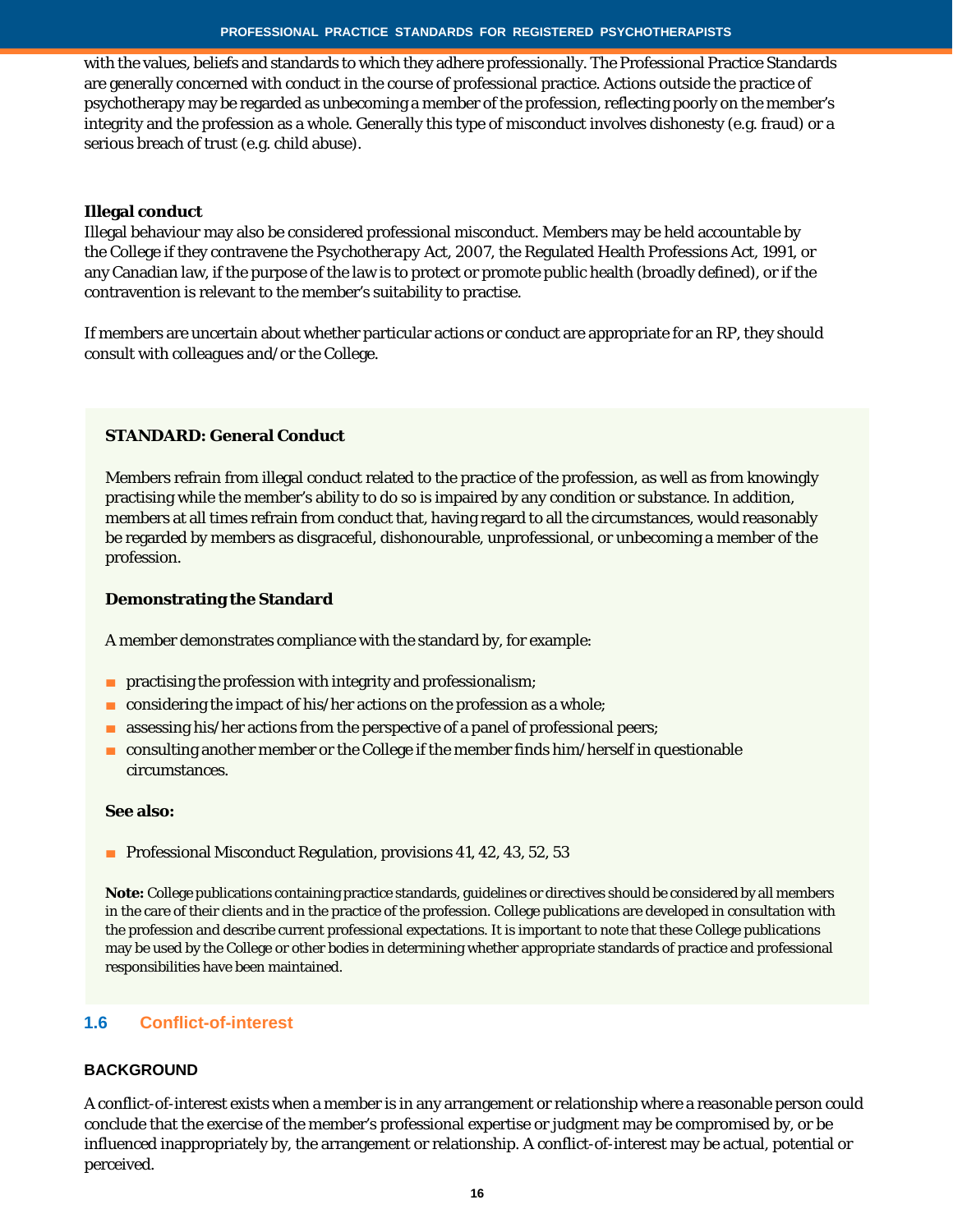#### **Recognizing and preventing conflicts-of-interest**

RPs are expected to be alert to any circumstance where a conflict-of-interest may develop or may be perceived by others, and respond by taking appropriate action. Most conflicts of interest are preventable if the situation is avoided at the outset.

#### **Managing conflict-of-interest**

Not all conflicts-of-interest are of equal concern. Some situations may be very serious and must be avoided entirely. There are other situations where a conflict-of-interest may develop, but is unavoidable, or not in the best interest of the client to avoid. These situations must be managed carefully.

An example of the latter could include working in a small or isolated community where a member may be the only person who can provide psychotherapy services to local residents. As a result, the member may provide psychotherapy to someone who is also his/her mechanic, hairdresser, lawyer, doctor, etc.

The following are some examples of situations that place a member in a conflict-of-interest:

#### **1. Accepting a benefit for referring a client to any other person**

A benefit is any advantage or gain, whether direct or indirect, and whether or not it is monetary in nature. A conflict may exist even if the benefit is not to the member directly, but to a related person or related corporation. A related person is someone connected with the member by blood, marriage, common-law, or adoption. A related corporation is a corporation that the member or a related person wholly or substantially owns.

A member should refer a client to another service provider only if the client requires or requests the service. The member should choose the place of referral solely on the basis of merit and benefit to the client, and not because the member hopes to receive a benefit as a result of that referral.

#### **2. Offering a benefit for receiving a referral**

This situation is the inverse of the previous one. Referral recommendations must be made solely for the benefit of the client. Referrals for the benefit of the member can promote unnecessary services.

#### 3. Offering a benefit to a client where the member's services are being paid for by a third party

Where a third party pays for the service (e.g. an insurance company), it is inappropriate to give the client expensive gifts to encourage him/her to continue therapy. Inducing a client to come in for a service paid for by a third party through gift-giving promotes unnecessary treatment and could involve fraud. The giving of a small, health-promoting product is acceptable (e.g. a free stress ball).

#### **4. Accepting materials or equipment**

A member should not accept a benefit in the form of materials or equipment in return for using or recommending a supplier's product or service. The member's choice of product or service should be based solely on quality for the client. This does not preclude acceptance of nominal gifts (e.g. a small number of free sample stress balls).

#### **5. Using premises or equipment without reasonable payment**

This example is given to prevent members from placing themselves in a conflict-of-interest with a landlord or supplier (e.g. obtaining the use of a free or low cost office from someone who could benefit from a member's recommendations to clients).

Members pay for all premises and equipment at a reasonable, market rate. Otherwise, there is at least an appearance that the member will favour the landlord or supplier in the member's recommendations.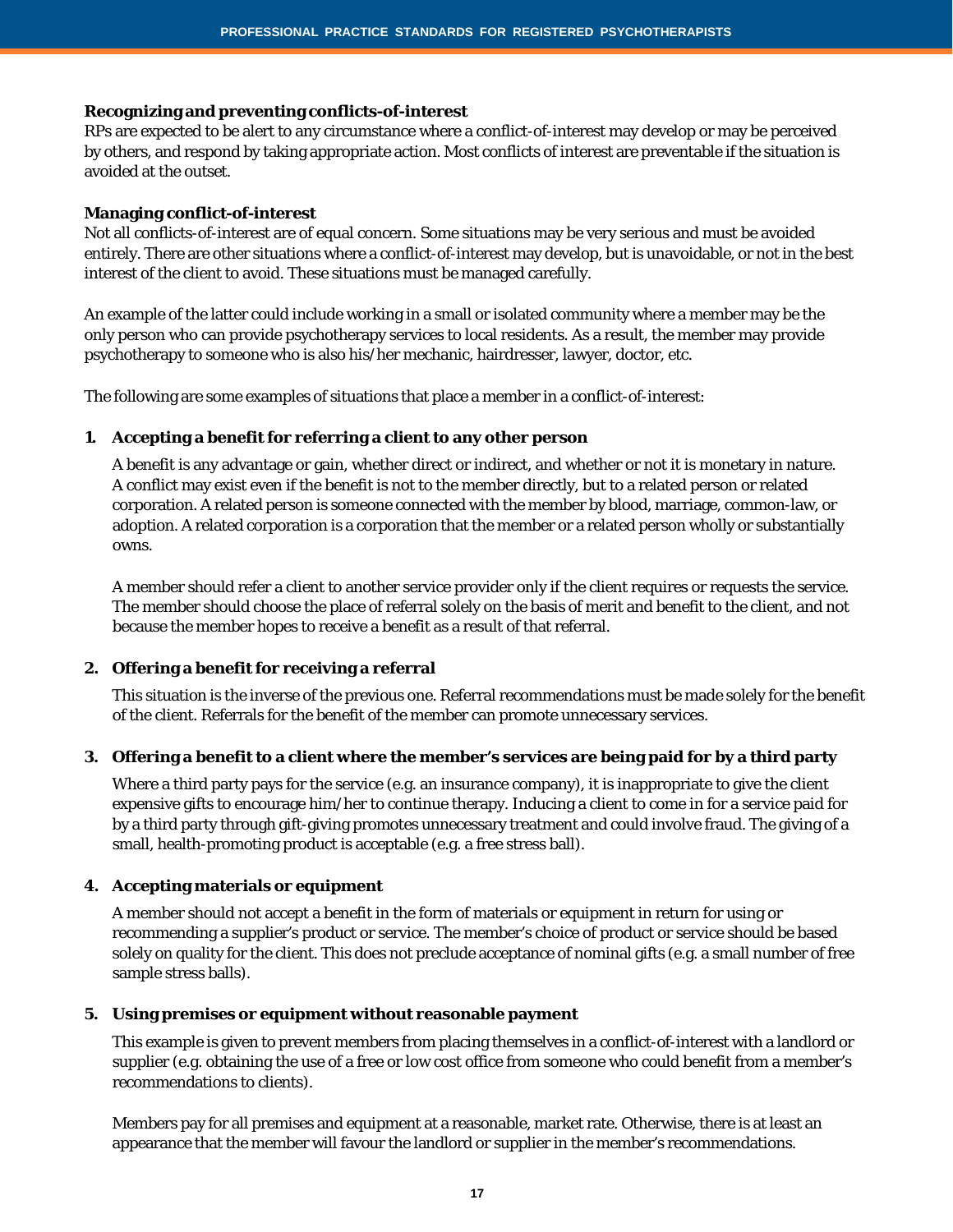#### **6. Entering into an agreement or arrangement that interferes with the member's ability to properly exercise his/her professional judgment**

A member may not enter into an agreement or arrangement, or coerce another member into an agreement or arrangement, which prevents the member from placing the needs of clients first. For example, an agreement that a member will provide a certain treatment to all clients is improper because decisions must be based on an assessment of each client's individual needs. Avoiding this type of conflict reassures the public that, despite any contractual obligations, the member will always place the needs of his/her clients first. Members may describe this rule when negotiating agreements with other parties.

#### **7. Engaging in any form of revenue sharing except in specific circumstances as set out below**

In some practice arrangements, a member might not receive the entire fee paid by the client or a third party for providing professional services, but may share it with others within the organization or practice. In order to avoid a conflict-of-interest, members may share revenue only with one or more of the following:

- i. another member of the College;
- ii. a member of another regulated health profession;
- iii. a health professional corporation;
- iv. a social worker or social service worker or a professional corporation for a social worker or a social service worker; or
- v. any other person if there is a written contract with the person stating that the member will have control over, and be responsible for, his/her own professional decisions, and for maintaining professional standards.
- 8. Selling a product to a client or recommending a product that is sold in any premises associated with the member, without first advising the client that s/he may purchase the product elsewhere without affecting the client-practitioner relationship

A member may not pressure the client into purchasing products from the member's practice or the member's landlord. Avoiding this type of conduct assures the public that any sale or recommendation made by the member is in the client's interest only. It also gives the client the opportunity to obtain products elsewhere, perhaps at a lower price or at a more convenient location.

If recommending a product to a client that is sold in any premises associated with the member, the member also issues a written description of the product. In addition, the member advises the client that s/he may purchase the product elsewhere without affecting the client-practitioner relationship.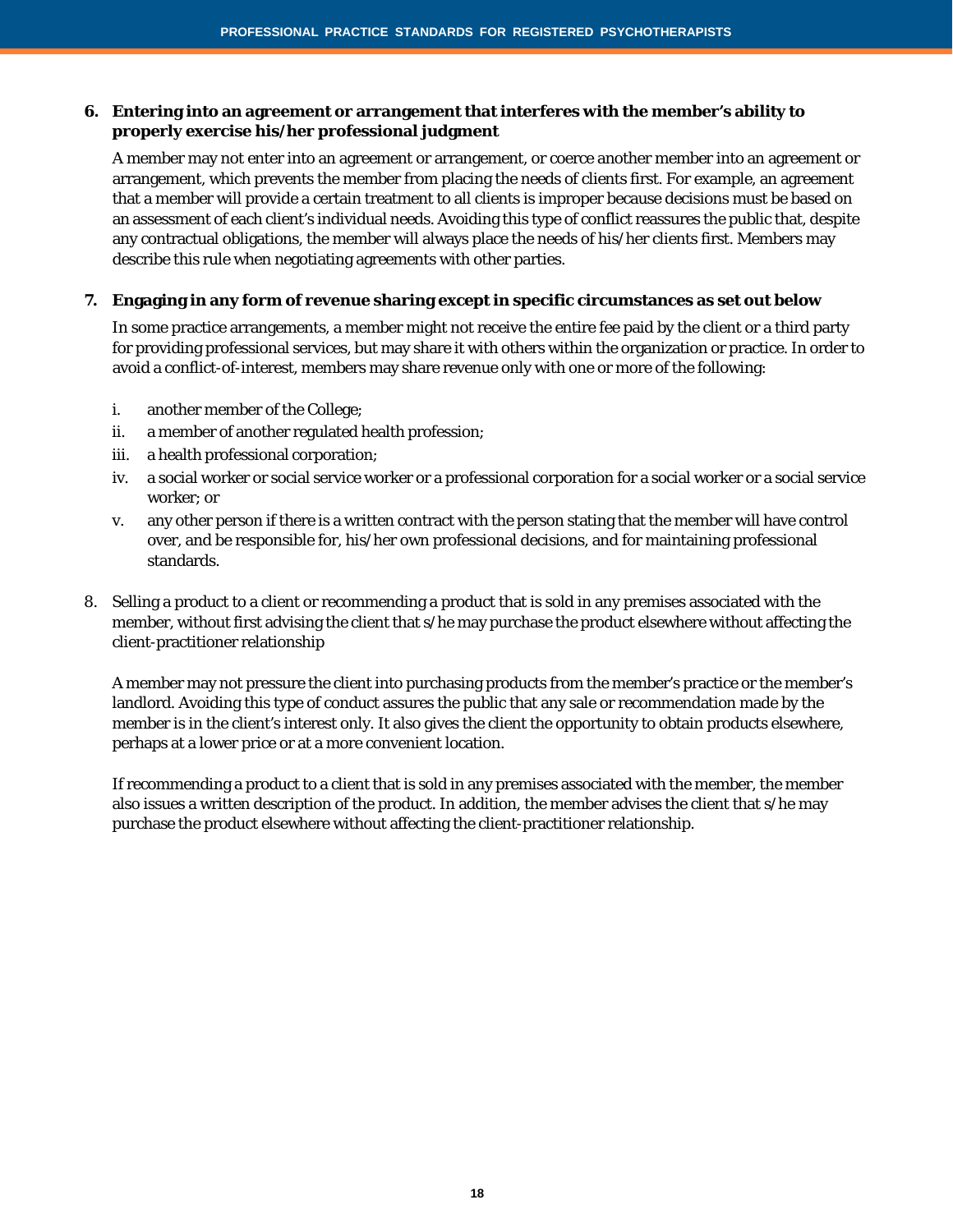#### **STANDARD: Conflict-of-interest**

Members remain alert to potential, actual or perceived conflicts-of-interest, and take measures to prevent these situations from arising. Members take action to effectively manage and mitigate any conflicts-ofinterest that may arise.

# **Demonstrating the Standard**

A member demonstrates compliance with the standard by, for example:

- being aware of, and avoiding, situations that may place the member in a conflict-of-interest;
- carefully managing conflicts-of-interest by appropriately disclosing the conflict, and ensuring that suitable safeguards are established and documented;
- seeking advice from peers or the College, when in doubt.

#### **See also:**

- Standard 1.7 Dual or Multiple Relationships
- Standard 1.8 Undue Influence and Abuse
- Standard 1.9 Referral
- Professional Misconduct Regulation, provision 16

**Note:** College publications containing practice standards, guidelines or directives should be considered by all members in the care of their clients and in the practice of the profession. College publications are developed in consultation with the profession and describe current professional expectations. It is important to note that these College publications may be used by the College or other bodies in determining whether appropriate standards of practice and professional responsibilities have been maintained.

# **1.7 Dual or Multiple Relationships**

#### **BACKGROUND**

Whenever possible, members should avoid dual or multiple relationships with clients in addition to their professional one (e.g. relative, friend, student, employee). In remote areas with few other psychotherapists, it may be impossible not to have some other relationship with a client (if only as a member of the same small community). In those circumstances, the member must use his/her professional judgment, and ensure that safeguards are in place, e.g. appropriate supervision, ensuring that any conflict-of-interest concerns are addressed, etc.

Multiple relationships are prone to cause confusion for both the member and the client. For example, the therapist or client may not know in which relationship certain information is being provided.

If the member is in a position of authority over the client (e.g. as employer), the client may feel the need to acquiesce to a request from the member as a therapist. Dual or multiple relationships may also affect the member's professional judgment (e.g. the member might say things to a client who is also a friend that s/he would not otherwise say to a client).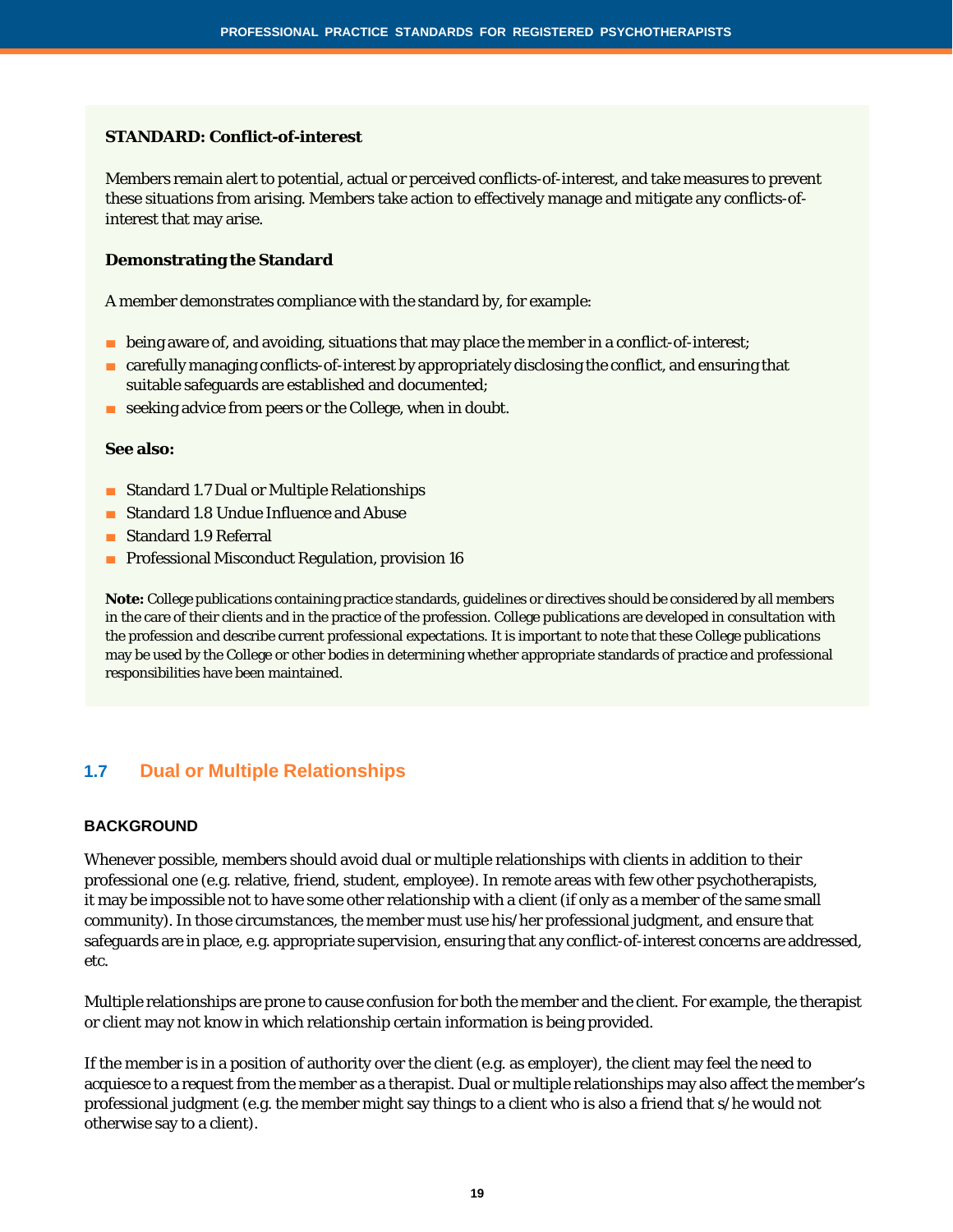**Note:** Students in some psychotherapy training programs undertake personal psychotherapy as part of program requirements. In this instance, teachers in the program may engage with students in therapy. An important safeguard would be to ensure that a member engaged in such therapy does not also evaluate the students' academic or other performance in the program.

#### **Relationships with former clients**

The College urges members in the strongest possible terms to avoid romantic or sexual relationships with former clients. In most cases, relationships with former clients are inappropriate, inadvisable, and potentially damaging to the parties concerned.

Despite this proscription, the experience of some regulatory colleges is that an outright prohibition of such relationships is unworkable, especially where a relationship may develop many years later, and the original clienttherapist relationship was relatively brief.

Members must, therefore, carefully consider the following factors before entering into such a relationship with a former client:

- the nature and length of the former client-therapist relationship;
- $\blacksquare$  the issues presented by the client in therapy;
- the length of time since the client-therapist relationship ended; and
- the vulnerability of the client.

Members should understand that it may never be appropriate to enter into a romantic or sexual relationship with a former client, e.g. where the therapeutic relationship was long or intense, or if a power imbalance continues to exist between the member and the former client.

Ultimately, a member may be called upon to defend his/her actions before a panel of peers, if a complaint is made against the member.

Romantic relationships with current clients are totally unacceptable. Any sexual relationship with a client is considered sexual abuse and can lead to revocation of a member's Certificate of Registration.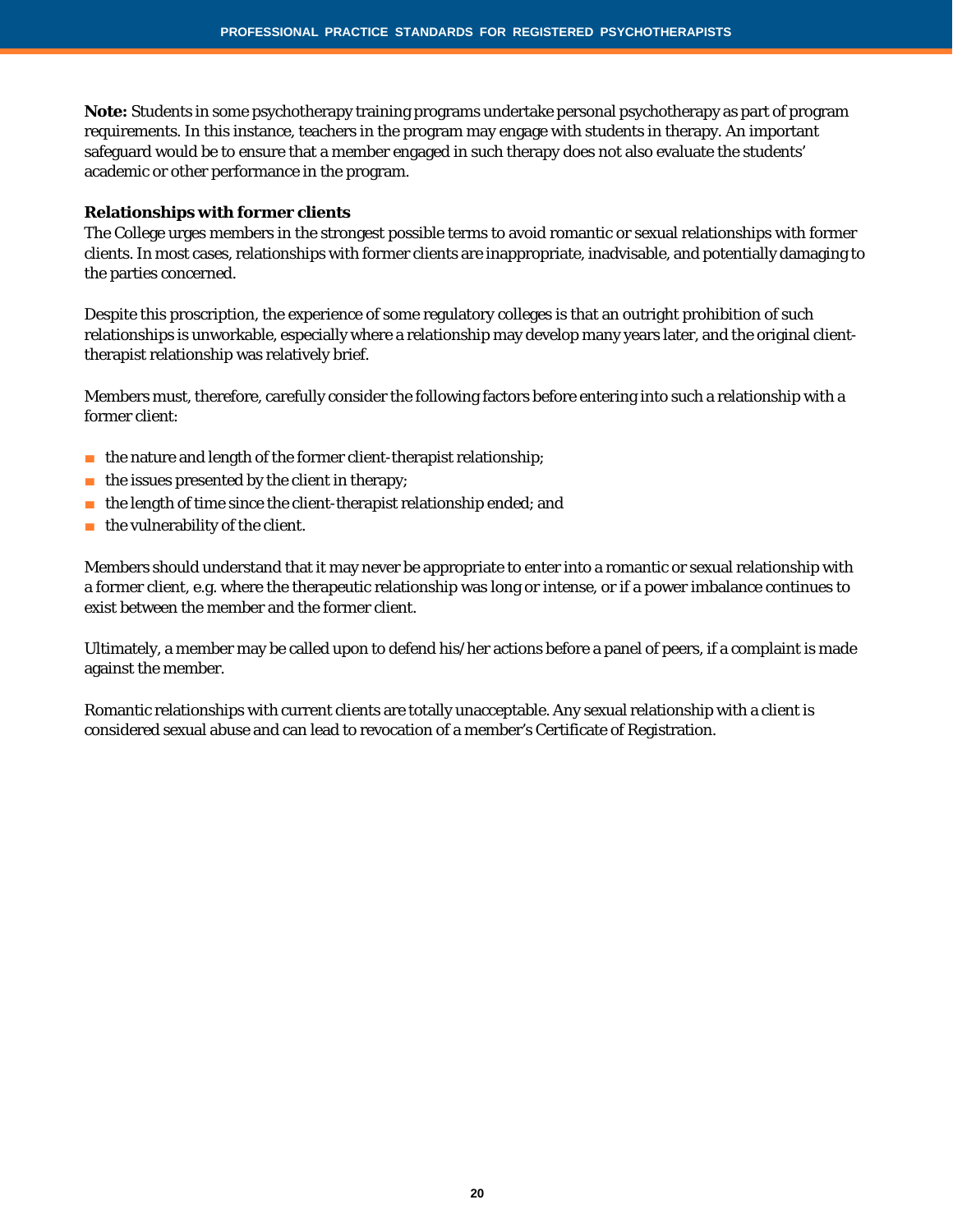#### **STANDARD: Dual or Multiple Relationships**

Except in extenuating circumstances where relevant circumstances have been considered, members avoid dual or multiple relationships with clients.

#### **Demonstrating the Standard**

A member demonstrates compliance with the standard, for example, by:

- avoiding entering into a therapeutic relationship with a family member, colleague, or friend unless there is no other option available for providing the required service, and doing so only after informing the client about the potential boundary and conflict-of-interest issues involved;
- avoiding the creation of dual relationships with clients, as well as behaviours that may lead to the creation of dual relationships (e.g. inappropriate or non-therapeutic self-disclosure, gift giving, meeting outside the clinical setting);
- $\blacksquare$  always avoiding romantic and/or sexual relationships with clients;
- in most instances, avoiding personal, romantic or sexual relationships with former clients.

#### **See also:**

- Standard 1.6 Conflict-of-interest
- Standard 1.8 Undue Influence and Abuse

**Note:** College publications containing practice standards, guidelines or directives should be considered by all members in the care of their clients and in the practice of the profession. College publications are developed in consultation with the profession and describe current professional expectations. It is important to note that these College publications may be used by the College or other bodies in determining whether appropriate standards of practice and professional responsibilities have been maintained.

# **1.8 Undue Influence and Abuse**

#### **BACKGROUND**

Clients and/or their representatives may be emotionally and otherwise vulnerable. At the same time, clients may be particularly influenced by the views or suggestions of their psychotherapist. It is important therefore to ensure that clients feel safe with their therapist, and that they are not subjected to inappropriate influence or abuse. Upholding this standard includes apologizing for minor lapses in courtesy or use of inappropriate language, and consulting colleagues and/or the College if a member is unsure how to behave in particular situations. In addition, members sometimes work with clients who are dealing with life-changing events and end-of-life decisions (for example, when clients are executing a will or power of attorney). Members must guard against influencing the autonomy of clients in these decisions.

The College's Professional Misconduct Regulation requires that members not inflict any form of verbal, physical, psychological and/or emotional abuse on clients. Sexual abuse is an extremely serious form of professional misconduct, and is dealt with directly in the *Regulated Health Professions Act, 1991*. It is so serious, in fact, that the RHPA prescribes specific penalties; sexual intercourse with a client, for example, carries a mandatory revocation of registration for a minimum of five years. Other forms of sexual abuse may result in equally severe disciplinary action. The College's Client Relations Program is primarily devoted to preventing and dealing with sexual abuse of clients.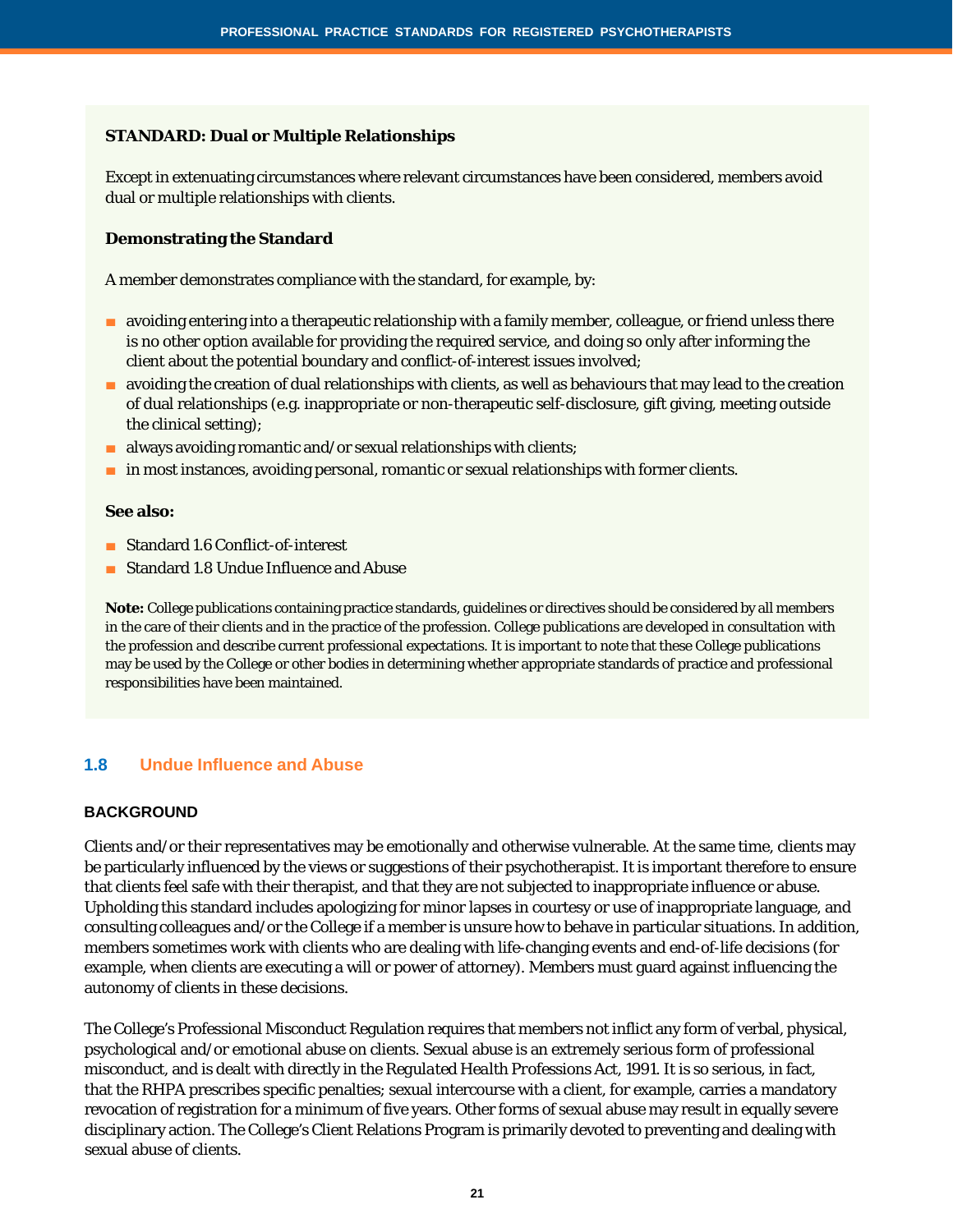#### **The** *RHPA***<sup>3</sup> defines sexual abuse as:**

- a. sexual intercourse or other forms of physical sexual relations between the member and the patient;
- b. touching, of a sexual nature, of the patient by the member; or
- c. behaviour or remarks of a sexual nature by the member towards the patient.

The *RHPA* also states that the term "sexual nature" does not include: "touching, behaviour or remarks of a clinical nature appropriate to the service provided". Therefore, the RHPA does not prevent members from taking a sexual history relevant to the services provided, discussing sexual issues in therapy, or even, referring a client to a sexual surrogate. In the latter instance, however, the surrogate shall not be an employee of the member or an associate supervised by the member. In addition, there is an onus on the member to try to ensure that the surrogate is appropriately trained/certified, and that s/he adheres to accepted norms and standards for sex surrogacy. While some forms of touch or bio-energetic work may form a legitimate part of psychotherapy practice, it is clear that any form of disrobing or sexual touching of clients is inappropriate conduct on the part of members.

#### **STANDARD: Undue Influence and Abuse**

Members are respectful of clients and their representatives. They refrain from verbal, physical, psychological, emotional and sexual abuse, and do not influence clients or their representatives unduly, particularly with regard to financial decisions such as those relating to wills, power of attorney and other testamentary instruments.

#### **Demonstrating the Standard**

A member demonstrates compliance with the standard by, for example:

- **■** practising the profession with integrity and professionalism;
- refraining from any form of verbal, physical, emotional, psychological or sexual abuse;
- $\blacksquare$  being cognizant of the individual vulnerabilities of clients and/or representatives;
- being respectful of the best interests of clients;
- apologizing for minor lapses in courtesy or inappropriate language;
- ensuring that the member's influence does not affect the personal decision-making of a client, particularly in financial matters and end-of life decision-making;
- consulting another member or the College if the member finds him/herself in questionable circumstances.

#### **See also:**

- Standard 1.9 Referral
- Professional Misconduct Regulation, provisions 2, 32

 $\overline{3}$  At schedule 2, s. 1(3).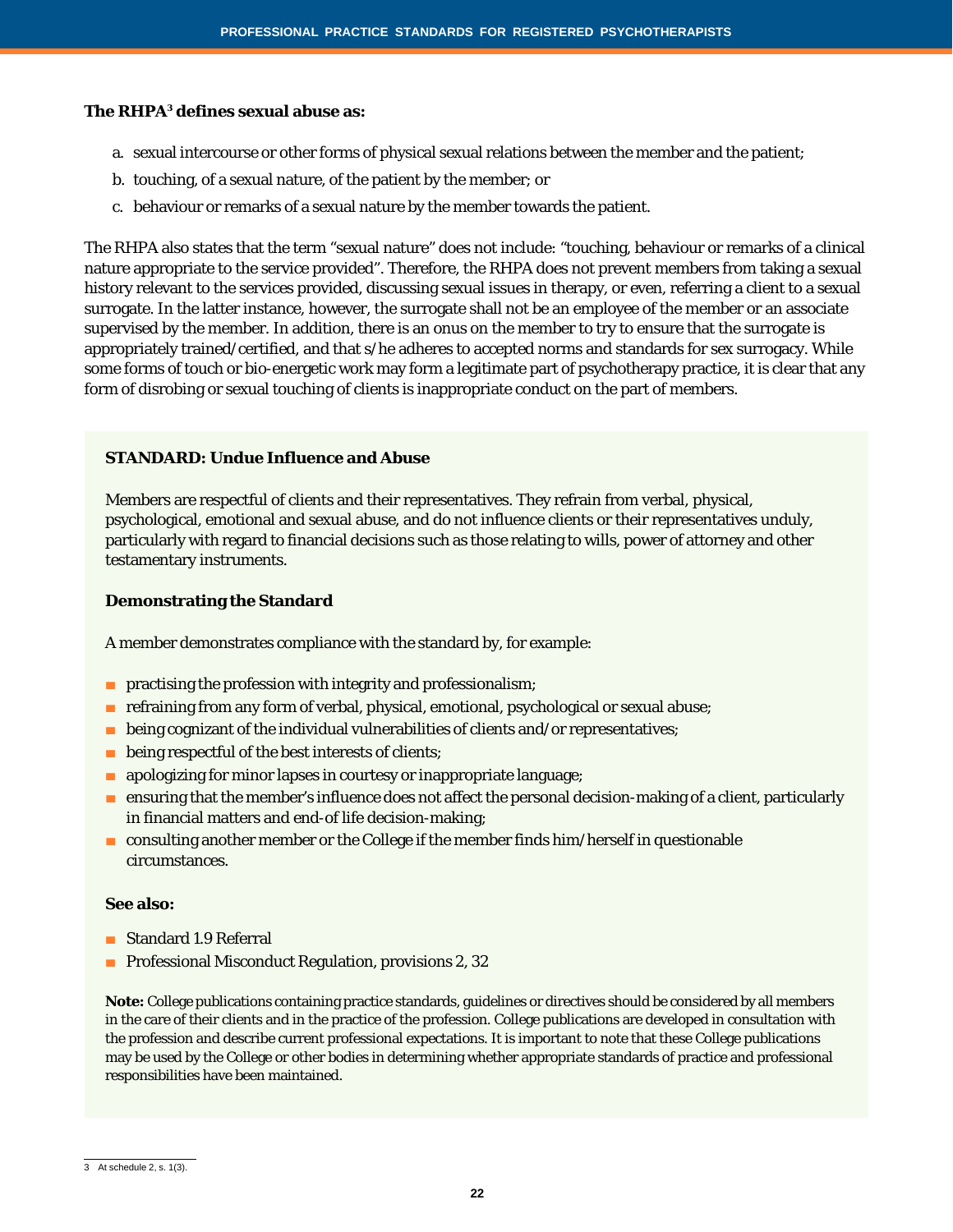# **1.9 Referral**

#### **BACKGROUND**

Members refer clients to other professionals in various circumstances: due to temporary unavailability of the member; a full client load; supplementing the care of a client; or where the member is unable to provide the kind of care required. Members are professionally obligated to refer a client to another professional when the member lacks the knowledge, skills or judgment to offer needed services (see Standard 2.1 Consultation, Clinical Supervision and Referral).

When referring clients to other professionals, members inform clients of the reasons for and implications of referral, and obtain the client's informed consent before making the referral. Members should also take reasonable steps to ensure that the other professional is appropriately trained and/or certified; that they adhere to accepted standards of their profession; and that any information provided by the member about the other professional is accurate. Whenever possible, it is advisable to provide the names of more than one professional when making a referral.

#### **Self-referral**

Self-referral occurs when an RP working in one professional setting refers clients to him/herself in another professional setting. For instance, a member working in an agency or Employee Assistance Program may refer a client to his/her own private practice.

Members are not prohibited from making self-referrals, so long as the following safeguards are followed:

- 1. the conflict is disclosed to the client (e.g. the member stands to gain by making the self-referral);
- 2. options are provided (e.g. whenever possible, a list is offered of three similar service providers); and
- 3. the client is reassured that if s/he chooses to obtain the service elsewhere, the existing relationship and service will not be affected.

Technically, a referral to a related person or corporation places the member in a conflict-of-interest. However, there will be situations where this is appropriate. As long as the member adheres to the safeguards outlined above, and s/he documents the conversation occurring around the self-referral, s/he will not be creating a prohibited conflict-of-interest.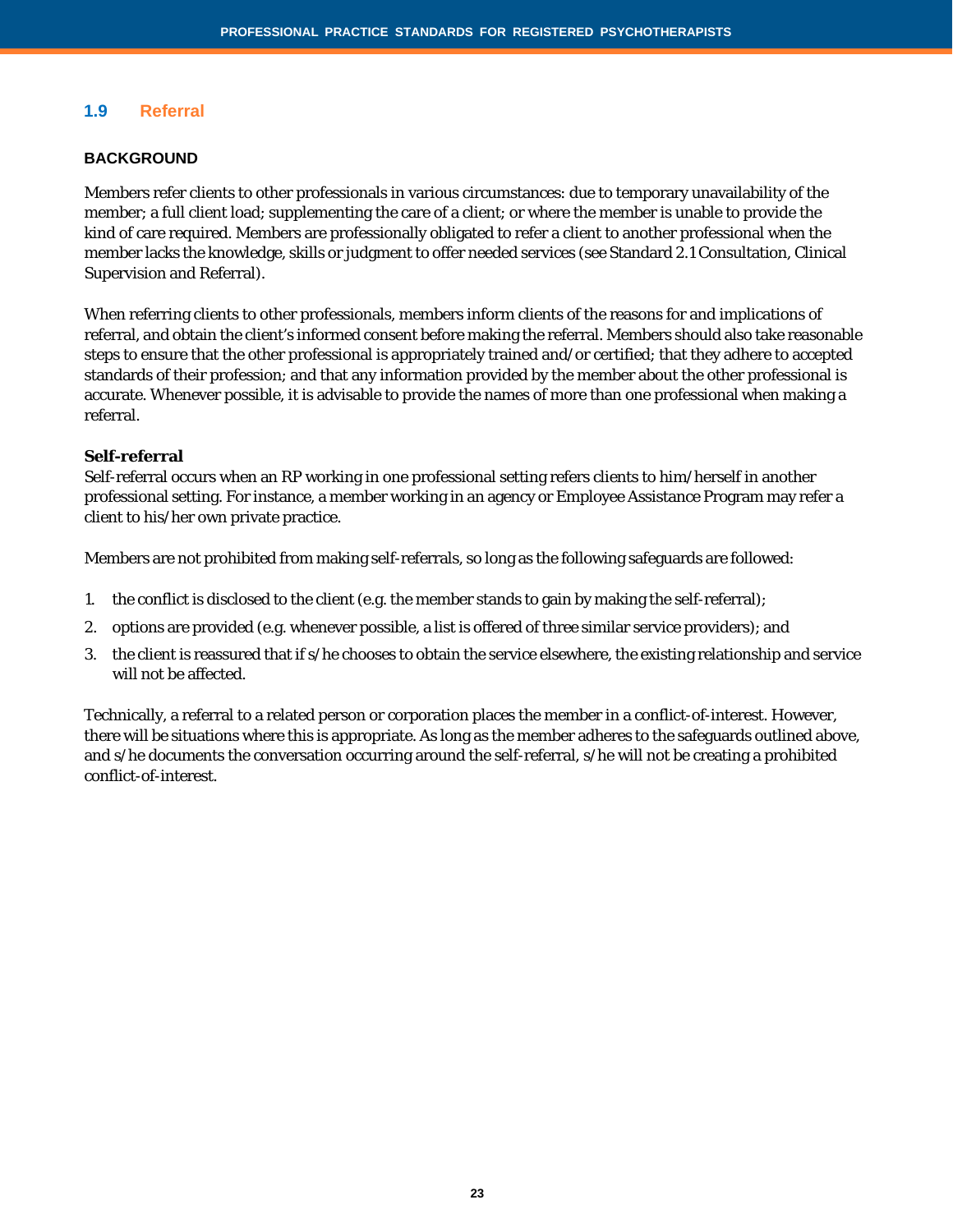#### **STANDARD: Referral**

Members adequately inform clients about any referral they propose to make; obtain the client's informed consent; and take reasonable steps to assure themselves of the competence and character of the professional to whom the client is being referred. Members avoid self-referral unless the benefit to the member is disclosed to the client, alternative options are provided, and the client is reassured that the existing relationship will not be affected by the client's decision.

#### **Demonstrating the Standard**

A member demonstrates compliance with the standard by, for example:

- informing clients of the reason a referral is being proposed;
- $\blacksquare$  taking steps to ensure that the other professional is qualified and competent;
- disclosing to the client any actual or perceived conflict-of-interest in proposing a self-referral;
- when proposing self-referral, providing the client with the option of seeking alternative services, and reassuring the client that the existing relationship will not be affected;
- documenting any disclosure relating to self-referral.

#### **See also:**

- Standard 3.2 Consent
- Standard 2.1 Consultation, Clinical Supervision and Referral
- Standard 1.6 Conflict-of-interest
- Standard 1.7 Dual or Multiple Relationships
- Professional Misconduct Regulation, provisions 3, 4, 8, 9, 16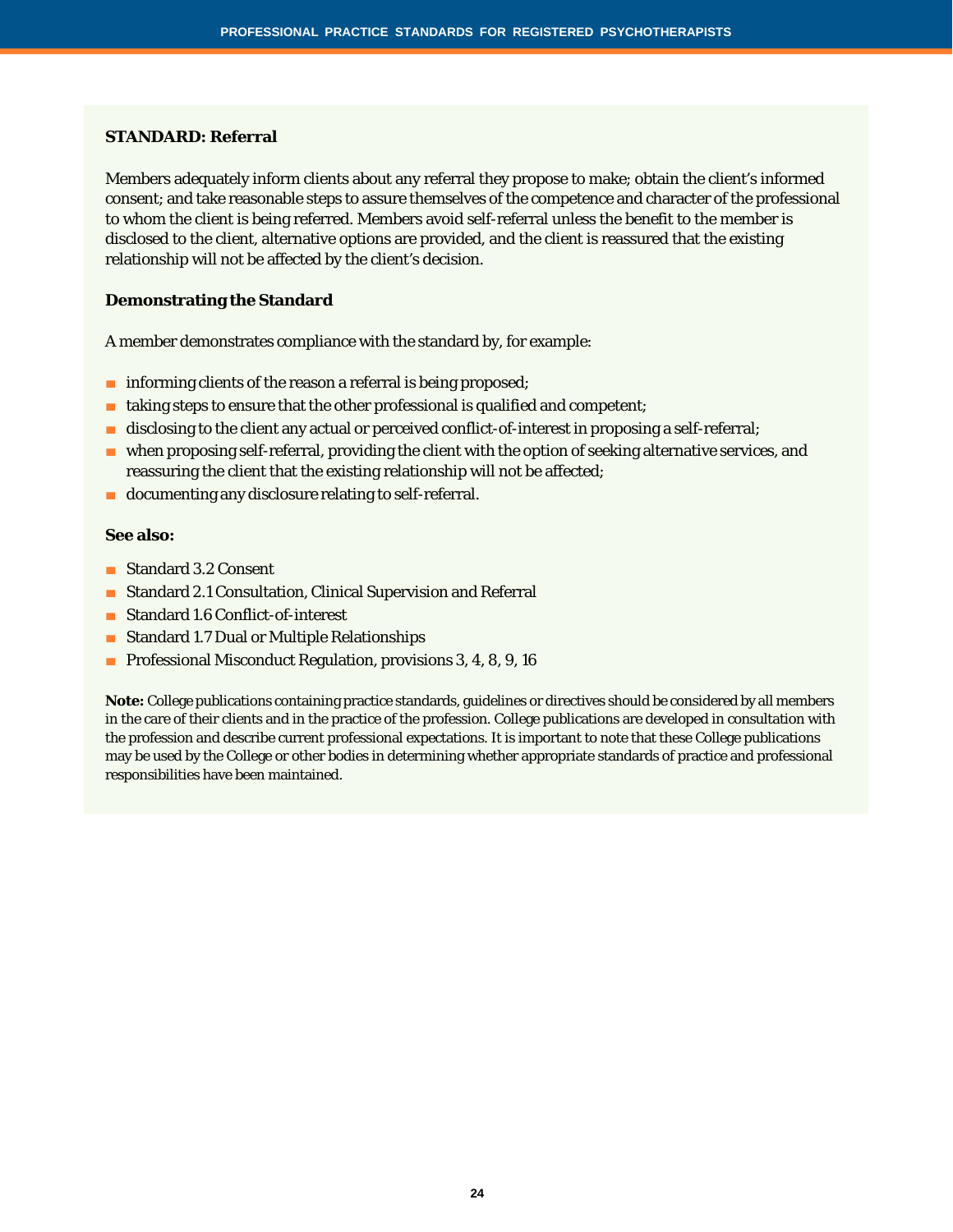#### **SECTION 2 COMPETENCE**

The overriding responsibility of Registered Psychotherapists is to hold the best interests of their clients paramount. In fulfilling this professional obligation, Registered Psychotherapists must possess a sound understanding of their professional capabilities, their areas of competence, and their professional limitations.

Another way of stating this is to say that individual 'self-regulation' is an important aspect of self-regulation of the profession as a whole. Members must continually assess their knowledge, skill and judgment, i.e. their competence, to determine whether they are equipped to work with particular clients, especially when a client presents with an unfamiliar issue or one the member does not have the expertise to deal with.

Knowing when to seek clinical supervision or consultation, and when to refer a client to another professional is integral to a member's professional obligations as a regulated practitioner. Members must act in the best interests of clients and ensure that clients are not harmed by a member's failure to acknowledge his/her own professional limitations.

As members progress through their careers, it is understood that some entry-to-practice competencies will fade as they develop greater competence in particular areas or modalities of practice. Many members will develop specialized skills. Others will require upgrading, clinical supervision or consultation if they intend to change their area(s) of practice. All members are required to participate in the College's Quality Assurance Program, the purpose of which is to ensure that members engage in ongoing self-assessment and professional development.

At the time of initial registration, members will have achieved entry-to-practice competencies. An Entry-to-Practice Competency Profile has been developed by CRPO, working with a broad range of stakeholders and future members. It underpins many College programs and standards, such as the Registration Exam and the process for reviewing and recognizing education and training programs. The Entry-to Practice Competency Profile is posted on the College website.

#### **2.1 Consultation, Clinical Supervision and Referral**

#### **BACKGROUND**

Members are expected to practise within their areas of competence. Indeed, an important aspect of professional accountability is a requirement to continually assess one's knowledge, skills and judgment, i.e. competence – including one's ability to work with particular clients and clinical issues within particular modalities.

As self-regulated professionals, members are expected to understand their professional limitations, as well as their capabilities. They should provide only those services that are within their areas of competence, based on training and experience.

When a member encounters a client with an issue the member is not familiar with or not equipped to work with, the member must exercise professional judgment. Specifically, s/he must promptly determine whether to: pursue relevant study; seek clinical supervision; consult with a colleague who has the required knowledge, skill and judgment; or refer the client to another practitioner who is able to provide the required care.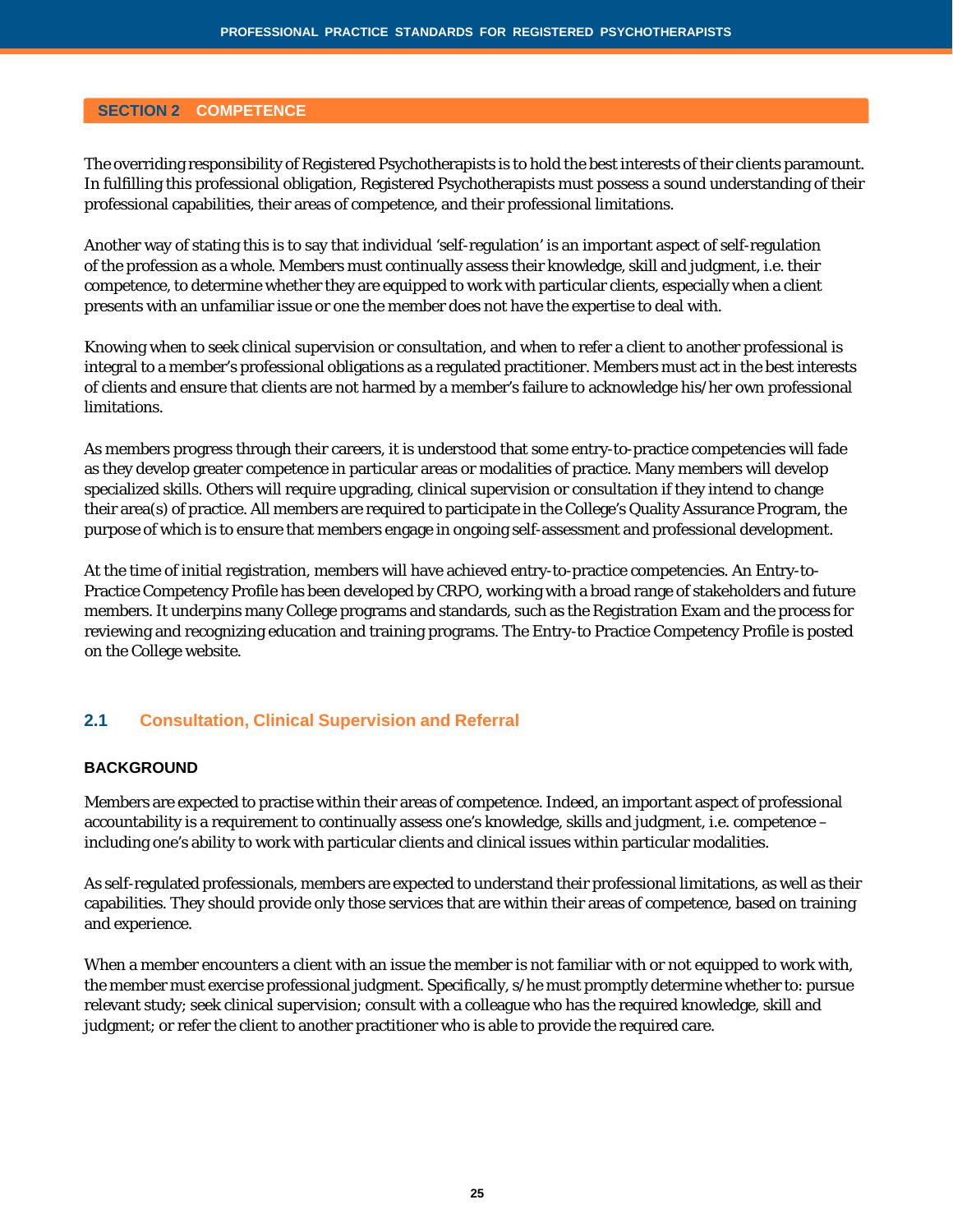#### **STANDARD: Consultation, Clinical Supervision and Referral**

A member understands not only his/her professional capabilities but also his/her limitations. A member provides only services that are within the member's knowledge, skill, and judgment, i.e. competence, to provide. When a member encounters a client who has needs beyond the member's capabilities, s/he pursues relevant study, consults with a more experienced colleague or seeks clinical supervision. If this does not provide adequate safeguards, the member refers the client to another professional who is qualified to provide the required care.

#### **Demonstrating the Standard**

A member demonstrates compliance with the standard by, for example:

- considering whether s/he has the knowledge, skill and judgment, i.e. competence, to work with a particular client, and doing so only when the member possesses the necessary competencies;
- **■** pursuing relevant study;
- consulting with an experienced colleague or seeking clinical supervision when required;
- if pursuing relevant study, consulting with a colleague, or seeking clinical supervision are inadequate to provide necessary safeguards, the member refers the client to a qualified professional.

#### **See also:**

■ Professional Misconduct Regulation, provisions 8, 9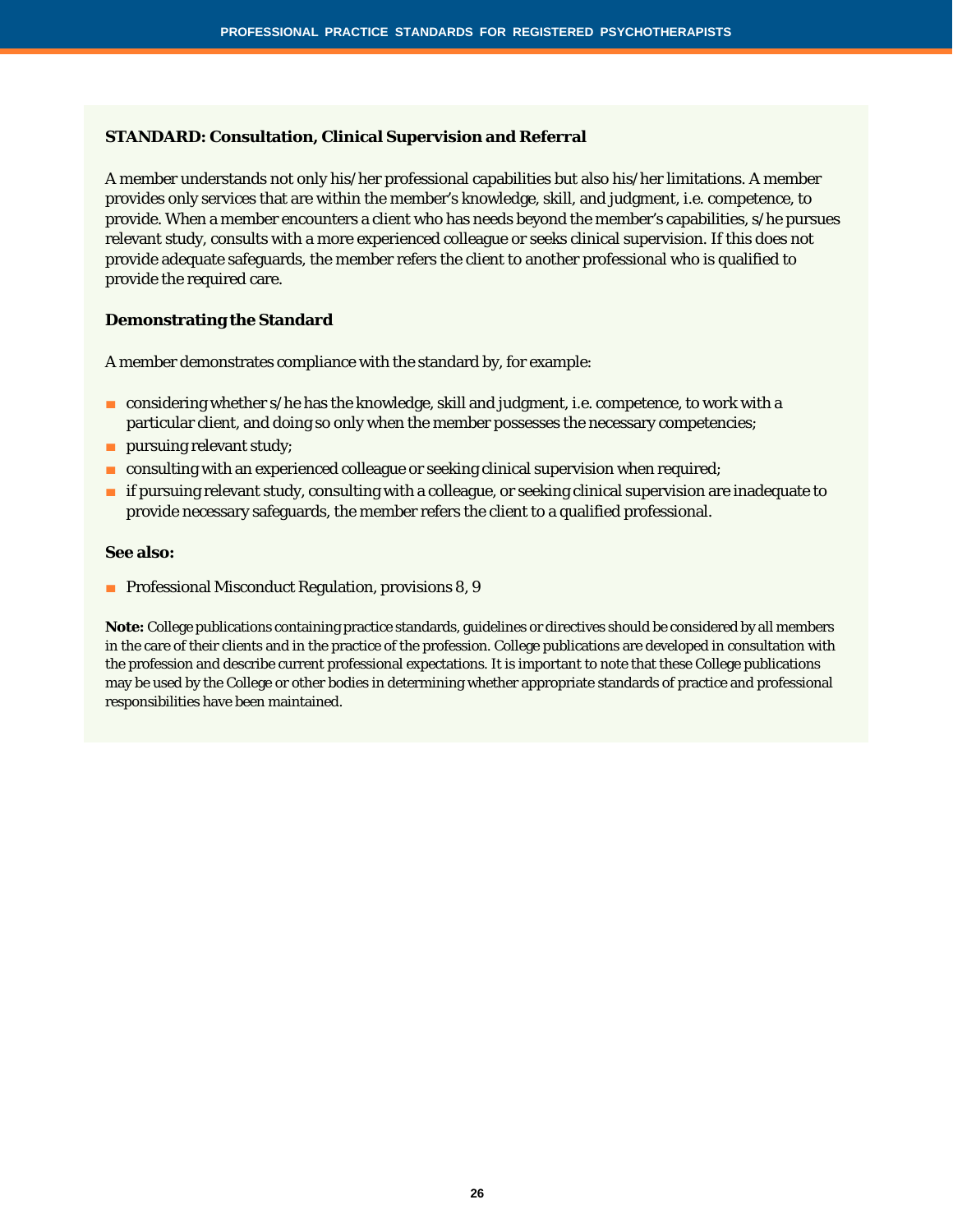#### **SECTION 3 CLIENT-THERAPIST RELATIONSHIP**

The client-therapist relationship is the foundation of psychotherapy. It is central to the provision of safe, effective and ethical care. Members are expected to conduct themselves professionally at all times, and to place client wellbeing at the forefront of the relationship.

Clients come to therapists with sensitive personal information, and must be able to trust their therapist with this information. It is the professional and legal responsibility of the member to ensure that client information is kept confidential, subject to the legal limits to confidentiality.

Members are required to obtain informed consent before working with a client, and to ensure that therapy is undertaken only if it is necessary or can be expected to benefit the client.

Clients sometimes look to their therapists to work in cooperation with their other health care providers. Members are expected to communicate with other health professionals who are treating and caring for their client, where the client consents to such sharing of information, and when such communication is necessary and is done in the client's best interests.

In addition, members must ensure that clients understand their right to make a complaint to the College regarding a member's professional conduct, and also, where to take such a complaint.

# **3.1 Confidentiality**

#### **BACKGROUND**

Confidentiality is considered a cornerstone of the profession of psychotherapy and is embedded in its core values. Individuals come to therapists with sensitive, personal information, and confidentiality is required to build trust in the therapeutic relationship.

Confidentiality is also an important legal concept that applies to all regulated health professionals, including Registered Psychotherapists. The P*ersonal Health Information Protection Act, 2004 (PHIPA)* establishes the rules relating to confidentiality and privacy of personal health information in Ontario. *PHIPA* requires that personal health information be kept confidential and secure.

It is a fundamental responsibility of members to maintain client confidentiality at all times. In compliance with *PHIPA*, members must ensure that the professional relationship with the client and the client's personal information are kept confidential, within legal limitations. Members must explain to clients the principle of client confidentiality and the legal limits to confidentiality (see "Limits to confidentiality" below. Members are also responsible for maintaining client information in a secure manner, so that unauthorized individuals do not gain access to records (see Section 5, Record-keeping and Documentation).

#### **Personal health information**

Personal health information is identifying information about a client.4 It can be in verbal, written or in electronic format, and does not necessarily include the client's name. If a client can be recognized, the information is considered personal health information; it includes information in the client health record. Information that does not allow the client to be identified is not personal health information, and is not subject to *PHIPA*.

<sup>4</sup> See *Personal Health Information Protection Ac*t, SO 2004, c 3, Sch A, section 4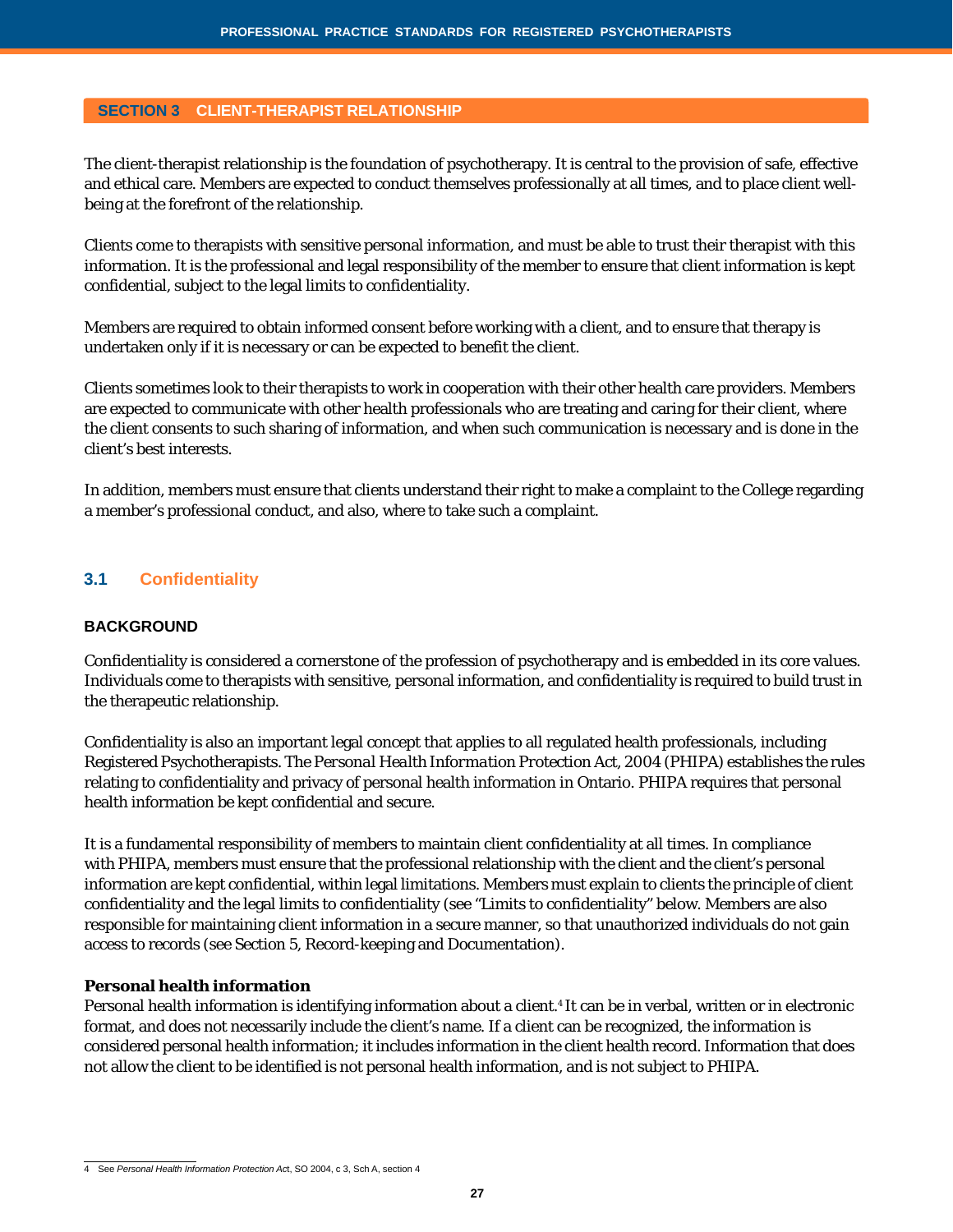#### **Consent to the collection, use, and disclosure of personal health information**

A member does not collect or use information about a client without the informed consent of the client or the client's authorized representative, nor does the member disclose information about a client to anyone without the written informed consent of the client or the client's authorized representative, except where disclosure is permitted or required by law.

#### **Circle of care and 'lock box'**

The terms "circle of care" and "lock box" are based on *PHIPA* and are defined by the Office of the Information and Privacy Commissioner, Ontario. The circle of care includes other health professionals who provide care to a client, other providers in a multidisciplinary setting, and other providers to whom the member has referred a client. *PHIPA* allows health providers to assume in certain circumstances that a client has provided implied consent to disclose his/her personal health information to another individual within the circle of care or to a specific health care provider. Despite this generality, however, a client may indicate that s/he does not want certain information (or any information) shared, even within that circle. In this circumstance, the practitioner must not share the information. This is called placing information in a "lock box". 5Despite *PHIPA* provisions, the College will require members to obtain explicit informed consent from clients for the disclosure of any client information (see below).

#### **Release of client information by RPs**

Due to the nature of the psychotherapeutic relationship, the sensitivity of information shared between client and therapist, and because of the particular weight placed on the duty of confidentiality by the psychotherapy profession, this College requires a higher standard of confidentiality than is set out in *PHIPA* regarding the circle of care. Specifically, the College requires members to obtain written consent before disclosing information to any other party, including other health professionals. This also applies to sharing information with individuals such as the client's spouse, or contacting any third party, such as third-party payors, insurance companies, or Employee Assistance Program for billing purposes.

This standard is not intended to prevent members from sharing client information within a care team such as those found in a hospital or agency settings, nor in an emergency situation. Members providing care as part of a team should enter into written agreements with clients explaining what information will be shared with other providers in the team context.

In all cases, professional discretion is employed, and only relevant and necessary personal health information may be disclosed.

In obtaining informed consent from a client to disclose his/her information to any third party, the member must explain what information will be disclosed, to whom, the reasons for the disclosure, and the time-frame within which disclosure is to be made. The member should report back to the client following the disclosure.

<sup>5</sup> See *Personal Health Information Protection Act*, SO 2004, c 3, Sch A, sections 20(3), 40(1).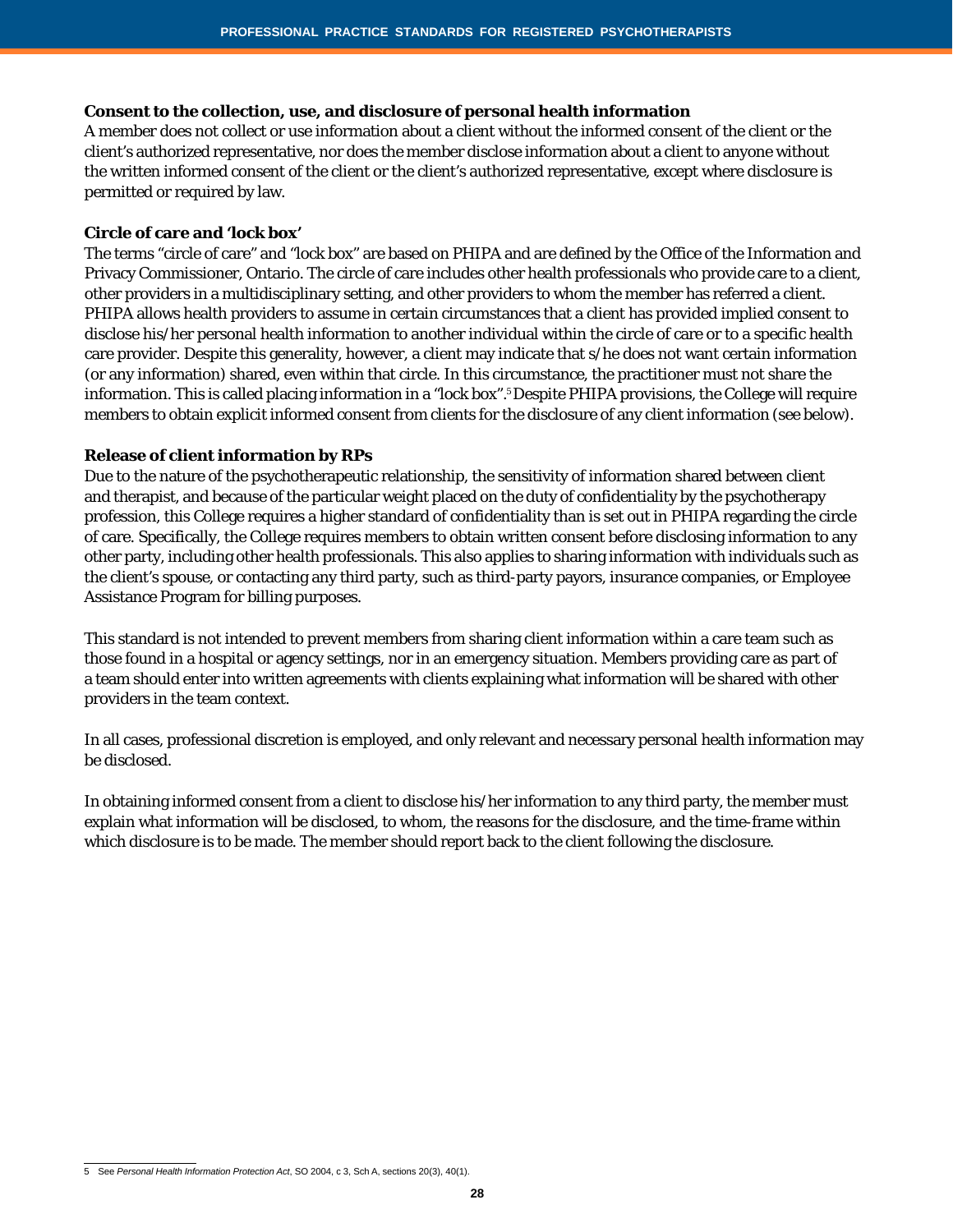#### **Limits to confidentiality**

Normally, a member may only disclose personal health information with the consent of the client or his/her authorized representative. However, in law, there are a limited number of circumstances where disclosure of personal health information is required without consent. Notable limits to confidentiality include:

1. where the member believes on reasonable grounds that disclosure is necessary to eliminate or reduce significant, imminent risk of serious bodily harm (includes physical or psychological harm) to the client or anyone else, e.g. suicide, homicide;

**Note:** If the member believes a significant, imminent risk of serious bodily harm exists (this includes physical or psychological harm), there may be a professional and legal duty to warn the intended victim to contact relevant authorities, such as the police, or to inform a physician who is involved in the care of the client.<sup>6</sup>

- 2. where disclosure is required under the *Child and Family Services Act*, 1990 for example, where the member has reasonable grounds to suspect that a child is in need of protection due to physical harm, neglect or sexual abuse by a person having charge of the child;
- 3. where necessary for particular legal proceedings (e.g. when the member is subpoenaed);
- 4. to facilitate an investigation or inspection if authorized by warrant or by any provincial or federal law (e.g. a criminal investigation against the member, his/her staff, or a client);
- 5. for the purpose of contacting a relative, friend or potential substitute decision-maker of the individual, if the individual is injured, incapacitated or ill and unable to give consent personally; and
- 6. to a college for the purpose of administration or enforcement of the *Regulated Health Professions Act, 1991* (e.g. providing information about your client to the College if a complaint has been made against you, assessment of the member's practice as part of the Quality Assurance Program; mandatory reporting where the member's client is a regulated health professional and the member has reasonable grounds to believe that the client has sexually abused a patient/client);

When compelled to disclose client information for a legal proceeding, members should exercise prudence, and are advised to consult their legal advisor to determine the best way to respond.

<sup>6</sup> The law in Canada concerning the "duty to warn" is complex and evolving. Members are advised to consult their legal advisor if faced with a situation where this exception to the duty of confidentiality may apply.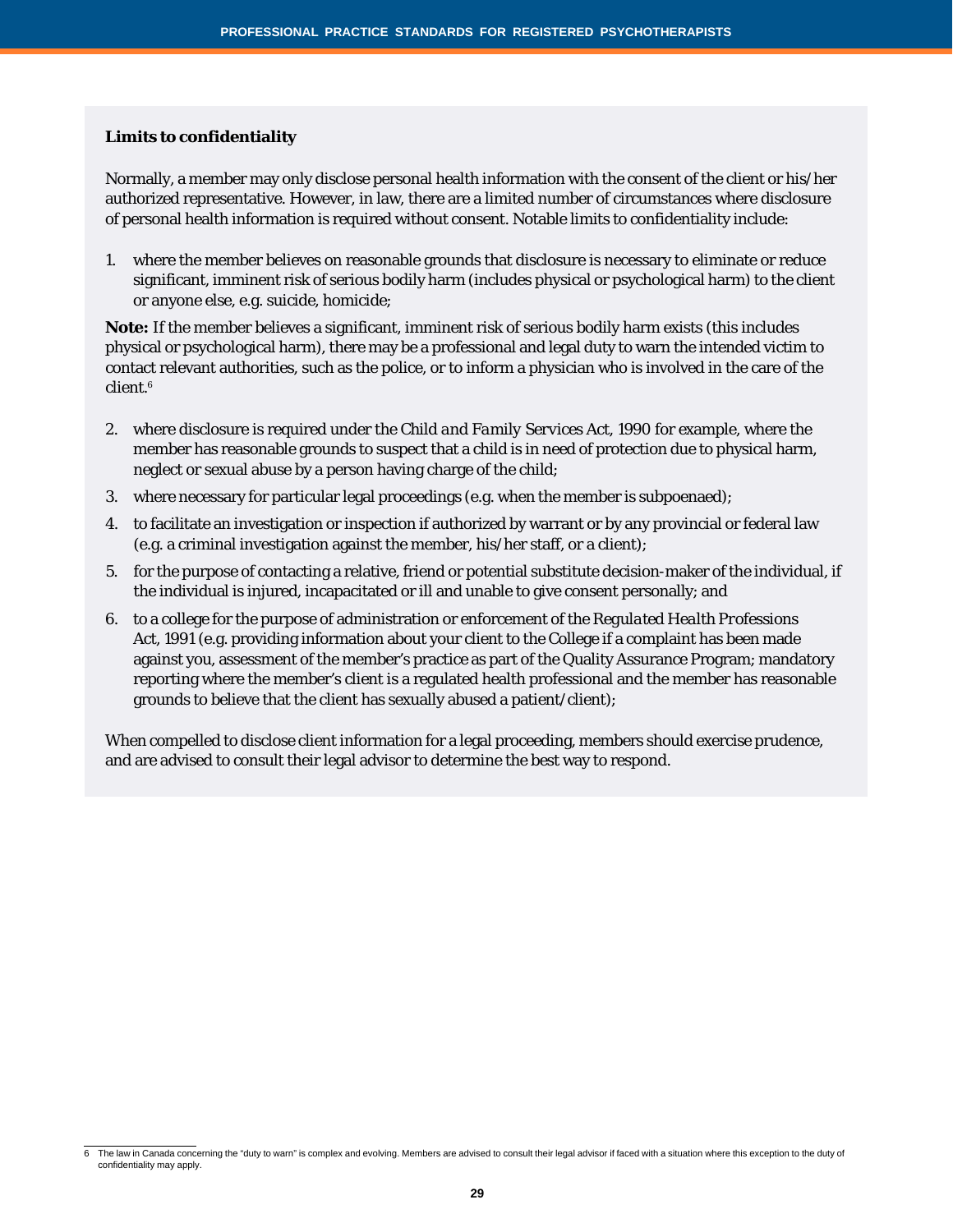#### **STANDARD: Confidentiality**

A member does not collect or use information about a client without the informed consent of the client or the client's authorized representative, nor does s/he disclose information about a client to anyone other than the client or the client's authorized representative without the written informed consent of the client or the client's authorized representative, except where the collection, use or disclosure is permitted or required by law.

#### **Demonstrating the Standard**

A member demonstrates compliance with the standard by, for example:

- explaining to the client the duty of confidentiality and the limits to confidentiality;
- ensuring that the client has given informed consent for the collection, use or sharing of information with others;
- documenting informed consent in the client record regarding collection, use or disclosure of information, indicating the manner in which consent was given (verbally, by gesture, in writing);
- collecting, using or disclosing only information that is reasonably required in the circumstances;
- sharing information without informed consent only in the limited circumstances set out in *PHIPA* or for other authorized legal purposes;
- establishing processes to protect personal health information (hard copy and electronic files) from access by unauthorized persons while it is being maintained, transferred, or disposed of.

#### **See also:**

- Standard 3.2 Consent
- Section 4 Clinical Supervision
- Section 5 Record-keeping and Documentation
- Standard 1.6 Conflict-of-interest
- Standard 1.7 Dual or Multiple Relationships
- Professional Misconduct Regulation, provision 5

**Note:** College publications containing practice standards, guidelines or directives should be considered by all members in the care of their clients and in the practice of the profession. College publications are developed in consultation with the profession and describe current professional expectations. It is important to note that these College publications may be used by the College or other bodies in determining whether appropriate standards of practice and professional responsibilities have been maintained.

#### **3.2 Consent**

#### **BACKGROUND**

#### **Informed consent**

Informed consent is an important legal concept in health care and is set out in the Health Care Consent Act, 1996. In general, practitioners are required to obtain informed consent for any intervention of a therapeutic, diagnostic, preventive, palliative or other health-related purpose. Practitioners must ensure that clients receive relevant information, including information about possible risks or adverse effects and other treatment options, in order for consent to be considered informed.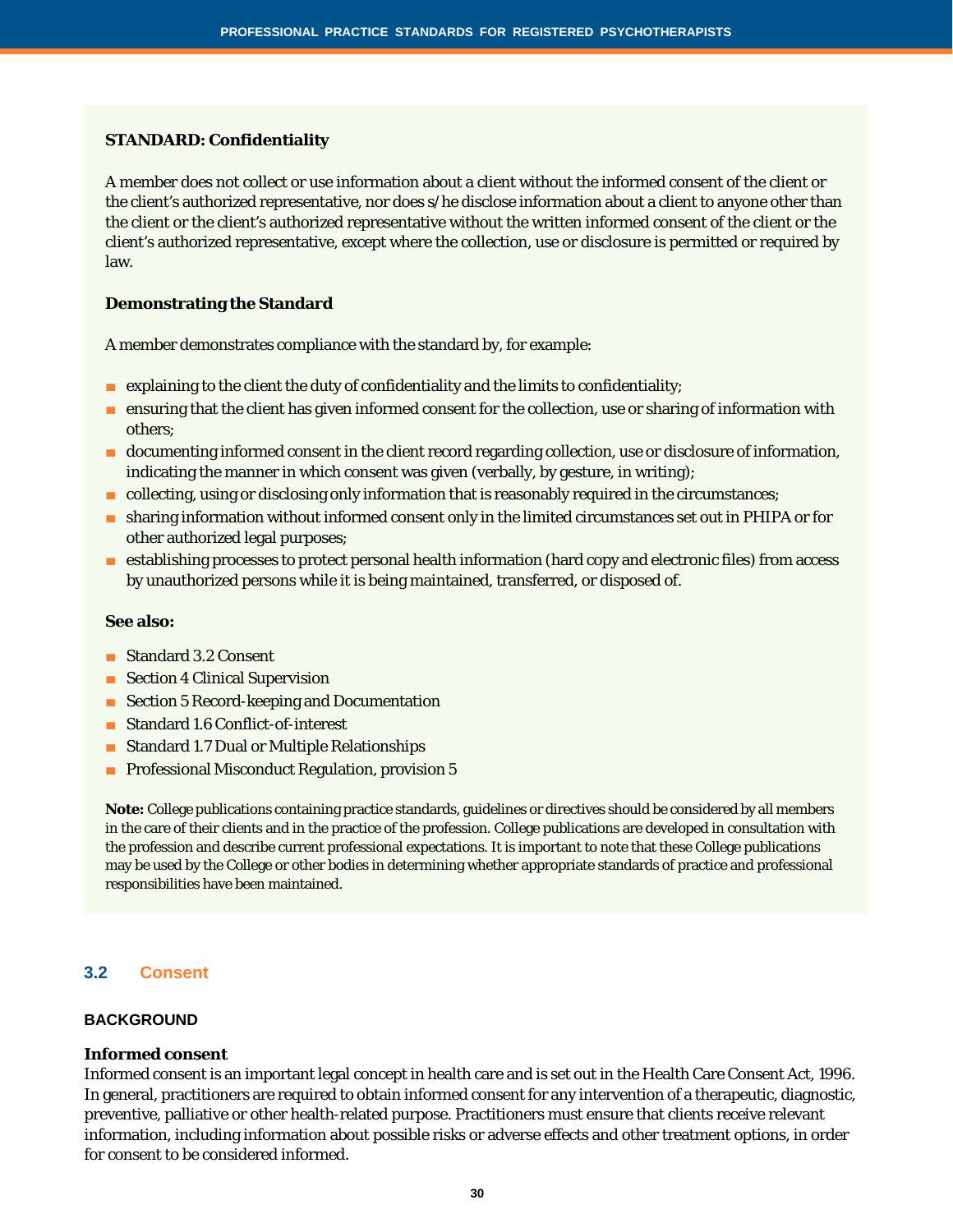Informed consent is required for all assessments and any therapy provided by a member. The principles of informed consent should be followed even when the intervention is not technically a "treatment" as defined in of the Health Care Consent Act, 1996. Members should apply the principles of informed consent, therefore, to anything done for a therapeutic, preventive, palliative, diagnostic or other health-related purpose.

Only in emergency situations may therapeutic interventions be undertaken without consent, e.g. when a client is suicidal.

#### **Accuracy and specificity**

The client must have received sufficient information to understand the nature of the therapy and potential risks and benefits, as well as information about other available therapeutic options and the implications of not proceeding with therapy. Information provided to clients must not misrepresent potential benefits or raise unrealistic expectations. If therapy is expected to probe troubling experiences or to cause emotional distress, this should be explained to the client and noted in the client record. If and when a therapist intends to alter his/her approach to therapy, or to use specific techniques, e.g. hypnotherapy or EMDR (eye movement desensitization and reprocessing), the technique should be explained in some detail, and noted in the clinical record. In such cases, it may be prudent to obtain written consent.

To be valid, a client's consent must:

- 1. be informed
- 2. be voluntary
- 3. be specific, i.e. based on specific relevant information, not vague generalities, and
- 4. not involve misrepresentation or fraud.

#### **Written consent**

Health care professionals often use standardized forms to obtain written consent from clients. Members should understand that a signature on a form does not necessarily constitute informed consent. The elements of informed consent (see above) are usually obtained through discussion between the member and the client. Only following *discussion* can the client provide informed consent. The signature of the client is only partial evidence that s/he has provided informed consent.

#### **Ongoing consent**

Normally, psychotherapy is not a one-time intervention, but continues over a period of time or may be intermittent. Similarly, informed consent is not simply obtained at one point in time and never thought of again. Ongoing consent is implied by the continuing attendance of a client at therapy sessions. However, any change in the therapeutic approach or the techniques employed should be documented in the client record, along with a note about the client's implied or verbal consent.

#### **Implied consent**

Consent may be written, verbal or implied. Generally, in the context of psychotherapy, consent is implied by the very attendance of a client at a therapy session. Attendance must be willing and voluntary, and the client should be informed about the process of therapy and the type of therapy or therapeutic approach normally employed by the therapist. In many instances, engaging in a dialogue with the therapist and discussing personal experiences and issues, will amount to implied consent for therapy.

#### **Age of consent**

There is no minimum age for consent. Clients under 18 years of age can, if they are capable of understanding and appreciating the consequences of their decision, give consent. For minors, consent must be considered on a caseby-case basis in light of the young person's capacity and applicable laws.<sup>7</sup>

<sup>7</sup> The College may develop detailed guidelines on working with minors, in the future.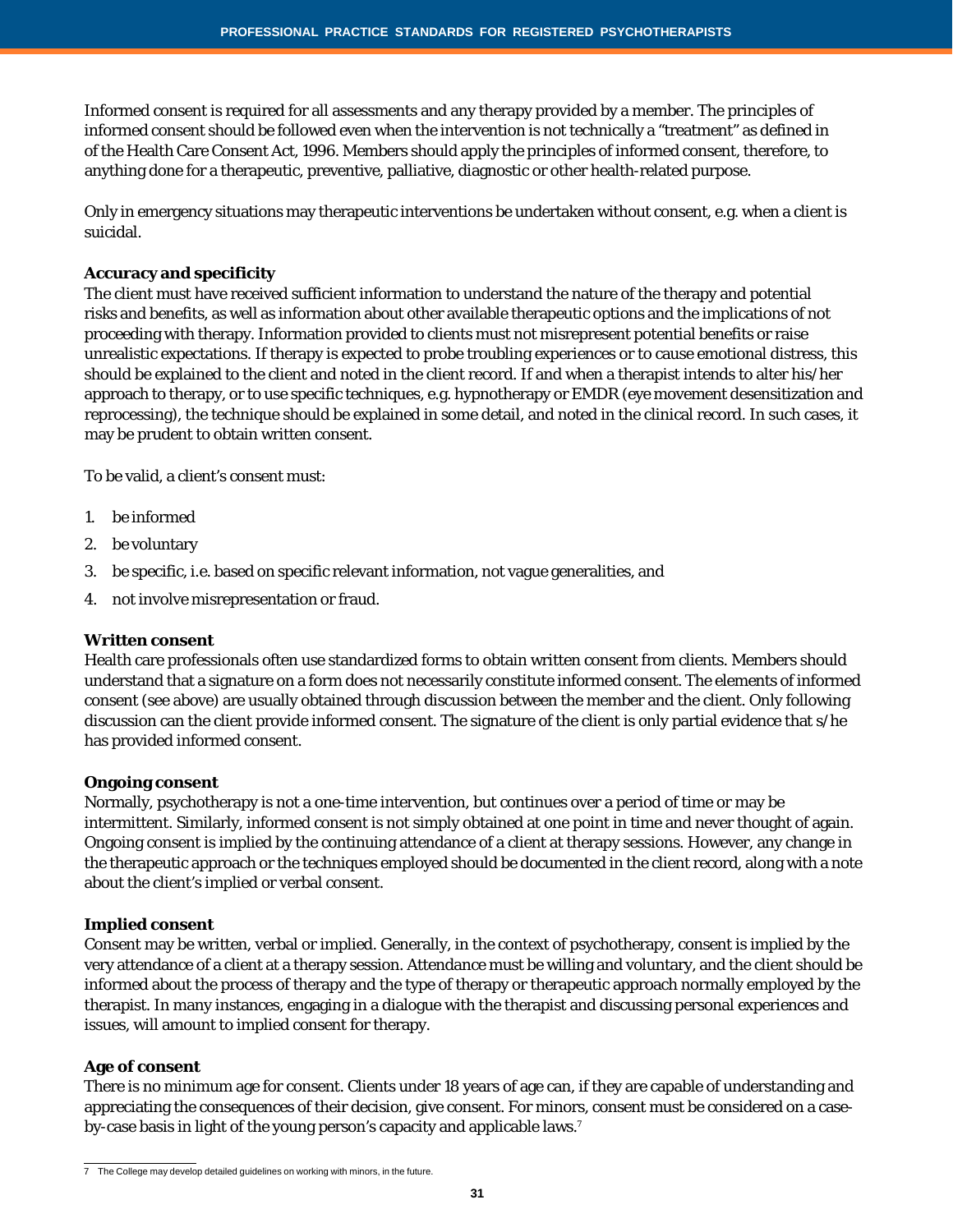#### **Incapacity**

As a general principle, informed consent requires that a client be capable of providing such consent. This means that the client must be cognitively capable, i.e. able to understand the information provided, and appreciate the consequences of his/her decision.

Generally, a therapist may assume that a client is capable, and is not required to conduct a capacity assessment unless there are reasonable grounds to believe the client may not be capable. The therapist assesses the capability of the client by discussing the proposed therapy or therapeutic process with the client. The purpose is to see whether s/he understands the information, and appreciates any possible risks or consequences, including the implications of not proceeding with therapy.

It is important to understand that a client may be incapable with respect to certain issues and capable with respect to others (e.g. a client may be capable of discussing personal matters but incapable of managing their finances).

When a client is found to be incapable, the therapist must identify a substitute decision-maker who can provide informed consent on behalf of the client. The substitute must be at least 16 years of age (unless s/he is the parent of a child), and must be a capable person who is willing and able to act. The substitute decision-maker is usually a spouse, parent, friend, or other relative. Potential substitutes are ranked in law, (see below for the ranking of substitutes). Normally, the person ranked highest is asked to serve as substitute decision-maker, if able and willing.

#### **Withdrawal of consent**

A client may withdraw consent at any time. Withdrawal of consent should be documented in the client record, and should include the reason for the change.

#### **Documenting consent**

It is important for members to document and date the consent process. This is done by making a note in the client record when consent was obtained orally or was implied, or by asking the client to sign a form, and by noting any specific therapeutic intervention or technique in the client record. A signed form in itself does not constitute informed consent but must also include a discussion and an understanding of the process by the client.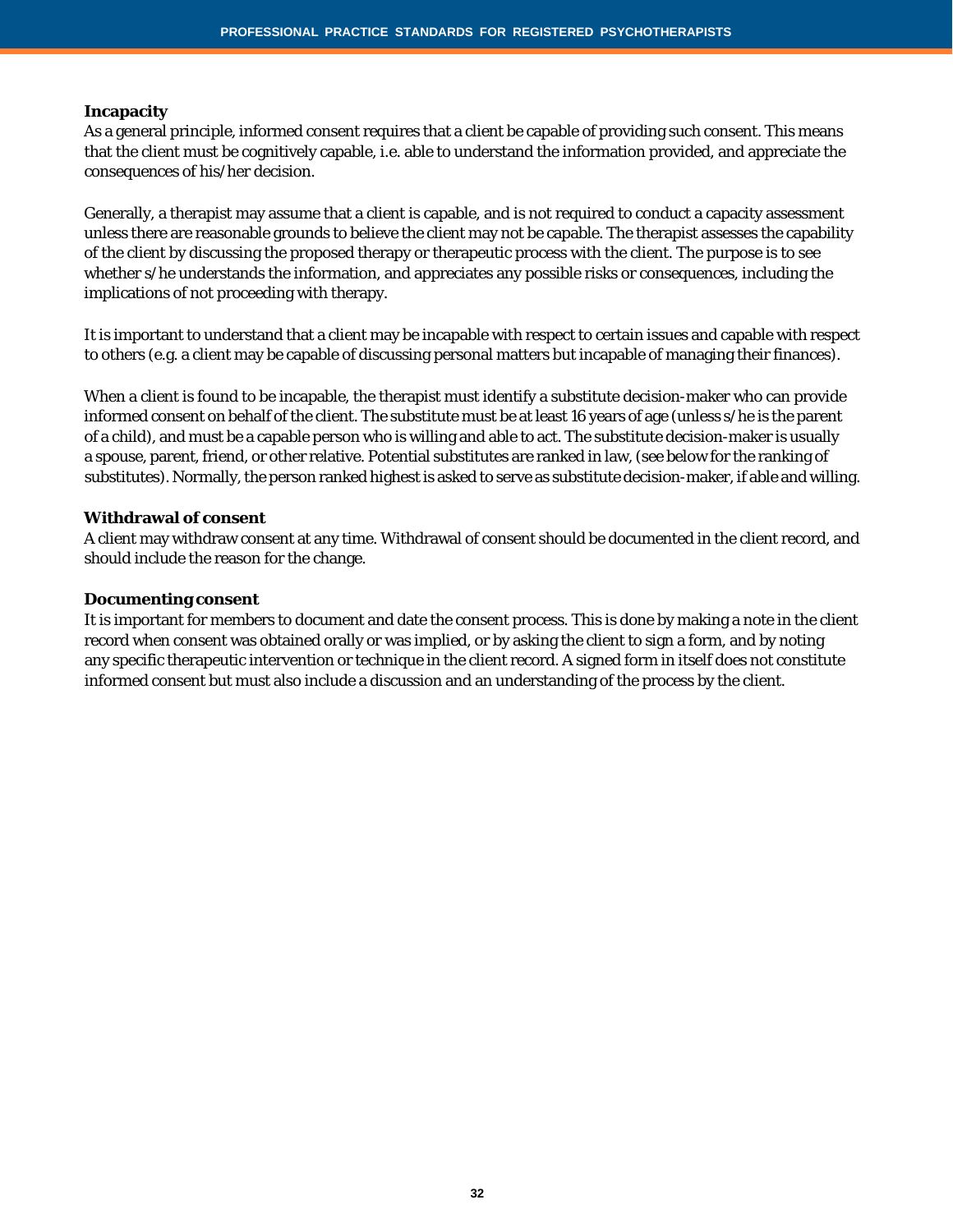#### **Rankings for the Substitute Decision-maker**

The ranking of the substitute decision-maker is as follows (from highest ranked to lowest ranked):

- 1. A court appointed guardian of the person.
- 2. A person who has been appointed attorney for personal care. The client would have signed a document appointing the substitute to act on the client's behalf in health care matters if the client ever became incapable.
- 3. A person appointed by the Consent and Capacity Board to make a health decision in a specific matter.
- 4. The spouse or partner of the client. A partner can include a same-sex partner. It may also include a nonconjugal partner (e.g. two elderly sisters who live together).
- 5. A child of the client or a parent of the client or the Children's Aid Society who has been given wardship of the client.
- 6. A parent of the client who does not have custody of the client.
- 7. A brother or sister of the client.
- 8. Any other relative.
- 9. The Public Guardian or Trustee if there is no one else.

If there are two equally ranked substitute decision-makers (e.g. two sisters of the client), and they cannot agree, the Public Guardian and Trustee may then make the decision.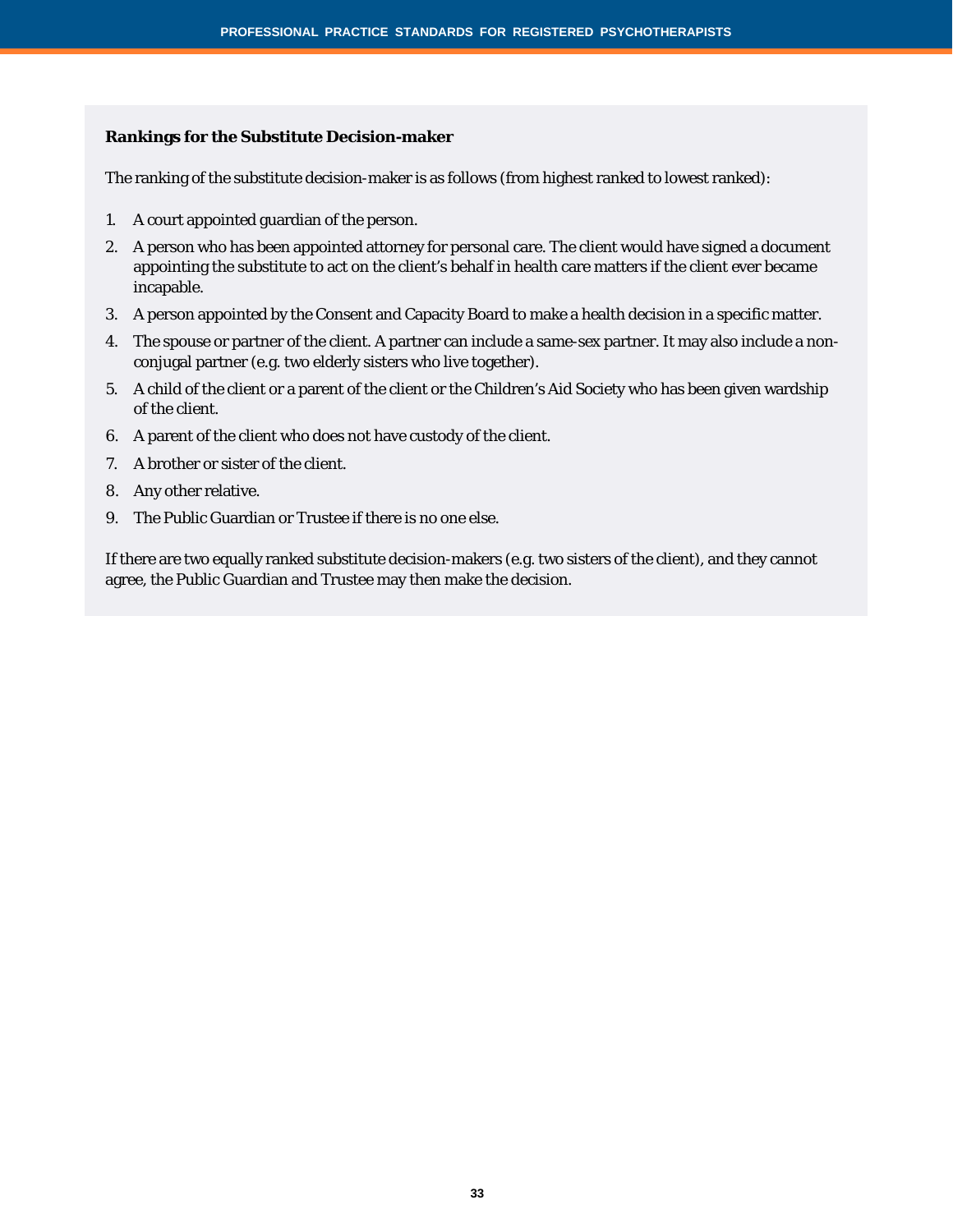#### **STANDARD: Consent**

The member ensures that informed consent is obtained from the client or his/her authorized representative on an ongoing basis. Consent may be verbal, written or implied and is documented in the client record. The therapist provides sufficient relevant information so the client understands the process of therapy, possible benefits and risks or adverse outcomes, other therapeutic options and the implications of not proceeding with therapy. This ensures that the consent is informed. In addition, the therapist ensures that the consent is voluntary, specific and does not involve misrepresentation or fraud.

#### **Demonstrating the Standard**

A member demonstrates compliance with the standard by, for example:

- providing, on an ongoing basis, relevant information to the client regarding the process of therapy, the therapist's usual approach to therapy, therapeutic methods and/or specific techniques to be employed, potential risks or adverse outcomes of therapy, and other therapeutic options;
- documenting informed consent in the client record on an ongoing basis, indicating the manner in which the client gave his/her consent (verbally, by gesture, in writing), and briefly describing the information provided by the therapist to inform the client, and other relevant details;
- if there is reason to believe the client is incapable, identifying a capable person who is able and willing to act as substitute decision-maker and provide informed consent on behalf of the client.

#### **See also:**

- Section 5 Record-keeping and Documentation
- Professional Misconduct Regulation, provision 3

**Note:** College publications containing practice standards, guidelines or directives should be considered by all members in the care of their clients and in the practice of the profession. College publications are developed in consultation with the profession and describe current professional expectations. It is important to note that these College publications may be used by the College or other bodies in determining whether appropriate standards of practice and professional responsibilities have been maintained.

# **3.3 Communicating Client Care**

#### **BACKGROUND**

#### **Interprofessional collaboration**

Registered Psychotherapists are expected to create and sustain positive working relationships with other professionals encountered in practice. Clients are entitled to have their care coordinated by their health care providers, when it is necessary and appropriate to do so and when the client explicitly authorizes such collaboration. In addition, regulatory colleges are required under the *RHPA* to take steps to enhance interprofessional collaboration.

Appropriate communication is a key component of successful interprofessional collaboration, and may help to reduce conflicting or inconsistent information or advice given to clients. Appropriate communication between providers contributes to enhanced safety for clients and better professional relationships.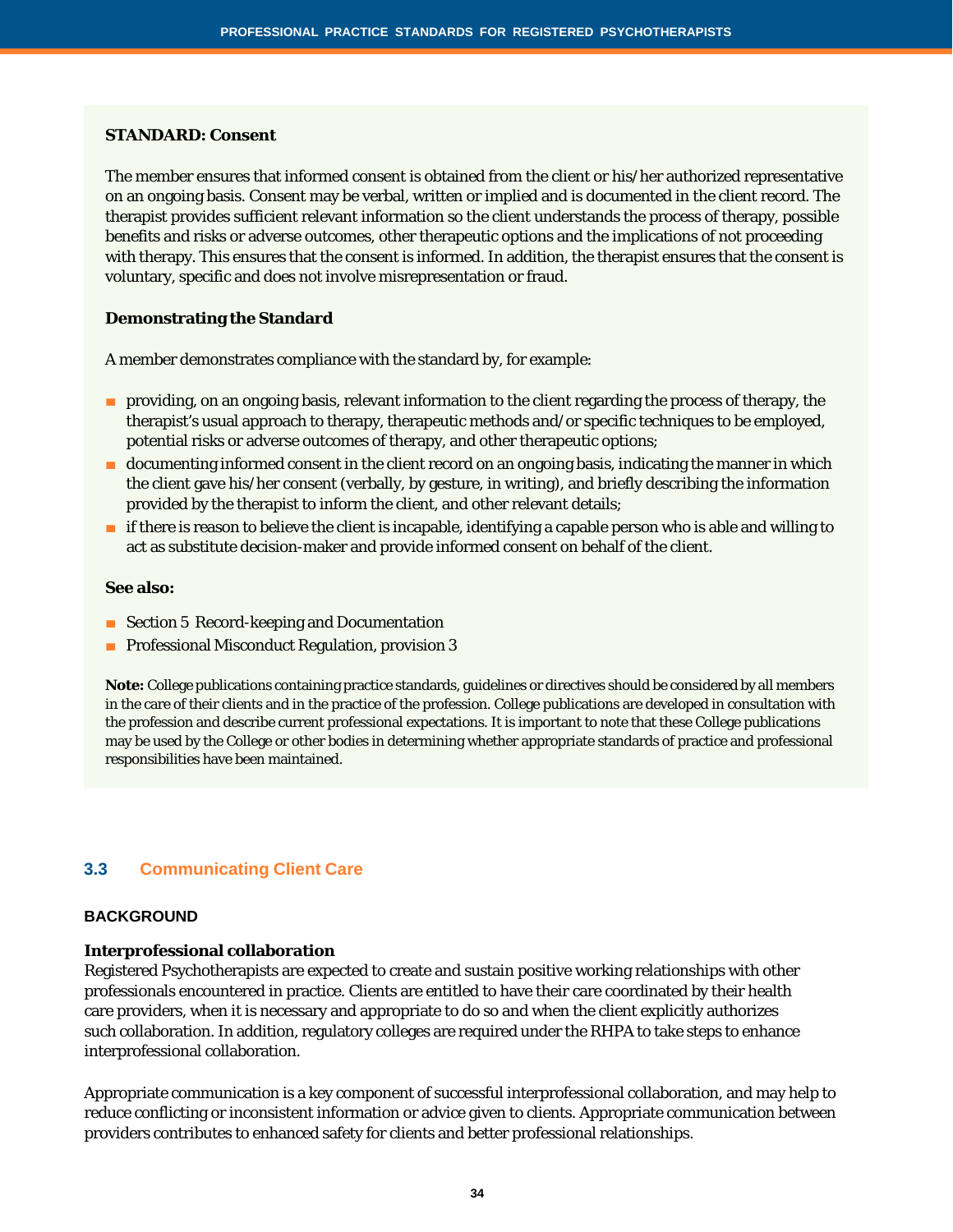#### **Communication**

In general, members can expect to communicate with other professionals in a client's circle of care, when the client has provided consent to do so. As stated previously, the circle of care includes: those who provide care to the same client, other healthcare providers within a multidisciplinary setting, and other healthcare providers where the client is referred by the member.

Good communication can be achieved in a number of ways, including written communication between health care providers, conference calls, team meetings, meetings requested by the client and family meetings. Such communication should be documented in the clinical record.

Members are expected to make reasonable efforts to communicate with other providers when the client consents to such communications and it is likely to have a positive effect therapeutically. A member cannot be held responsible, however, when another professional refuses to communicate or does not respond to the member's reasonable efforts to communicate about a client's care. Unsuccessful attempts to communicate should be noted in the clinical record.

#### **Client instruction**

It is important to understand that the client controls collaboration and communication in specific circumstances. If a client is uncomfortable with any aspect of this communication, s/he may direct the member not to share the information. Members should explain to clients the potential benefits of interprofessional collaboration, as well as the implications of not permitting the therapist to share information with other providers.

#### **Release of information by RPs**

See Standard 3.1 Confidentiality.

#### **Cases of emergency**

There are circumstances where obtaining prior consent to share information with other professionals is not possible. In such cases, for example, when a client is admitted to hospital, and disclosure is reasonably necessary for the provision of health care, and it is not possible to obtain the individual's consent in a timely manner, the member is permitted to disclose necessary information, as long as the client has not prohibited him/her from doing so.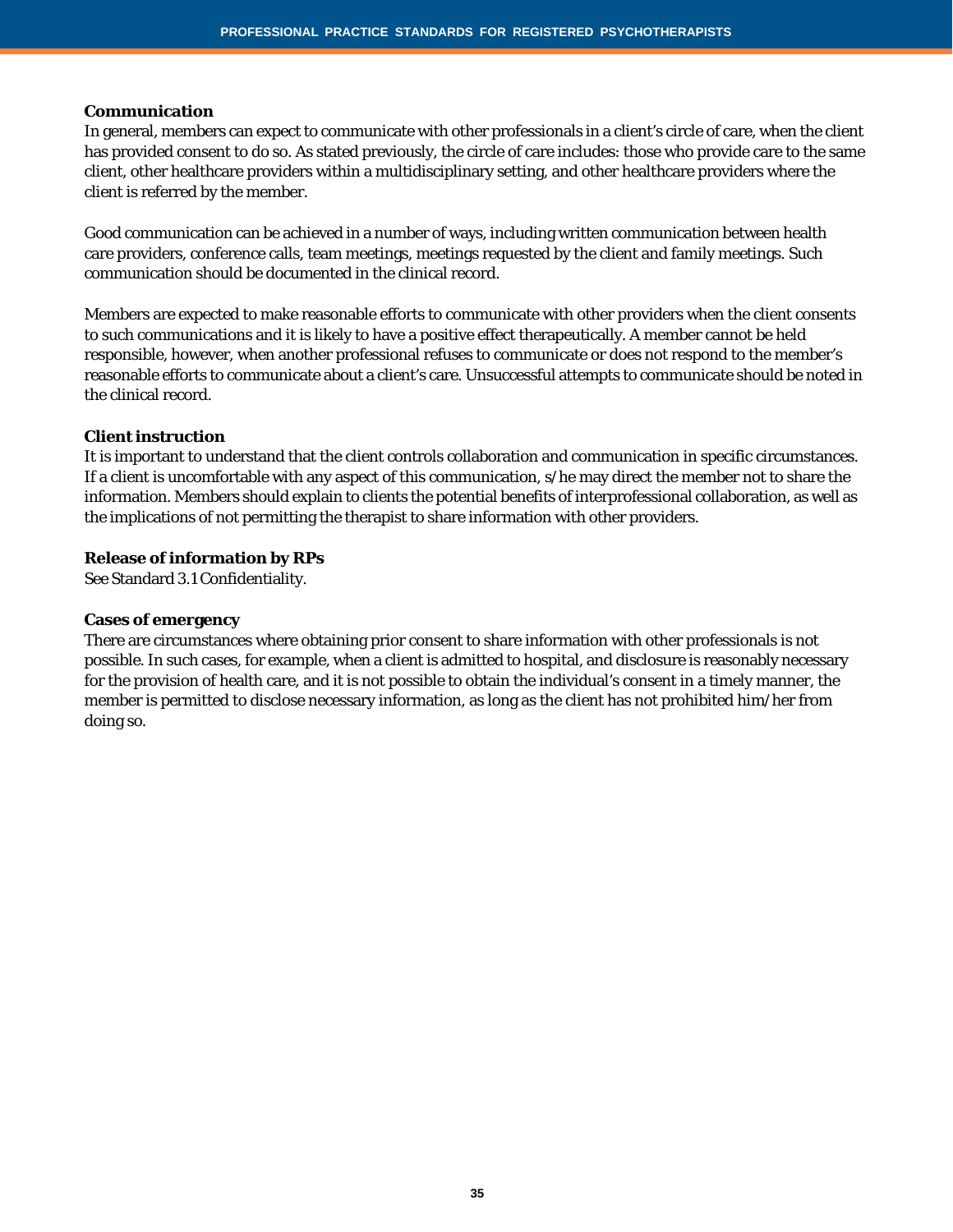#### **STANDARD: Communicating Client Care**

A member makes reasonable attempts to communicate with a client's circle of care, provided the client has given explicit written consent. A member may decide not to communicate with professionals in the circle of care in cases where the communication is unnecessary, or where it will have a negative impact from a therapeutic perspective.

#### **Demonstrating the Standard**

A member demonstrates compliance with the standard by, for example:

- ensuring that the client agrees to the information sharing, and that s/he has the information needed to make an informed decision;
- documenting informed consent in the client record, including how consent was obtained and what information was provided;
- sharing client information only when necessary, and when doing so is likely to have a positive effect from a therapeutic perspective;
- not sharing information if the client requests that it not be shared.

#### **See also:**

- Standard 3.1 Confidentiality
- Standard 3.2 Consent
- Professional Misconduct Regulation, provisions 5, 54

**Note:** College publications containing practice standards, guidelines or directives should be considered by all members in the care of their clients and in the practice of the profession. College publications are developed in consultation with the profession and describe current professional expectations. It is important to note that these College publications may be used by the College or other bodies in determining whether appropriate standards of practice and professional responsibilities have been maintained.

# **3.4 Electronic Practice**

#### **BACKGROUND**

The growth of technology provides new ways of communicating with clients, and may enable members to work with clients who have limited mobility, or who live in isolated areas. It also poses new challenges.

Generally, rules that apply to the provision of professional services also apply to the provision of services by electronic means. For example, members must follow established professional practices, such as assessment, developing a plan of therapy, maintaining records and communicating appropriately with other providers. Confidentiality must be maintained no matter what medium is used.

When using electronic means of communication (e.g. telephone, Voice Over IP, e-mail, video conferencing, etc.), members do so ethically, and ensure they are not using the technology to circumvent safeguards that would otherwise apply.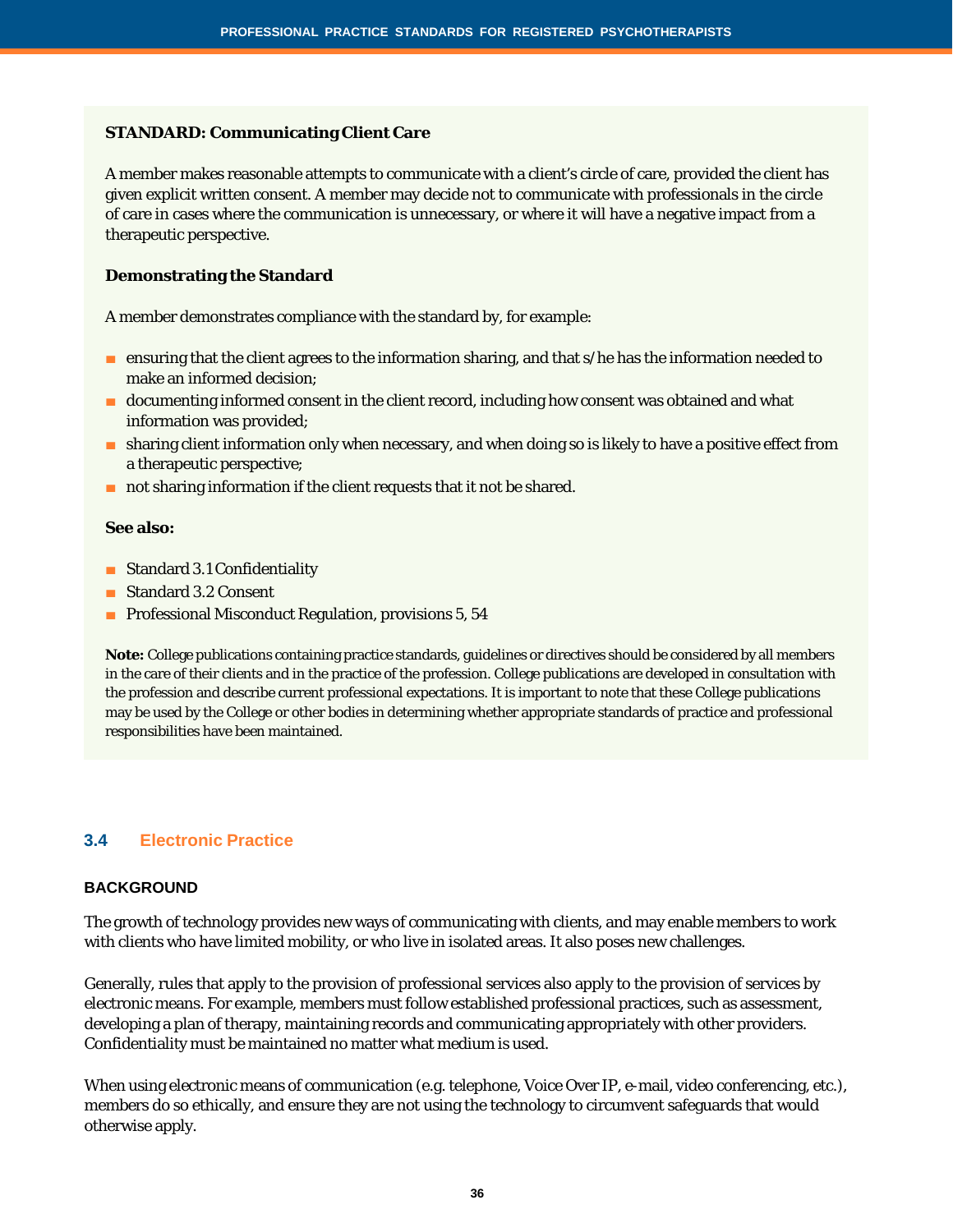#### **Communication technologies and consent**

A member may provide professional services using electronic communication technology only if the member receives consent from the client for use of such technology. In addition:

- before providing services via electronic communication technologies, a member enters into a contract with the client concerned. Note: This does not preclude using electronic communication technologies in developing the contract;
- members do not provide therapeutic services to anonymous clients; and
- members should employ extreme caution in providing advice, clinical assessment, or clinical information accessible to the general public on websites, blogs, forums, or other communication platforms.

Members must take reasonable steps to ensure that the electronic communication technology employed is secure, confidential and appropriate in the circumstances. If a member intends to use an electronic medium, clients should be made aware of any potential risks, particularly an inability to ensure security and confidentiality that could arise from the use of the technology. Social media outlets, such as Facebook or Twitter, should not be used for therapeutic purposes.

#### **Professional liability insurance and e-practice**

Members must ensure that services provided through electronic communication technologies are covered by their professional liability insurance. Insurance coverage varies, and may not cover all clients or clients in all locations. Members should consult their insurance provider.

#### **STANDARD: Electronic Practice**

A member obtains informed consent from clients regarding the use of electronic communication media in the provision of services; takes reasonable steps to ensure that the technology employed is secure, confidential and appropriate in the circumstances; and ensures that his/her professional liability insurance provides sufficient coverage for these services.

#### **Demonstrating the Standard**

A member demonstrates compliance with the standard by, for example:

- ensuring that clients provide consent to receiving professional services via a specific electronic communication technology;
- ensuring that clients understand any potential risks associated with the technology;
- taking reasonable steps to ensure that the technology is secure, confidential and appropriate;
- ensuring that their professional liability insurance as required under CRPO by-laws, provides coverage for the services delivered through the medium;
- $\blacksquare$  ensuring that all professional standards are maintained while using this technology.

#### **See also:**

- Standard 3.1 Confidentiality
- Standard 3.2 Consent
- Professional Misconduct Regulation, provision 55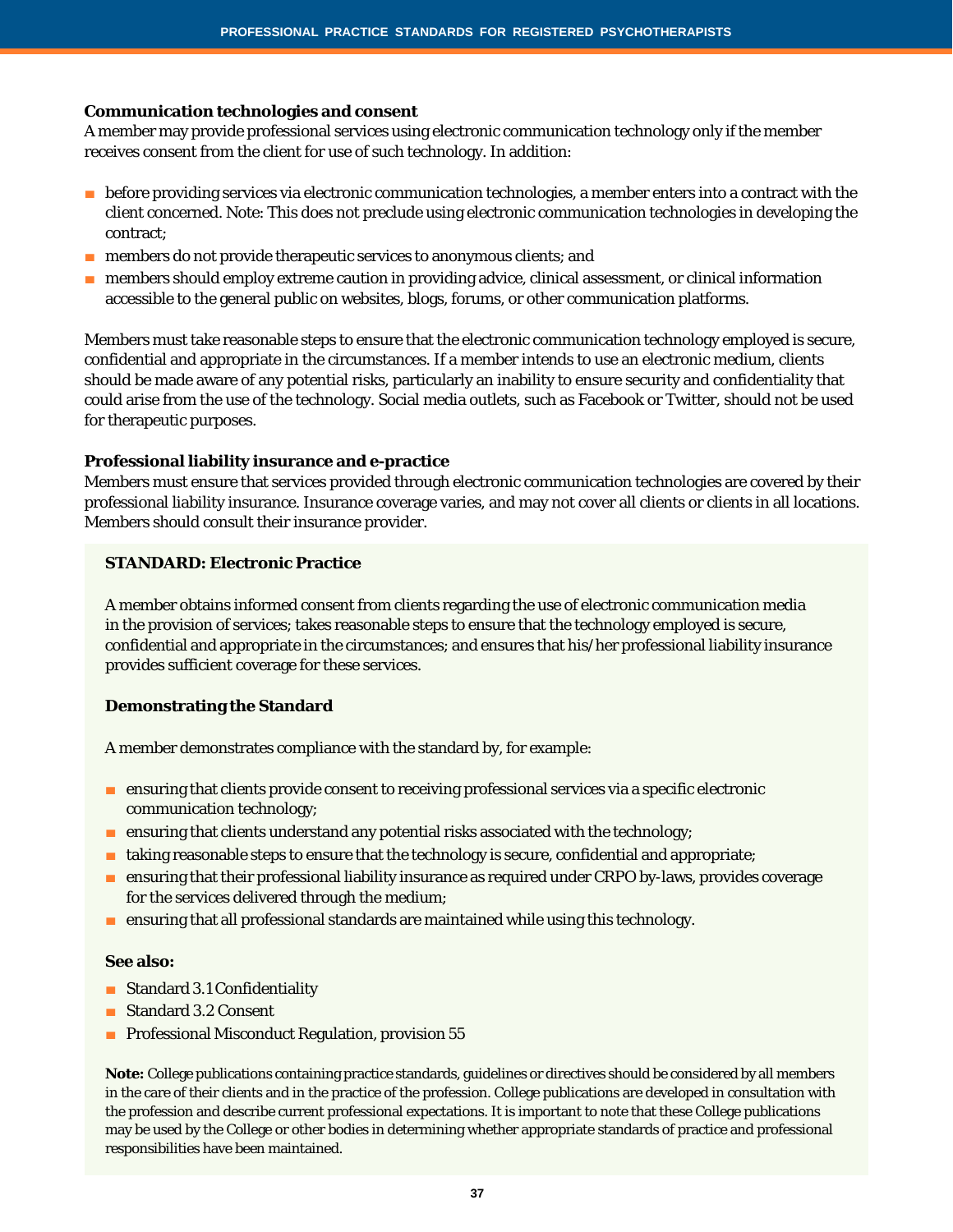# **3.5 Unnecessary Treatment**

#### **BACKGROUND**

#### **Effectiveness of therapy**

It is important for members to ensure that any assessment or course of therapy offers a reasonable prospect of benefit to the client. Unnecessary therapy poses a risk of harm by raising false expectations and wasting the client's time and money. Ultimately, one of the important goals of therapy is to foster independence and autonomy from therapy. Similarly, members should be sensitive to the effect that particular labels or assessment findings may have on clients. Registered Psychotherapists should try to share such information in a way that is beneficial to the client.

#### **Client's understanding of therapy**

Members help ensure that clients make informed decisions about attending therapy. It is important that clients understand the purpose of therapy and the therapeutic approach employed, and are aware of potential risks of therapy.

#### **Continuing therapy**

If therapy is no longer indicated, proves to be ineffective or has ceased to be effective, the member must discuss the option of discontinuing therapy.

#### **STANDARD: Unnecessary Treatment**

A member provides therapy only where there is a reasonable prospect of benefit to the client, and continues therapy only when there is a reasonable expectation of continuing benefit.

#### **Demonstrating the Standard**

A member demonstrates compliance with the standard by, for example:

- providing assessment/therapy that has a reasonable prospect of benefit to the client;
- continuing to provide therapy to a client only when it continues to be indicated, effective or beneficial;
- discussing the option of discontinuing therapy when the therapy is no longer indicated, effective, or beneficial;
- periodically reassessing, with the client, the goals and expected outcomes of the therapeutic relationship, and the likelihood of ongoing benefit.

#### **See also:**

- Standard 6.3 Discontinuing Services
- Professional Misconduct Regulation, provision 7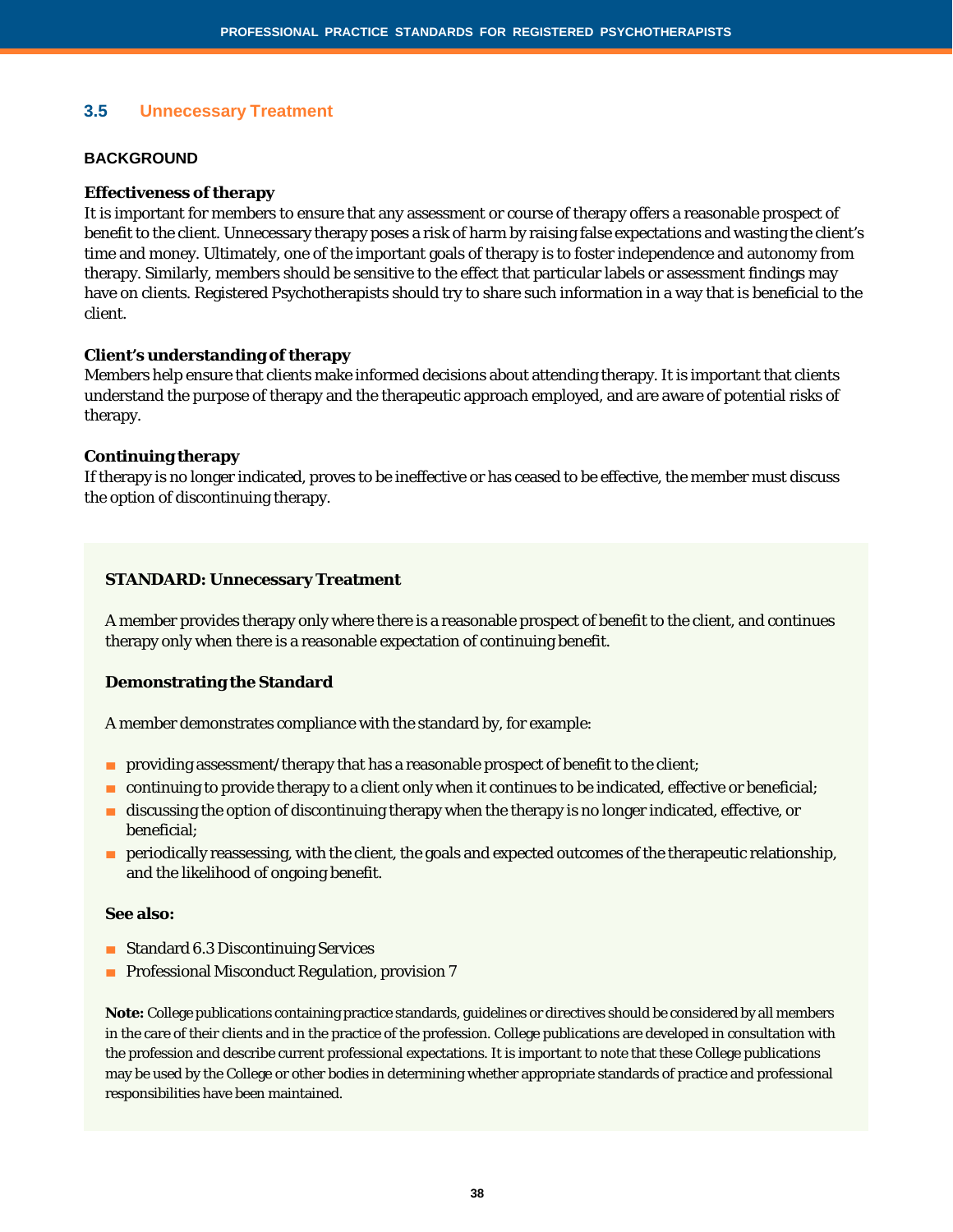# **3.6 Complaints Process**

#### **BACKGROUND**

Clients, authorized representatives and members of the public have a right to file a complaint with the College regarding a member's professional conduct. The member must advise the client/authorized representative/ member of the public of such if asked. If a client asks whom they can complain to about the member's professional conduct, it is the member's responsibility to advise the client to contact the College. As the College is new, it is particularly important that members make their clients aware of the existence of the College and its role in regulating Registered Psychotherapists.

Members must facilitate the complaints process by providing contact information for the College. This information must be provided to clients, a client's authorized representative and to members of the public when requested.

#### **Contact information for the College is as follows:**

College of Registered Psychotherapists of Ontario 375 University Avenue, Suite 803 Toronto, ON M5G 2J5 Tel: 416-479-4330 or 1-844-712-1364 Fax: 416-639-2168 [info@crpo.ca](mailto:info@crpo.ca)

#### **STANDARD: Complaints Process**

A member makes general information about the College available to clients, and if asked, informs clients of their right to file a complaint with the College. The member also provides the College's contact information to facilitate the filing of the complaint.

#### **Demonstrating the Standard**

A member demonstrates compliance with the standard by, for example:

- providing general information about the College to clients;
- providing contact information for the College to clients, a client's authorized representative and to members of the public when requested;
- if asked by a client how to file a complaint, informing a client that s/he has a right to file a complaint and providing the College's contact information (address and telephone number).

#### **See also:**

■ Professional Misconduct Regulation, provisions 14, 15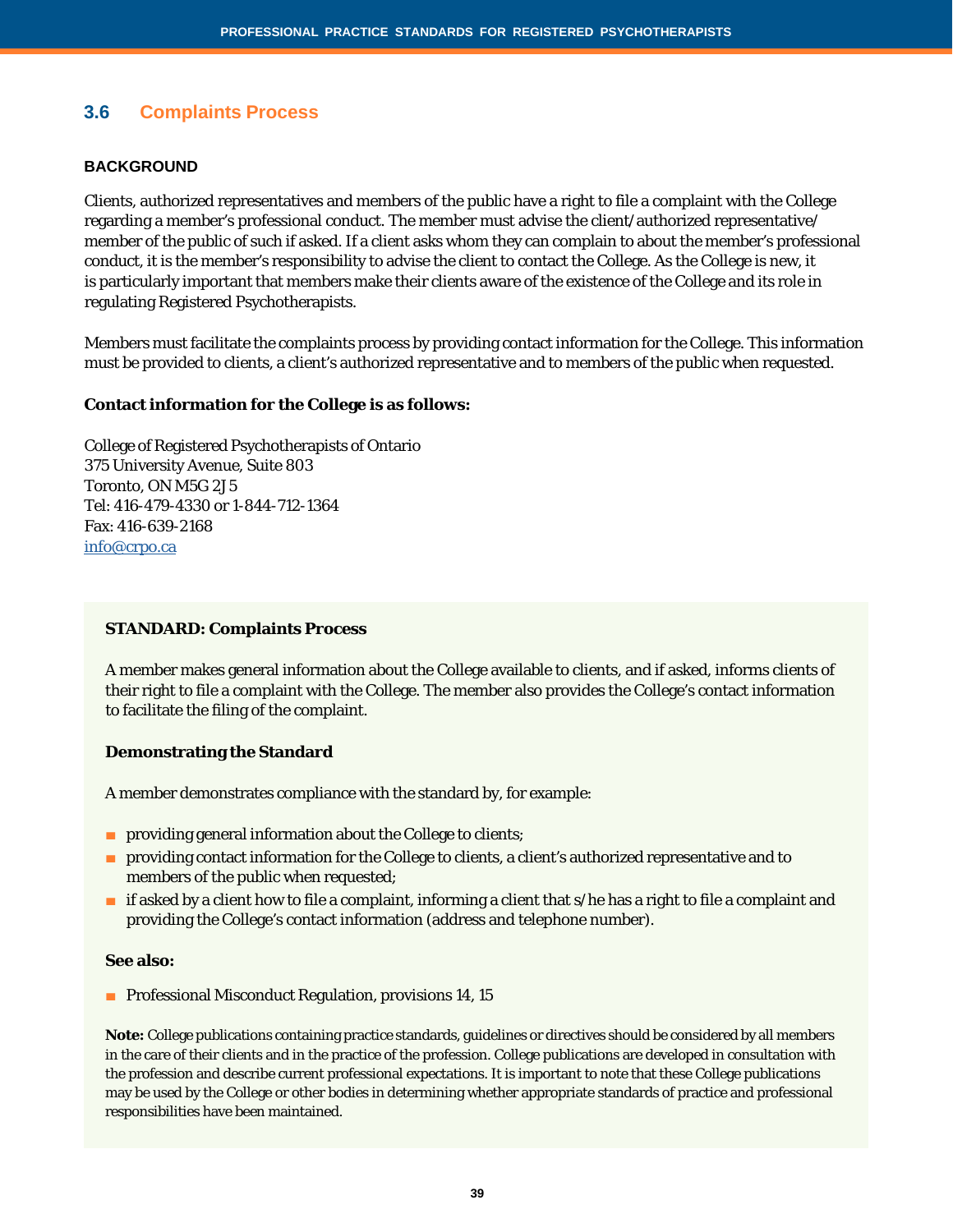# **3.7 Affirming Sexual Orientation and Gender Identity**

#### **BACKGROUND**

#### **Introduction**

The College affirms that there are a range of sexual orientations and gender identities.

#### **Affirming Sexual Orientation and Gender Identity Act**

In June 2015, the Ontario legislature passed Bill 77, the A*ffirming Sexual Orientation and Gender Identity Act*. The Act applies to anyone who provides health care services in Ontario, and relates to efforts to change an individual's sexual orientation or gender identity (sometimes referred to as "conversion therapy" or "reparative therapy"). The *Act* amends the *Health Insurance Act and the Regulated Health Professions Act, 1991*.

#### **New offence**

It is now an offence in Ontario, and therefore professional misconduct, to provide any treatment that seeks to change the sexual orientation or gender identity of a person under 18 years of age who lacks the capacity to consent to the treatment. While the Act does not apply to adults or to minors who have the capacity to consent to treatment, the College strongly advises members to refrain from providing any such services. Seeking to change or direct a person's sexual orientation or gender identity are not 'therapy', are not supported by the profession and do not respect the diversity and dignity of all persons.

#### **Valid services not affected**

The prohibition is not intended to prevent services that provide acceptance, support or understanding of a person or the facilitation of a person's coping, social support or identity exploration or development, nor to any services related to gender affirming activities (e.g. living as one's gender identity, hormone treatment, surgery). Members providing services that focus on sexual orientation or gender identity issues ensure they have the competence (knowledge, skill and judgment) to do so.8

See for example, The World Professional Association for Transgender Health, Standards of Care for the Health of Transsexual, Transgender, and Gender Nonconforming People, 7th ed. (WPATH, 2013), page 13 (Competency of Mental Health Professionals Working with Children or Adolescents with Gender Dysphoria), pages 22-3 (Competency of Mental Health<br>Professionals Working with Adults Who Present with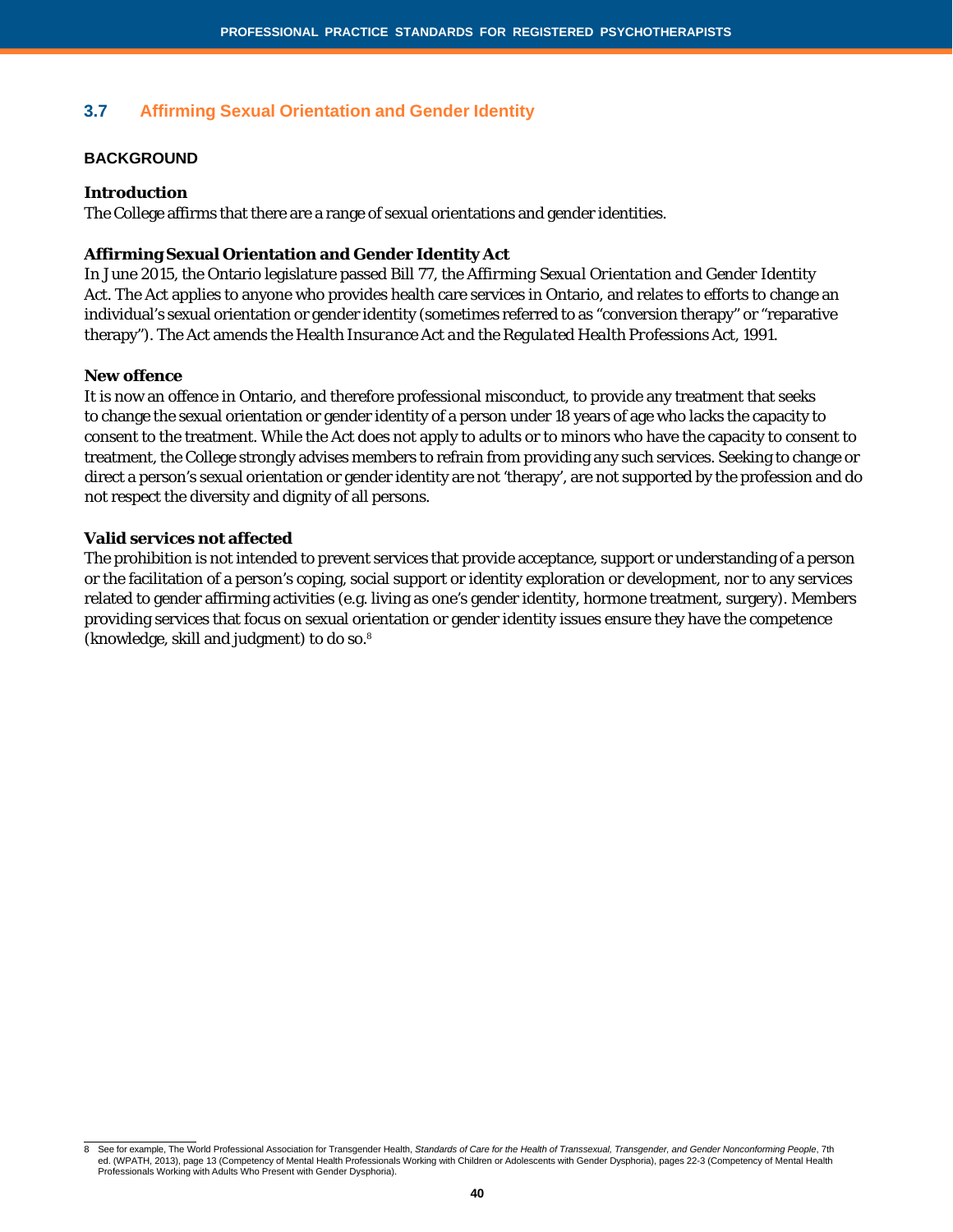#### **STANDARD: Affirming Sexual Orientation and Gender Identity**

Members refrain from providing services such as conversion or reparative therapy, which seek to change or direct a person's sexual orientation or gender identity.

#### **Demonstrating the Standard**

A member demonstrates compliance with the standard by, for example:

- obtaining informed consent to work with a client on issues relating to sexual orientation or gender identity;
- documenting discussions with clients about sexual orientation or gender identity, including client goals and progress;
- ensuring they have adequate training, experience and supervision to provide services relating to an individual's sexual orientation or gender identity.

#### **See also:**

- Standard 3.2 Consent
- Standard 1.10 Referral
- Standard 2.1 Consultation, Clinical Supervision and Referral
- Professional Misconduct Regulation, provisions 1, 3, 8, 9, 28, 42, 52
- *Regulated Health Professions Act, 1991, section 29.1*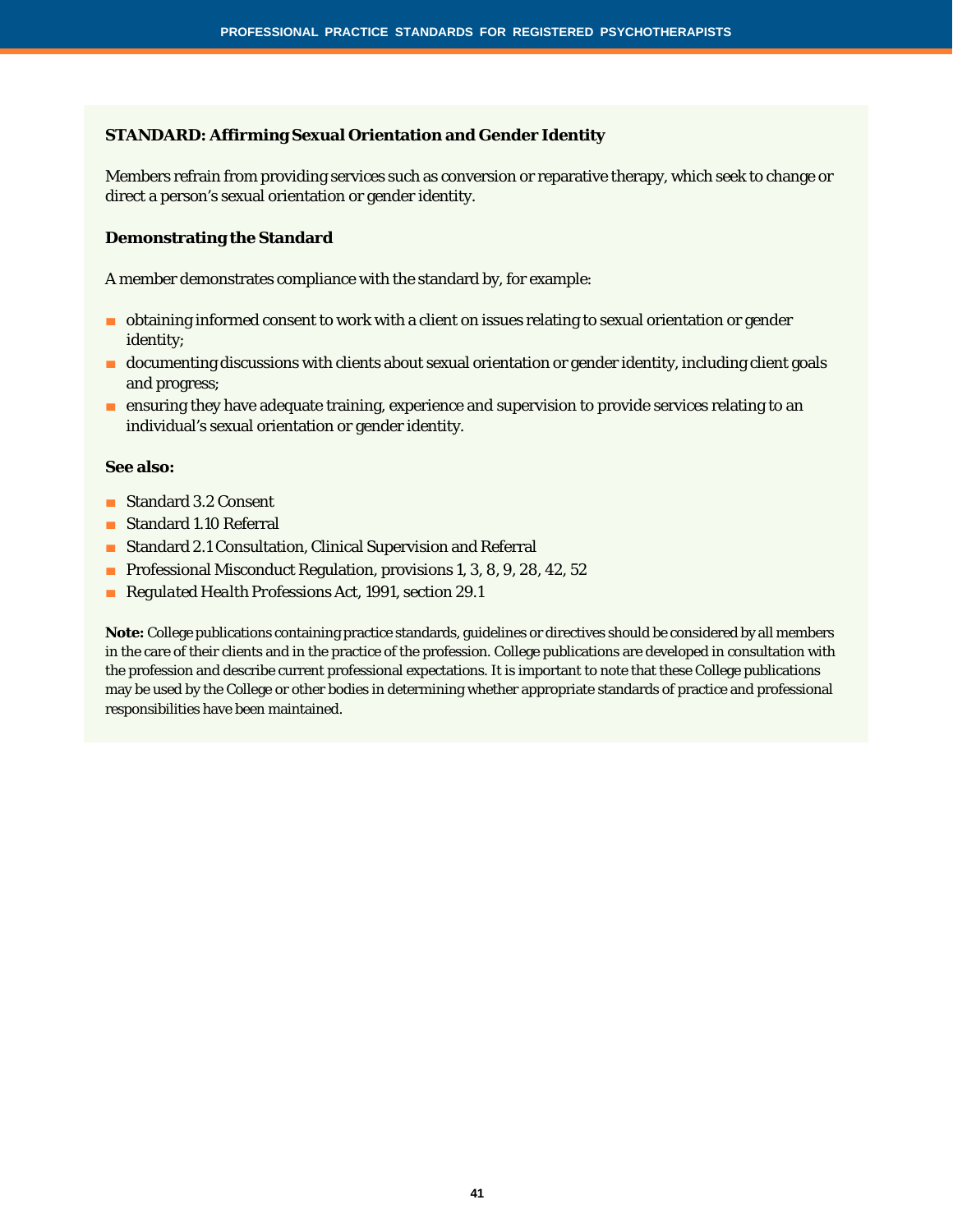#### **SECTION 4 CLINICAL SUPERVISION**

As the name suggests, clinical supervision is a specific kind of supervision, considered essential to the professional formation of the psychotherapist. For purposes of the College, clinical supervision means:

*A contractual relationship in which a clinical supervisor engages with a supervisee to promote the professional growth of the supervisee; enhance the supervisee's safe and effective use of self in the therapeutic relationship, discuss the direction of therapy; and safeguard the well-being of the client.*

Clinical supervision is distinct from general (or managerial) supervision by a supervisor or manager in the workplace, and distinct from the general supervision of students as provided for by the *Regulated Health Professions Act, 1991*. These distinctions do not mean that an employee cannot receive clinical supervision from a manager or team leader in the workplace, nor does it mean that students do not receive clinical supervision (indeed they do). However, clinical supervision is a particular kind of supervision that has specific characteristics:

- it is contractual:
- it is purposeful (intentional);
- records are kept;
- there are regular meetings; and
- there may be shared responsibility for the well-being of clients depending on circumstances and modality.

The purpose of clinical supervision is four-fold:

- 1. to promote the professional growth of the supervisee;
- 2. to enhance the supervisee's safe and effective use of self in the therapeutic relationship;
- 3. to discuss the direction of therapy; and
- 4. to safeguard the well-being of the client.

Just as clinical supervision is distinct from managerial supervision, clinical supervision is also distinct from consultation with colleagues or other professionals when seeking direction or advice regarding the way forward with a particular client or clinical issue. While sometimes less structured than clinical supervision, consultation is an important (often essential) professional activity that provides access to the experience and expertise of other practitioners. Unlike clinical supervision, the College has not established standards or guidelines on "consultation", but recognizes its value in the professional development of members and the well-being of clients.

# **4.1 Providing Clinical Supervision**

#### **BACKGROUND**

#### **The clinical supervisor**

As mentioned above, clinical supervision refers to a contractual relationship between a clinical supervisor and a supervisee. The purpose of clinical supervision is: to discuss the direction of therapy and the therapeutic relationship; to promote the professional development of the supervisee; to enhance the supervisee's safe and effective use of self in the therapeutic relationship; and to safeguard client well-being. The clinical supervisor must be competent in the area of practice/ modality that s/he has agreed to supervise. Clinical supervision may be individual (one supervisor per supervisee), dyadic (one supervisor to two supervisees) or group (generally, up to eight supervisees). College registration policies provide more detail regarding when these different formats are appropriate. (See Registration Guide)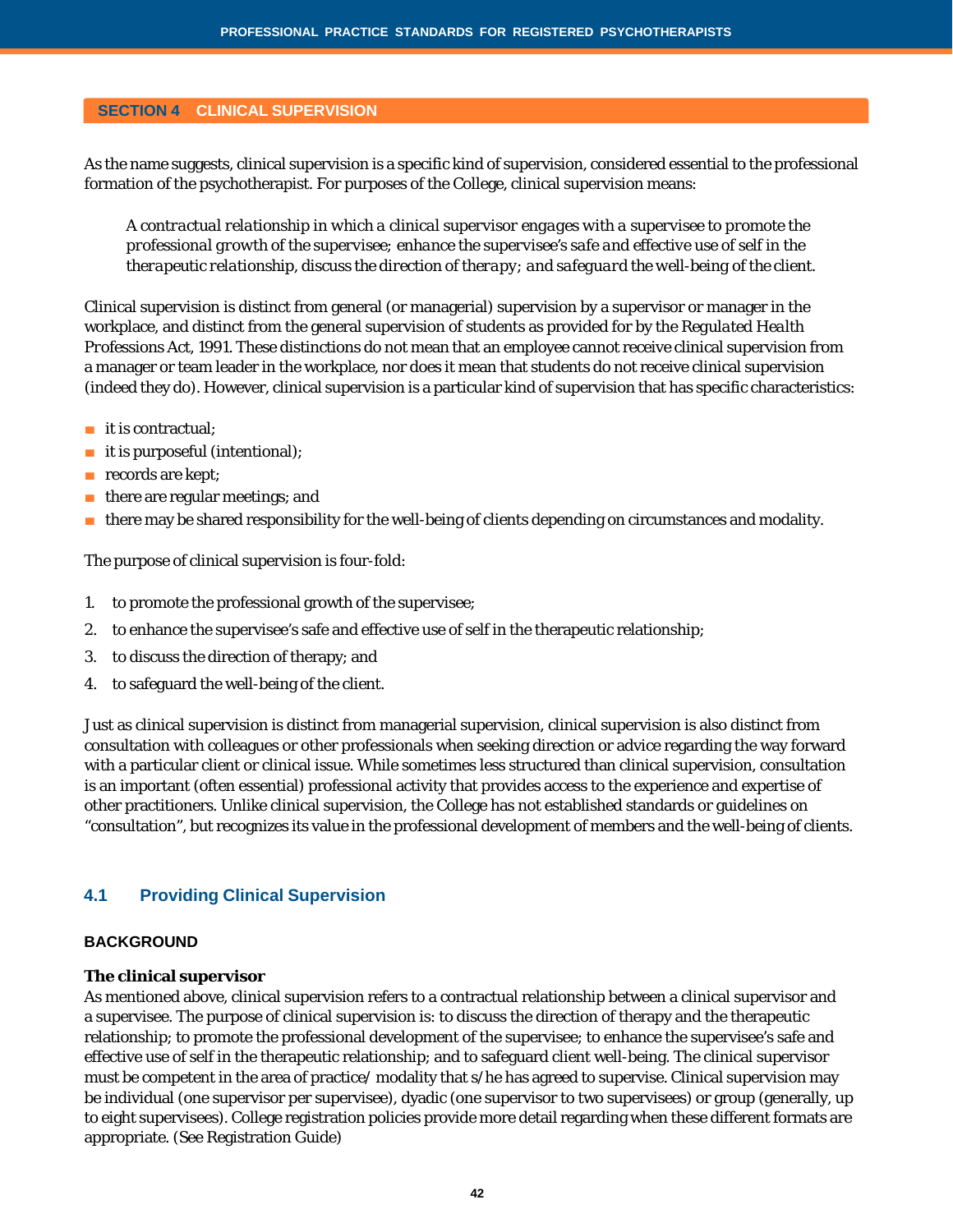#### **Requirements of clinical supervisors**

Prior to proclamation, a clinical supervisor is a practitioner who has extensive clinical experience, generally five years or more, in the practice of psychotherapy.

In the first three years following proclamation, a clinical supervisor is a regulated practitioner in psychotherapy in good standing with her or his College<sup>9</sup>, who has extensive clinical experience, generally five years or more, in the practice of psychotherapy and who is competent in providing clinical supervision. Upon proclamation of the Psychotherapy Act, practitioners who are receiving supervision from an unregulated practitioner will have a grace period of one year to transition their supervision to a regulated practitioner who meets the above requirements.

Three years after proclamation, a clinical supervisor is a regulated practitioner of psychotherapy in good standing with her or his College, who has extensive clinical experience, generally five years or more, in the practice of psychotherapy, and who has demonstrated competence in providing clinical supervision.

Outside Ontario, a clinical supervisor is an experienced practitioner of psychotherapy qualified to provide clinical supervision in his/her jurisdiction.

#### **When clinical supervision is required**

#### **Fulfilling registration requirements**

To qualify for registration as a Registered Psychotherapist, applicants are required to have completed 100 hours of clinical supervision in conjunction with 450 direct client contact hours. Typically, a portion of these hours will be completed as part of the applicant's education and training program. Frequently, however, individuals will graduate without having completed the required 100 hours of clinical supervision. In that case, they may be eligible for registration in the Qualifying category, until they have completed the full 100 hours, and possibly, other outstanding registration requirements.

Qualifying members are required to practise with clinical supervision. In addition, all Registered Psychotherapists are required to practise with clinical supervision until such time as they have completed 1000 direct client contact hours and 150 hours of clinical supervision, i.e. until they have completed an additional 550 client hours and 50 clinical supervision hours beyond those required for registration as an RP.

#### **College-directed supervision**

Supervision may also be imposed by the College when a College committee directs that a member must practise with clinical supervision or some other form of supervision. This may occur when a member wishes to resume practice after a period of non-practice, or to address gaps in knowledge, skill or judgment identified through the Quality Assurance Program or discipline process. A member's managed health issue could also result in a requirement to practise with supervision, thereby allowing the member to continue practising with monitoring and oversight.

In cases of College-directed supervision, supervisors need to know why supervision was imposed by the College, and must provide appropriate supervision as directed, particularly with respect to frequency of sessions, recordkeeping and other conditions that may be stipulated.

#### **Voluntary clinical supervision and consultation**

Members may seek clinical supervision or consultation voluntarily, in order to discuss the direction of therapy regarding a particular client or clients, for reasons of professional growth, or to develop competence in a new area. This is strongly encouraged; indeed some psychotherapists engage in ongoing clinical supervision throughout their professional careers.

<sup>9</sup> Includes College of Nurses of Ontario, College of Occupational Therapists of Ontario, College of Physicians and Surgeons of Ontario, College of Psychologists of Ontario, Ontario College of Social Workers and Social Service Workers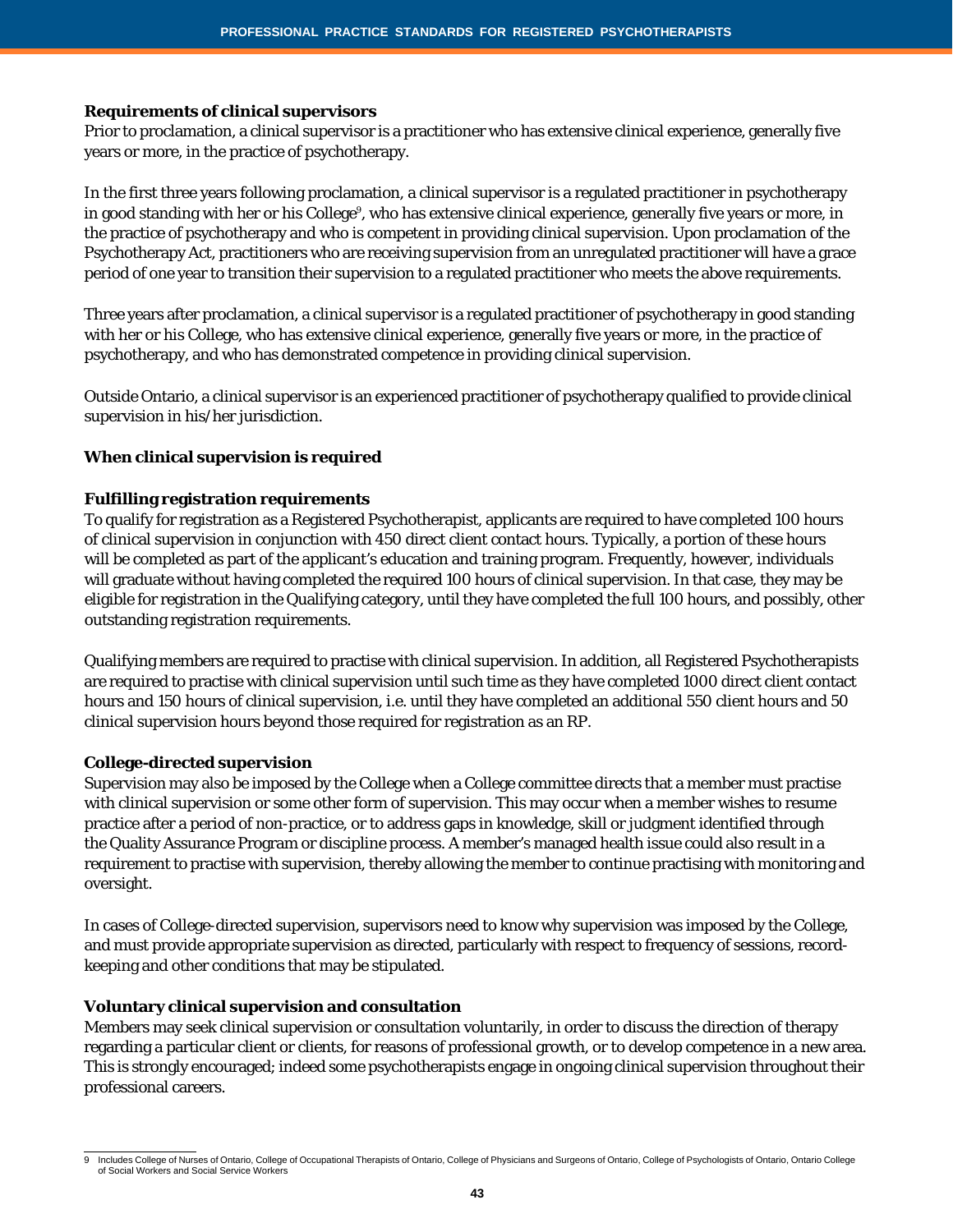#### **Supervising students**

It is important to understand that the College does not regulate students. In fact, some psychotherapy students may plan to register with another regulatory college, or may already be registered with another college, e.g. Ontario College of Social Workers and Social Service Workers. However, practice standards set out in this section apply to members who provide clinical supervision to students. In addition, members may be responsible for other forms of student supervision related to their roles as teachers, professors, mentors, etc. In these situations, it is a regulatory requirement that members provide appropriate supervision to those whom they are responsible for supervising. The intensity of this oversight and level of direct involvement by the supervisor will depend on the experience and apparent competence of the student.

#### **The clinical supervision agreement**

Clinical supervision is characterized by a formal relationship between supervisor and supervisee(s). It is a requirement, therefore, that members providing and receiving clinical supervision have an agreement in place between or among the parties involved. Details of supervision agreements will depend on particular circumstances, including the therapeutic approach or model of supervision used. The agreement is to be documented in the records of all parties, and ideally will be in writing and signed.

The agreement could include the following:

- 1. the purpose of the supervision, plan for supervision and/or expectations of the relationship;
- 2. contract details, e.g. duration, frequency, etc.;
- 3. format (individual, dyadic, or group); modality (psychodynamic, cognitive behavioural, systemic, other); and method (self-report, videotape, live observation, thematic, other);
- 4. location or medium of meeting (face-to-face; electronic medium, etc.);
- 5. expectations of supervisor and supervisee(s);
- 6. expectations regarding the sharing of client information and informing clients about supervision;
- 7. provisions regarding the confidentiality of information shared between/among supervisor and supervisee(s);
- 8. process for providing evaluation and/or feedback;
- 9. process for resolving conflicts;
- 10. remuneration, if any;
- 11. process for renewing or terminating the agreement; and
- 12. making explicit what, if any, responsibility the supervisor will take for the well-being of the client in the therapy.

#### **Record of supervision provided**

Supervisors should keep a detailed record of clinical supervision provided. In particular, records should include the name of supervisee(s), dates of attendance, number of hours provided, and fees paid. It may also include issues discussed and any directions given.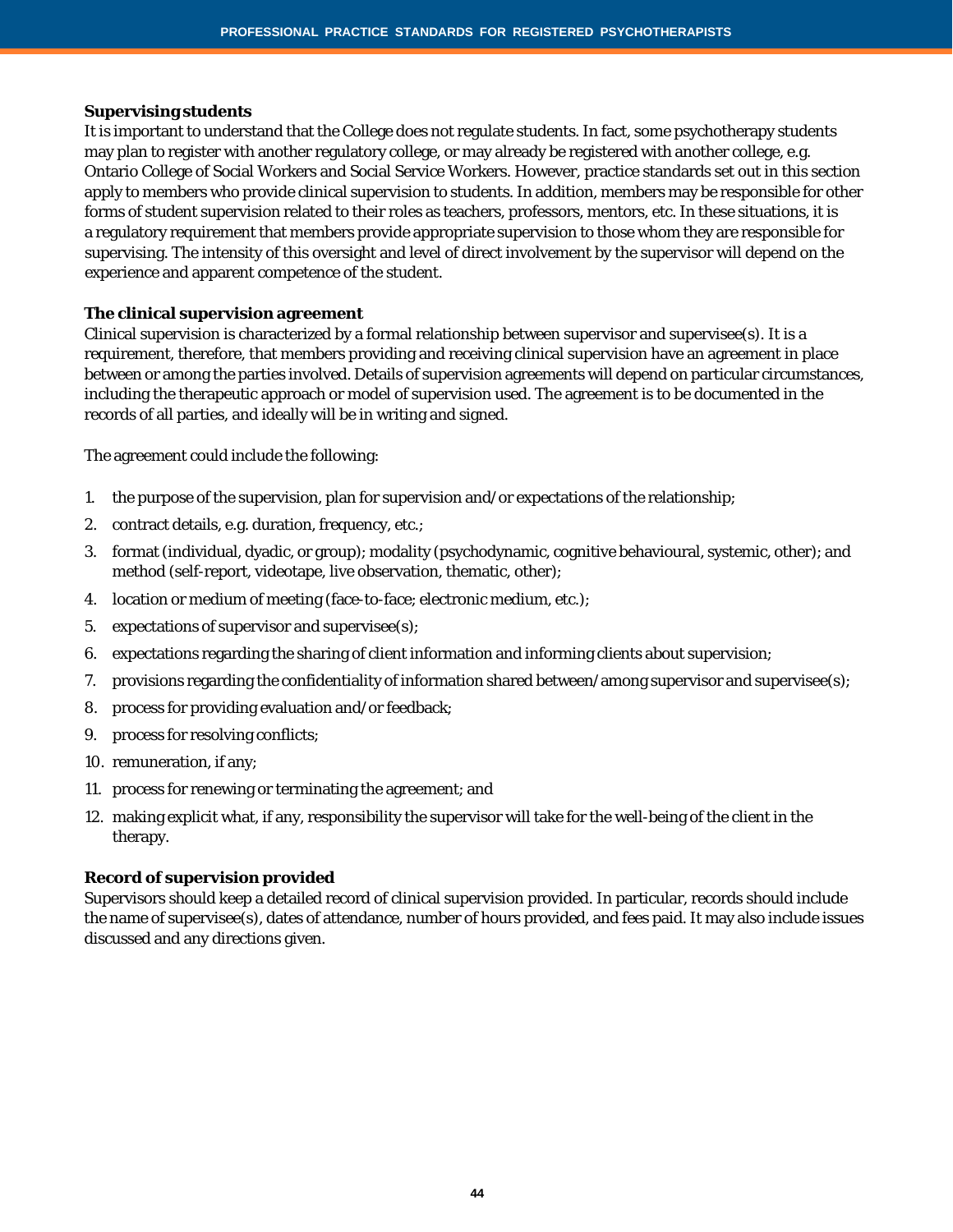#### **STANDARD: Providing Clinical Supervision**

A member appropriately supervises persons whom s/he is professionally obligated to supervise, or with whom s/he has entered into a clinical supervision agreement.

#### **Demonstrating the Standard**

A member demonstrates compliance with the standard by, for example:

- entering into a supervision agreement that sets out the responsibilities of the supervisor and supervisee(s), and the expectations of both parties;
- documenting the supervision agreement and, ideally, having the agreement in writing and signed;
- e clearly defining what client information is to be shared between/among the supervisor and supervisee(s), and documenting both parties' expectations with regard to informing clients about the supervision relationship;
- meeting regularly and documenting discussions between supervisor and supervisee(s), e.g. focus of the discussion, particular issues addressed, etc.;
- $\blacksquare$  supporting the progress of the supervisee(s);
- undertaking supervisory responsibilities only when the member has the necessary knowledge, skill and judgment, i.e. competence, to provide the services to be supervised.

#### **See also:**

- Standard 4.2 Practising with Clinical Supervision
- Standard 2.1 Consultation, Clinical Supervision and Referral
- Registration Regulation
- Professional Misconduct Regulation, provision 11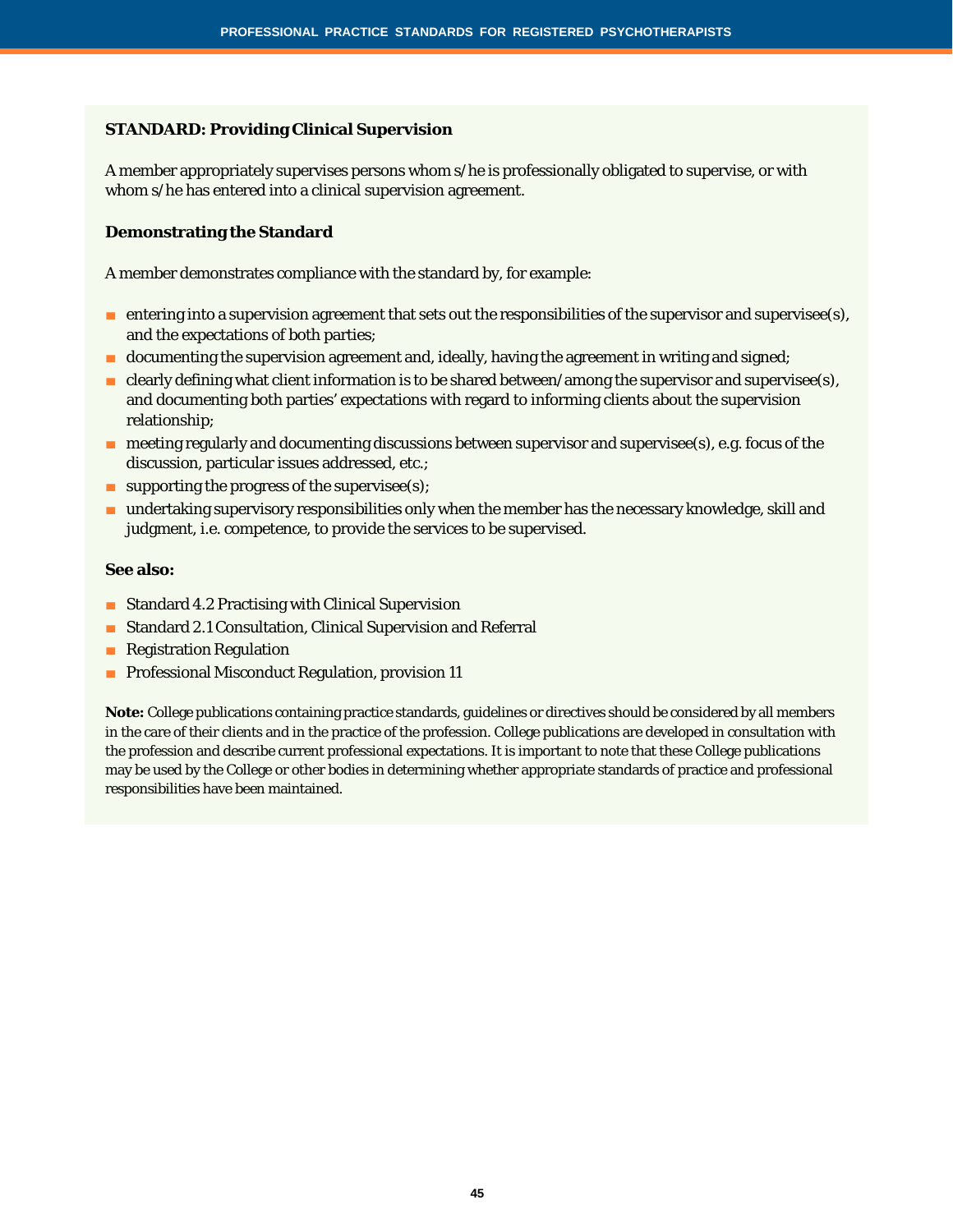# **4.2 Practising with Clinical Supervision**

#### **BACKGROUND**

As discussed above, clinical supervision is essential to the professional formation of the psychotherapist. Qualifying members of the College and Registered Psychotherapists who have not yet completed 1000 direct client contact hours and 150 clinical supervision hours are required to practise with clinical supervision. In addition, members may practise with clinical supervision voluntarily, or may be required to do so by order of a College committee, e.g. Registration, Quality Assurance and Discipline Committees.

#### **Clinical supervision**

The College defines clinical supervision as a contractual relationship in which a clinical supervisor engages with a supervisee to discuss the direction of therapy and the therapeutic relationship; promote the professional growth of the supervisee; enhance the supervisee's safe and effective use of self in the therapeutic relationship; and safeguard the well-being of the client.

#### **Responsibilities of supervisees**

Members required to practise with clinical supervision participate meaningfully in such a way as to promote the purpose and effectiveness of clinical supervision.

Supervision hours should occur at regular intervals in relation to client contact hours. Determining "regular intervals" will depend on individual circumstances, as set out in the supervision agreement. It is not appropriate, however, to accumulate required clinical supervision hours over a short period of time, i.e. to clump them together; hours should be spaced out over time in relation to client contact hours. For example, unless clinical circumstances require more supervision, it is considered appropriate for Qualifying members to obtain one clinical supervision hour per four or five direct client contact hours.<sup>10</sup> For RPs who are required to practise with clinical supervision, it is generally considered appropriate to obtain one clinical supervision hour per ten hours of direct client contact.<sup>11</sup> The suggested ratios are guidelines only.

When required clinical supervision hours have been completed, members continue to meet with their supervisor on a regular basis, until such time as they have been notified by the College that they have met all of the requirements for 'independent practice', i.e. practice without clinical supervision.

It is the responsibility of members to maintain a record of supervision received. The record could include:

- name and contact information of the clinical supervisor;
- the supervision agreement or a description of its terms;
- dates and number of hours of clinical supervision received; and
- format (individual, dyadic, or group).

It may also include issues discussed at meetings or in correspondence with the clinical supervisor.

#### **Informed consent and confidentiality**

As part of obtaining informed consent from clients, it is prudent for members practising with clinical supervision to inform clients about the supervision arrangement. Members should also inform the client as to whether s/he may contact the clinical supervisor directly to ask questions or express concerns about services provided by the supervisee. Where information identifying the client will be shared with the clinical supervisor, the supervisee *must* obtain the informed consent of the client. When a member communicates with his/her supervisor using electronic media, particular care must be taken to ensure that personal client information is safeguarded.

<sup>10</sup> This ratio is based on the requirement of Qualifying members to complete 450 direct client contact hours and 100 hours of clinical supervision in order to be registered as an RP.<br>without clinical supervision, i.e. indep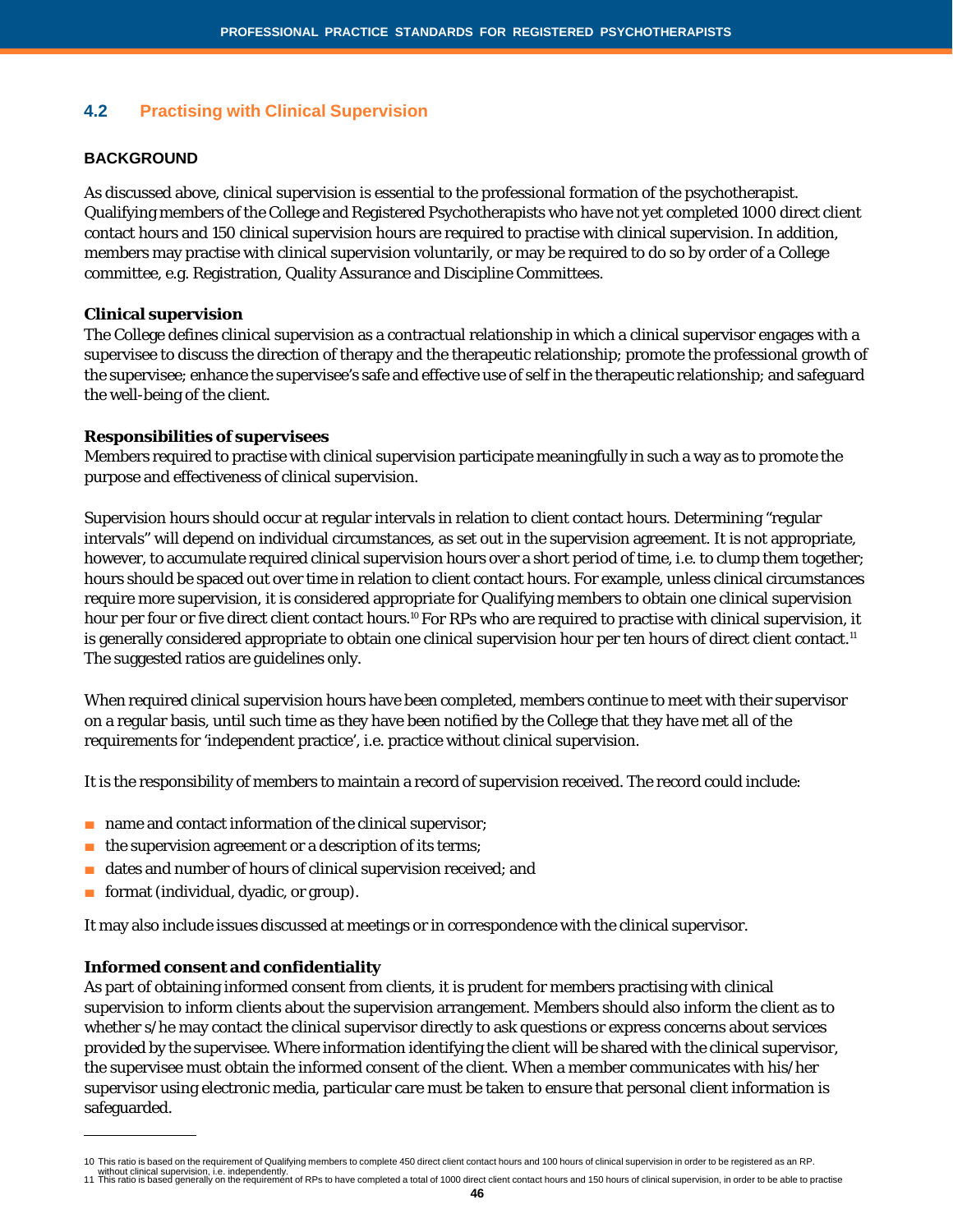#### **STANDARD: Practising with Clinical Supervision**

Members required to practise with clinical supervision participate meaningfully in the supervisory relationship and process.

#### **Demonstrating the Standard**

A member demonstrates compliance with the standard by, for example:

- developing, recording, and adhering to a clinical supervision agreement;
- keeping a record of clinical supervision received;
- informing clients of the supervisory arrangement, and including, if appropriate, the identity and contact information of the supervisor and the client's right to contact the supervisor;
- ensuring clients are informed that a supervisor has access to their identifying information, if this is the case;
- spacing clinical supervision hours appropriately in relation to direct client contact hours;
- participating in clinical supervision in such a way as to promote the purpose and effectiveness of clinical supervision.

#### **See also:**

- Standard 4.1 Providing Clinical Supervision
- Standard 2.1 Consultation, Clinical Supervision and Referral
- Professional Misconduct Regulation, provision 44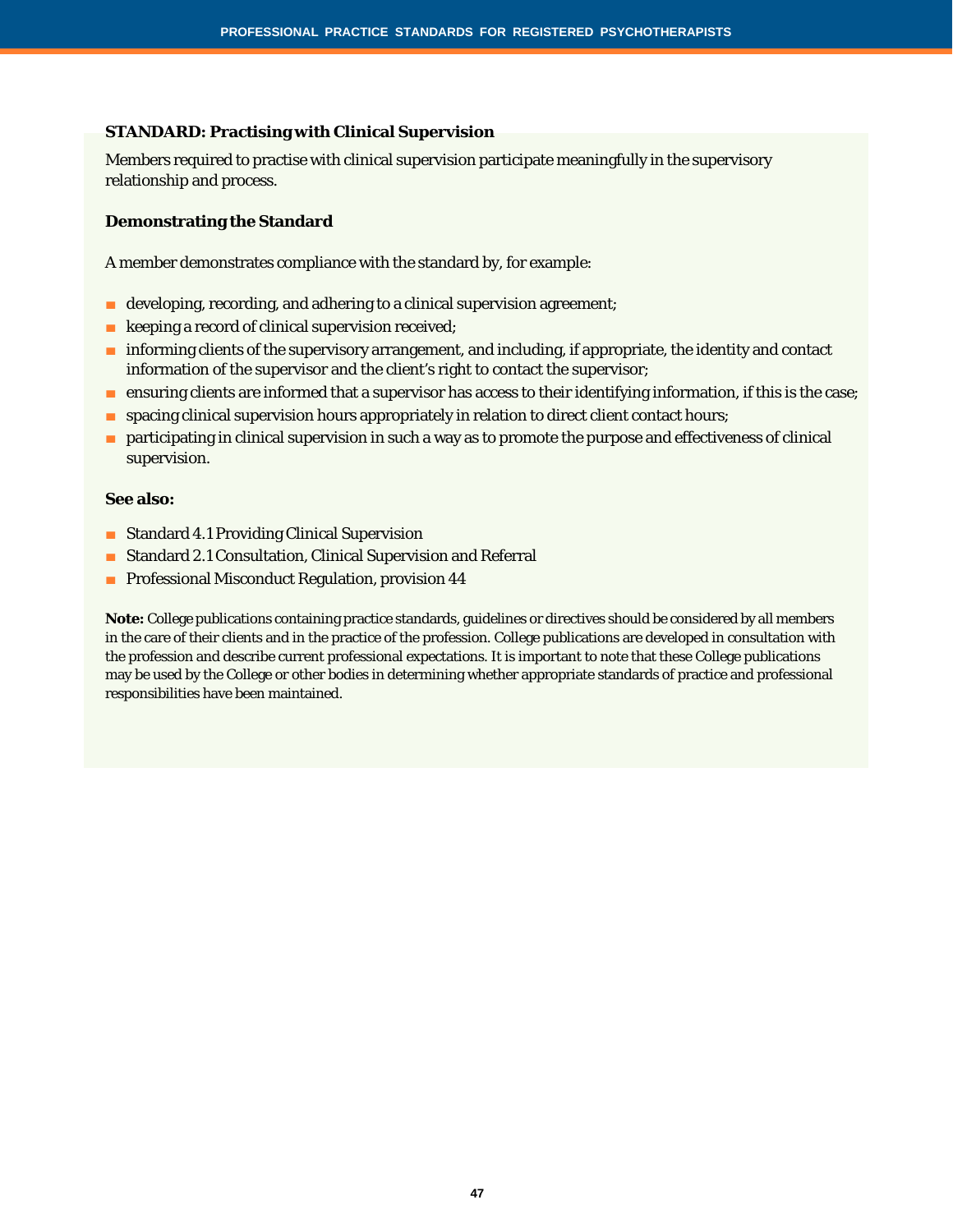#### **SECTION 5 RECORD-KEEPING AND DOCUMENTATION**

Secure and appropriate record-keeping is essential for good client care. The client record enables the member to keep track of what was done and what was considered by the therapist. It may also provide information for other therapists and professionals who may provide services to the same client. It enables the member to track progress, note changes in a client's condition, and make adjustments to the therapy plan if needed. Records also allow a member to explain and defend what was done, if and when required.

Records are important for both clinical and operational aspects of practice.

Members should keep the following types of records which are all part of the client record:

- clinical records:
- appointment records; and
- financial records.

When preparing and maintaining records, Registered Psychotherapists are subject to the *Personal Health Information Protection Act, 2004*. *PHIPA* governs therapists' use of personal health information, including its collection, use, disclosure and access.

A health information custodian is the person or organization responsible for maintaining health records. If practising alone, the member is the health information custodian of his/her clients' records. If an RP is working in an employment situation, s/he is expected to follow the record management practices of his/her employer.12 The organization may have an information officer to monitor compliance with *PHIPA*.

Under *PHIPA*, clients have a right to access their own health records and to correct errors in them. While records are not written primarily for clients to read, they should be legible and intelligible to readers, including the client, insofar as is reasonably possible.

Also, while the College acknowledges that therapeutic services may be provided in any number of languages (including sign language), the written record – for the purpose of record-keeping – is to be maintained in one of Canada's two official languages, English or French.

Clients not satisfied with the way their records have been maintained or shared have a right to make a complaint. Members should inform clients of their right to complain to the College and/or the Information and Privacy Commissioner. In addition, clients have the right to require that inaccuracies in their health record be corrected.

# **5.1 Record-keeping – Clinical Records**

#### **BACKGROUND**

Registered Psychotherapists work in a variety of settings, including agencies, institutions, community service providers, and independent practice. Some may be associated with a group of professionals, including other therapists. In all cases, record-keeping is an important component of good client care.

The clinical record serves as an important reference document and should be complete and accurate. It helps the therapist recall his/her objective observations, and explain choices regarding the plan for, and progress of, therapy. It may also facilitate consultations among therapists or other members of a client's healthcare team, as well as discussions with the client's authorized representatives as appropriate.

<sup>12</sup> This assumes that the employer's record management practices comply with *PHIPA*. If this is not the case, the member must ensure that his/her clinical records comply with *PHIPA*.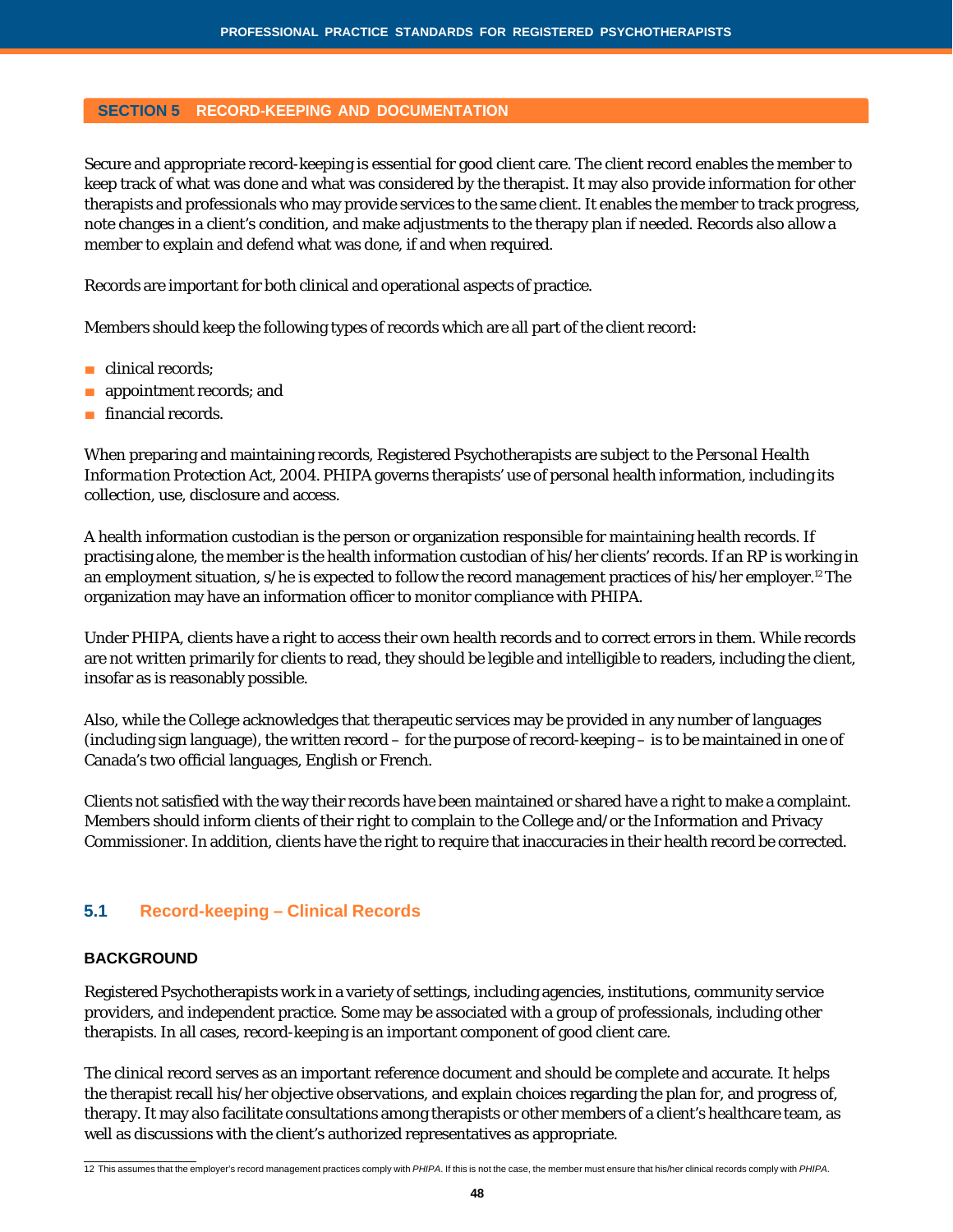#### **Clinical records**

Clinical records encompass a client profile (personal information provided by the client at the outset of the therapeutic relationship) and corresponding treatment records. They are kept on a client-by-client basis.

When more than one person (e.g. a couple or family) attends therapy, records may be maintained in one file as long as the couple or family attends the sessions in the same combination. However, when the couple or family attend in different combinations, the member should generally keep separate files or sub-files for each individual. For example, if one member of a couple attends for an individual session, a file for the individual session should be maintained separately from the file for the couple.

Similarly, in a group therapy setting, records for the group may be maintained in one file. If, however, a client in the group begins individual therapy with that member, the member creates and maintains a separate file for that client's individual therapy.

If maintaining a hard copy record, each sheet of paper should include the client's name or unique identifier,<sup>13</sup> date of each entry, and signature of the member. Electronic records should similarly permit each entry to include the client's name or unique identifier, date and the member's signature or initials, i.e. evidence that the member in fact made the record.

The clinical record should also include where relevant:

- the date of every consultation the member receives from another healthcare provider, or the member provides to another healthcare provider, regarding service provided to the client;
- specific information related to any referral made by the member regarding the client;
- notes, forms and other material, regardless of the medium or format (i.e. email, fax, telephone, etc.) in which relevant information has been received from, or provided to, the client or his/her authorized representatives or other professionals involved in the client's care;
- a list of all reports sent or received respecting the client;
- a record of any therapeutic assessment, including assessment method(s) used, outcomes/results, conclusions, problem formulation or other professional opinion regarding client status; and
- a record of conclusion or termination of the therapeutic relationship, including reasons and an explanatory note such as a summary of outcomes attained, a record of referrals, or follow-up recommendations.

#### **Maintaining separate records**

RPs may maintain additional notes and documentation, (e.g. progress notes containing particularly sensitive client information), separately from other parts of the clinical record; however, reference to the existence of these notes must be made in the clinical record.

It is important to note that the entire record must be managed in accordance with legal and College requirements. The record, including any separately maintained notes and documentation, must be made available to the client upon request in accordance with *PHIPA*. In addition, disclosure of the entire record to a third party may be legally compelled, and members should exercise caution when considering what information to include in the record.

#### **Client profile**

The client profile includes the client's full name, address, telephone numbers, date of birth, and unique identifier (if applicable and/or necessary to distinguish the client from other clients). It also contains relevant information regarding the client's legally authorized representatives (as applicable and as described in the *Health Care Consent Act, 1996*), as well as the full name and contact information of any professional who referred the client, along with the reason for the referral. If the client was self-referred, this should be noted as well.

<sup>13</sup> A unique identifier is a code (e.g. a number) that allows the member to identify that client without using the client's name or other direct personal information. If using unique identifiers, members must securely maintain a key linking each client to their unique identifier.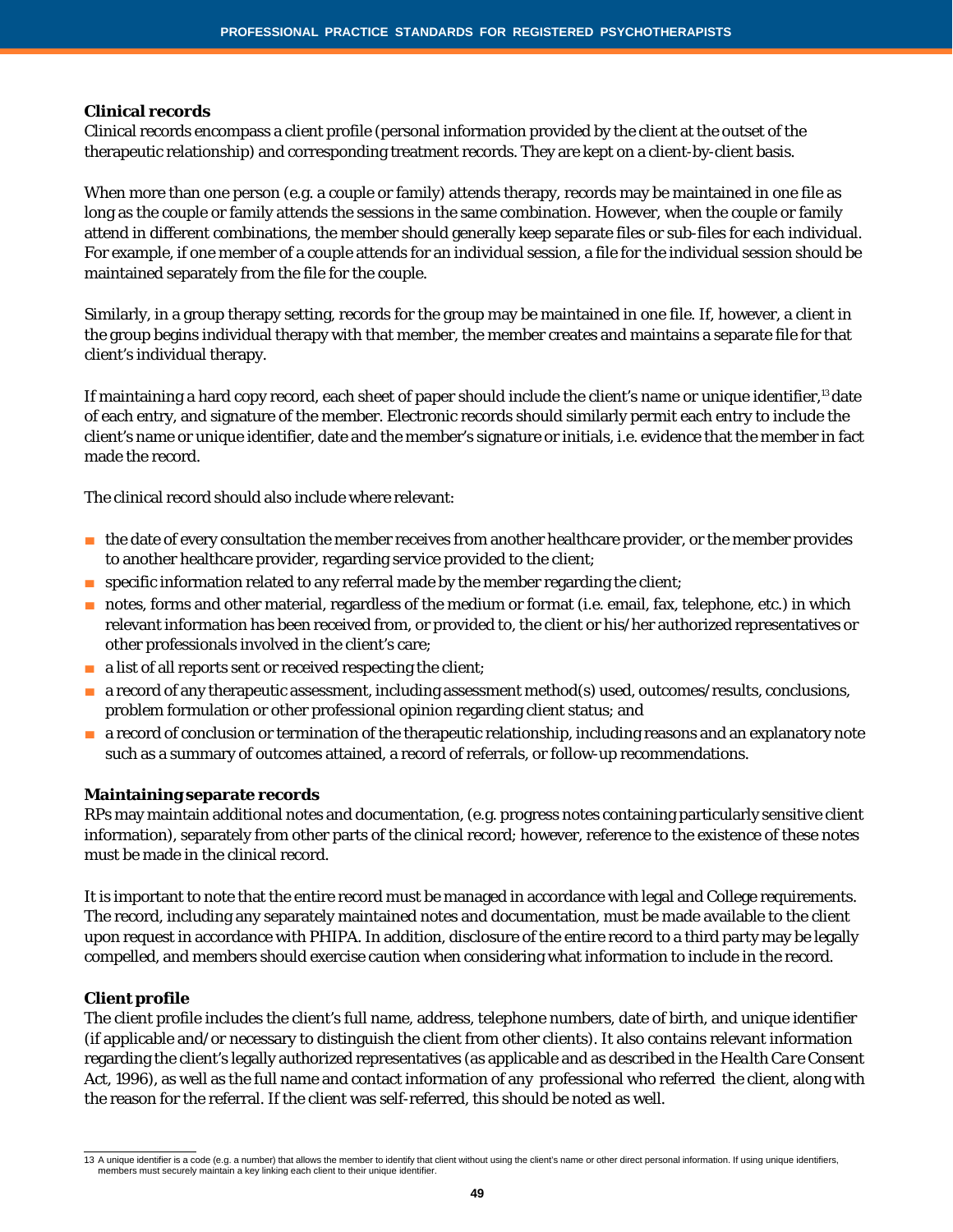#### **Plan for therapy**

The plan for therapy will depend on particular circumstances including the therapeutic approach or model used. The record should minimally indicate the plan or direction that the therapy is intended to take and should log the client's initial and subsequent consent(s) as necessary. It will also include any reports on tests administered to the client. As the therapeutic relationship continues, changes in the therapy plan will also form part of the record. The initial plan establishes the direction of therapy and helps guide future sessions and evaluate change. The therapy plan may be updated, and will include both subjective and objective information. Subjective information is relevant information provided by the client. Objective information is relevant information observed by the member.

#### **Client contact**

The record includes a notation of all in-session and out-of-session contacts with a client, including any advice or directives given. Examples of out-of-session contacts with clients include letters, emails, texts, telephone calls and videoconferencing.

#### **Incident report**

When a major, unexpected negative outcome occurs, it is important to document the incident in the clinical record as well as any action and/or follow-up undertaken. The documentation should provide a clear record of the incident, which can be used to explain the event and relevant details surrounding it.

#### **Mandatory reports**

There are certain circumstances where federal or provincial laws require the member to advise a person or organization of a serious concern (e.g. child abuse or sexual abuse of a client by a regulated health professional). Members keep a record of all such mandatory reports they make. If the report was not made in writing, members maintain details of the report in their records.

#### **Amending records**

Every entry into the clinical record indicates who made the entry and when. If an amendment to a record is needed, the amendment should indicate what change was made, when, by whom, and why, making sure that the original entry is still legible.

#### **Accessibility of records**

Records are prepared and maintained in a timely and systematic manner. Regardless of how the information is structured or stored, it is important that client records are easily accessible.

#### **Retention**

Where the RP is the custodian of the clinical record, s/he retains the record for at least 10 years from the date of the last interaction with the client, or for 10 years from the client's 18th birthday, whichever is later. For example, if a child is age 7 at the time of the last interaction, the record would be kept until s/he is 28 years of age.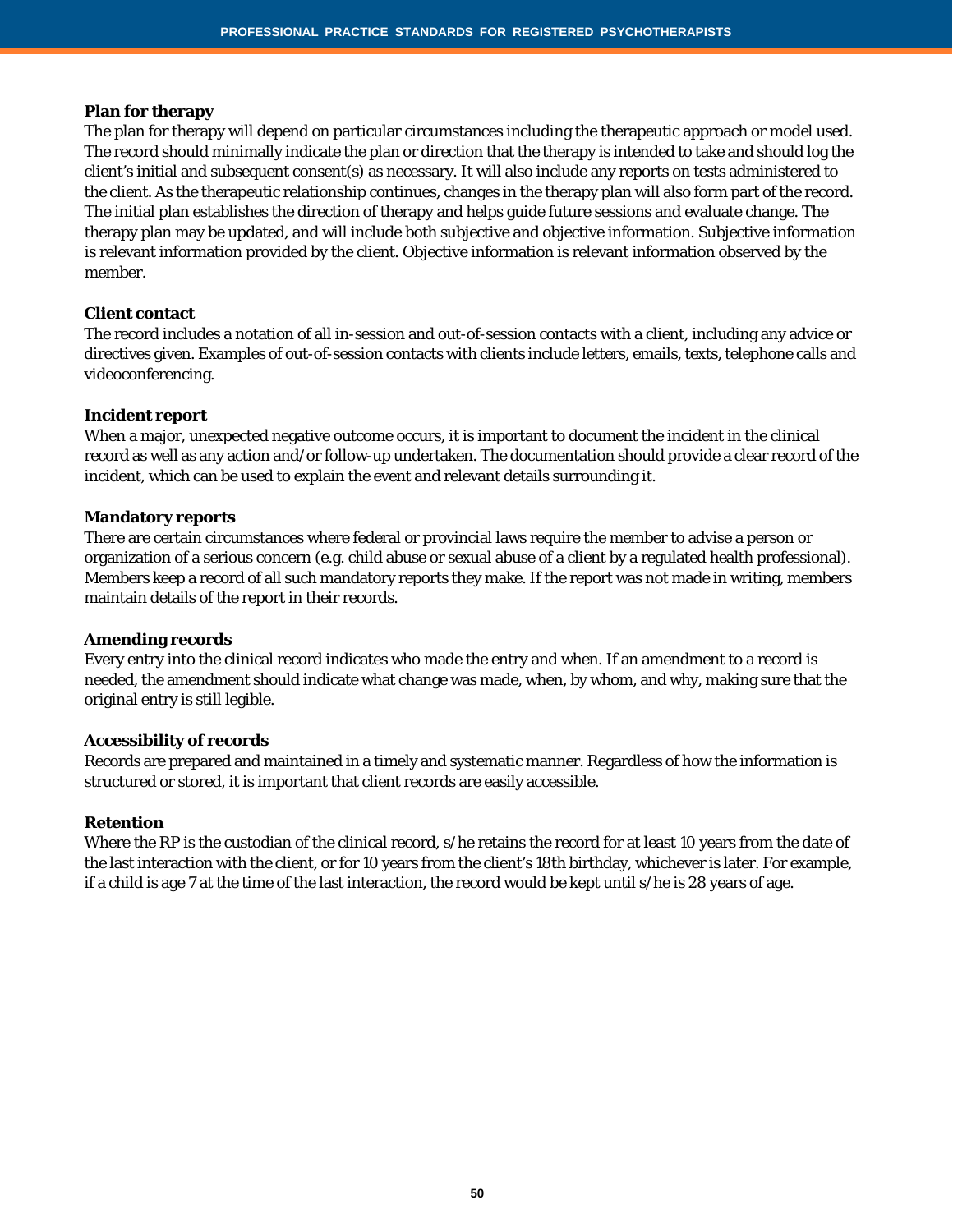#### **STANDARD: Record-keeping – Clinical Records**

Members keep an accurate and complete clinical record for each client. Members provide access to legible client records, when requested to do so by a client, authorized representative or another legal authorization.

#### **Demonstrating the Standard**

A member demonstrates compliance with the standard by, for example:

- including a complete client profile in the clinical record;
- including in the clinical record a plan for therapy that is reflective of the modality used;
- ensuring a record of client communications is included in the clinical record;
- including a record of any therapeutic assessments, including methods used, outcomes and results/ conclusions;
- including a record of conclusion or termination of the therapeutic relationship, reasons and explanatory notes and a record of referrals and/or follow-up recommendations in the clinical record;
- completing incident and mandatory reports as warranted;
- ensuring the clinical record is accessible, maintained in a timely manner, legible, written in plain language, and written in English or French; and
- ensuring that records are accurate, and that amendments show changes and original entries;
- ensuring that, if progress notes are maintained separately from the main clinical record, the clinical record includes a notation to that effect.

#### **See also:**

■ Professional Misconduct Regulation, provisions 25, 26, 27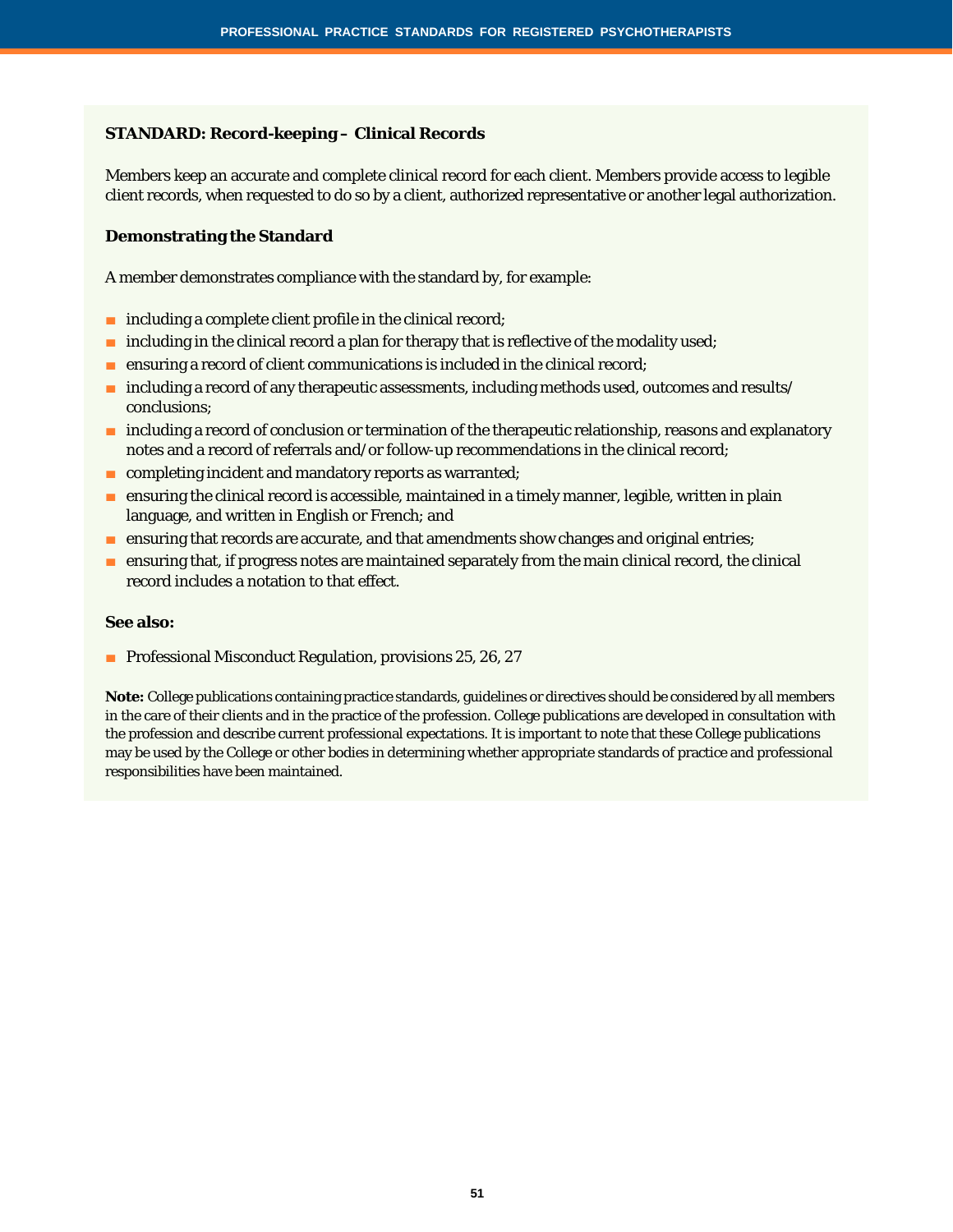# **5.2 Failing to Provide Reports**

#### **BACKGROUND**

One of the reasons members maintain effective record-keeping systems is for the purpose of issuing timely reports when requested to do so by a client or client's authorized representative. In addition to a designated family member or friend, an authorized representative may be a lawyer or an insurance company. In many cases, the information or document requested is required for legal proceedings or employment and insurance matters. Delays (or refusal) to satisfy the request could seriously disadvantage a client. Effective record-keeping facilitates the timely generation of reports and also serves to track the turn-around time to dispatch the report.

Reasonable causes for a delay in providing a report might include the unavailability of a critical piece of information or illness of the member rendering him/her unable to practise. Inability of the client to pay for the report is not, however, a valid reason for declining to provide or release the requested document. A client's dispute with a member is not a valid reason to withhold a report.

#### **STANDARD: Failing to Provide Reports**

Where a request from a client or the client's authorized representative has been received, members must provide a report or certificate relating to the treatment performed.

#### **Demonstrating the Standard**

A member demonstrates compliance with the standard by, for example:

- responding appropriately to a request for a report or certificate from a client or the client's authorized representative. An appropriate response is one that is delivered in writing and responds fully and completely to the request, in so far as the member is able to do so, within his/her scope of practice as an RP;
- $\blacksquare$  delivering the response within 30 days of receiving the request;
- alerting the party initiating the request when a delay is unavoidable;
- sharing the reason for the delay if the delay is unavoidable;
- providing a firm date by which the request will be met if there is a delay.

#### **See also:**

■ Professional Misconduct Regulation, provision 37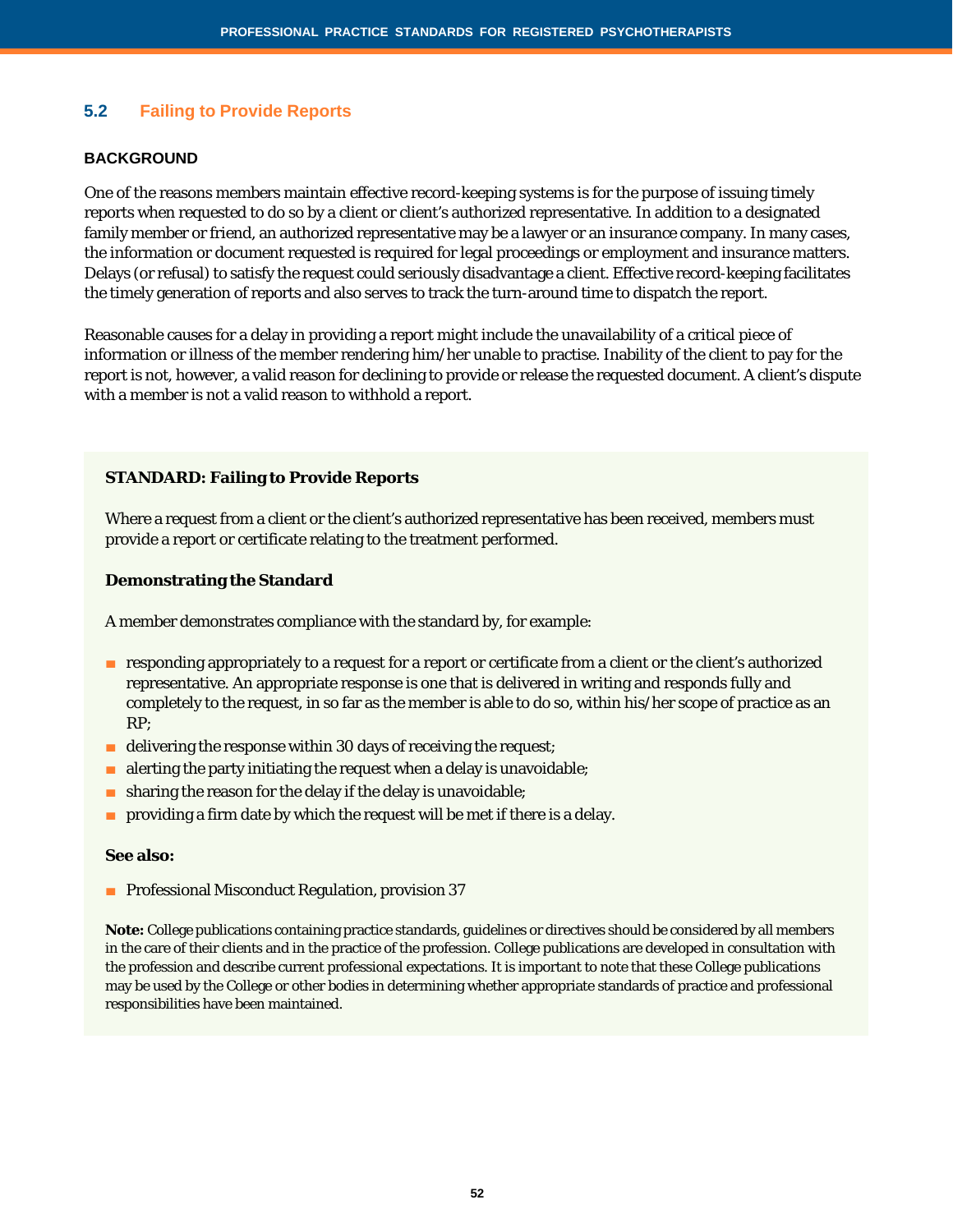#### **5.3 Issuing Accurate Documents**

#### **BACKGROUND**

Clients and third parties rely on the integrity of members' statements and the appropriateness of the information and documentation they provide. The credibility or honesty of a member may be questioned if s/he is found to have signed a document or record containing incorrect or false information.

Members must provide clients with accurate records and other documents, including invoices, bills and receipts. It is not appropriate, for example, to issue a bill listing an earlier date for a service, in order to enable the client to make an insurance claim. It is also inappropriate to issue an invoice for services that were not provided, other than for an established fee for a cancelled appointment.

#### **STANDARD: Issuing Accurate Documents**

Members ensure that documents they sign or transmit in a professional capacity contain accurate and complete information. This includes (but is not limited to) letters and/or reports sent to employers, lawyers and third-party payors.

#### **Demonstrating the Standard**

A member demonstrates compliance with the standard by, for example:

- exercising care to ensure the accuracy of information presented in documents prepared for their signature and transmittal. This includes documents they themselves prepare, and those prepared by others;
- considering how the reader will interpret the information upon receipt and using clear language that cannot be misconstrued;
- not signing or sending documents containing misleading or false information;
- issuing invoices, bills and receipts that are accurate. This includes listing the correct fee, date and time of services provided.

#### **See also:**

■ Professional Misconduct Regulation, provisions 17, 26, 27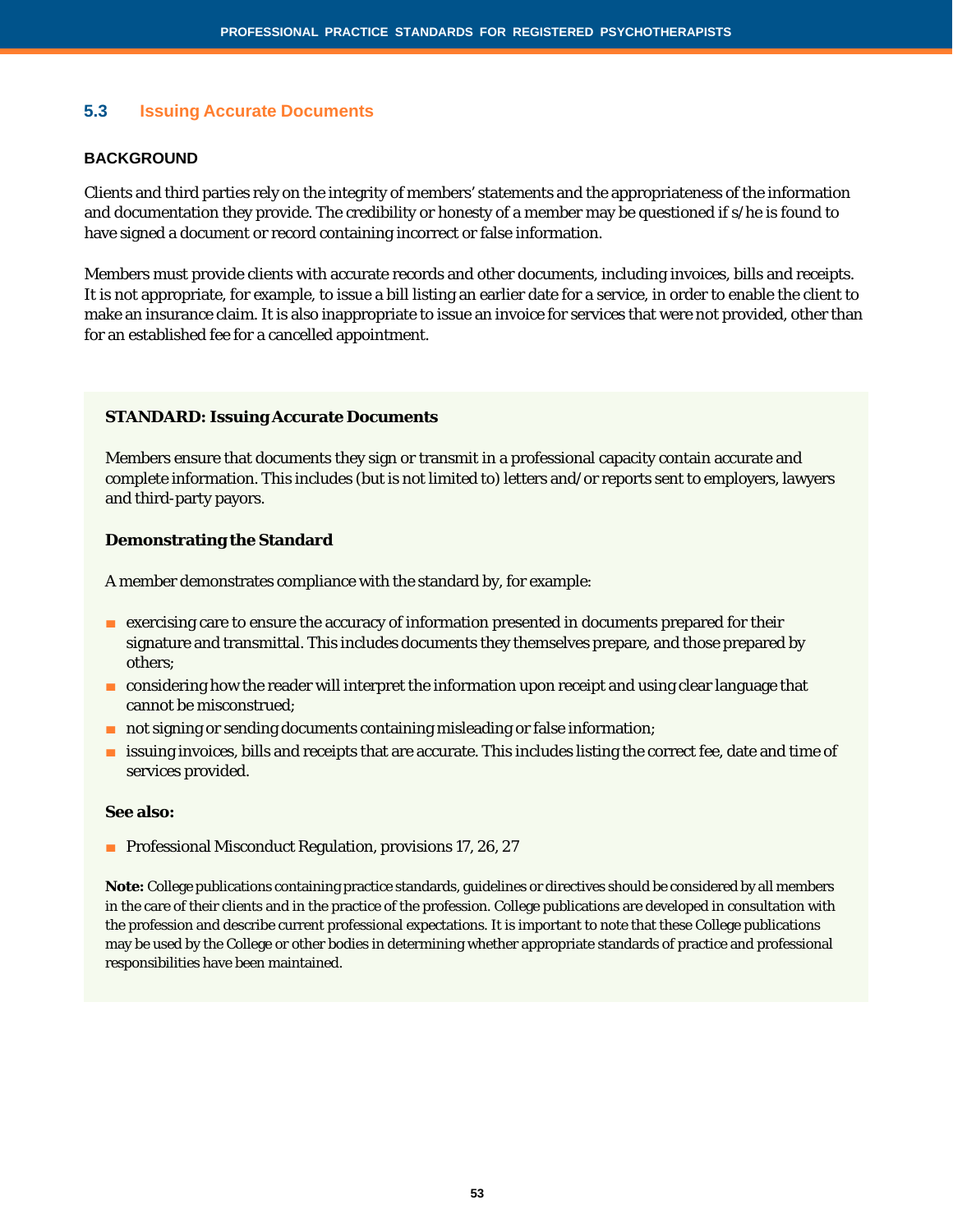# **5.4 Record-keeping – Appointment Records**

#### **BACKGROUND**

Appointment records support accountability in the therapeutic relationship. Records of appointments and attendance details (e.g. appointment, cancellation, no-show, etc.) should be maintained. Appointment records are to be maintained for five years.

#### **STANDARD: Record-keeping – Appointment Records**

Members create an appointment and attendance record for each client.

#### **Demonstrating the Standard**

A member demonstrates compliance with the standard by, for example:

- documenting the date, time, and duration of each professional encounter with the client, and (depending on practice setting) documenting cancelled or missed appointments. Duration of the appointment may be recorded in the clinical record, through a billing system or by other means;
- maintaining appointment records for five years.

#### **See also:**

■ Professional Misconduct Regulation, provisions 25, 26, 27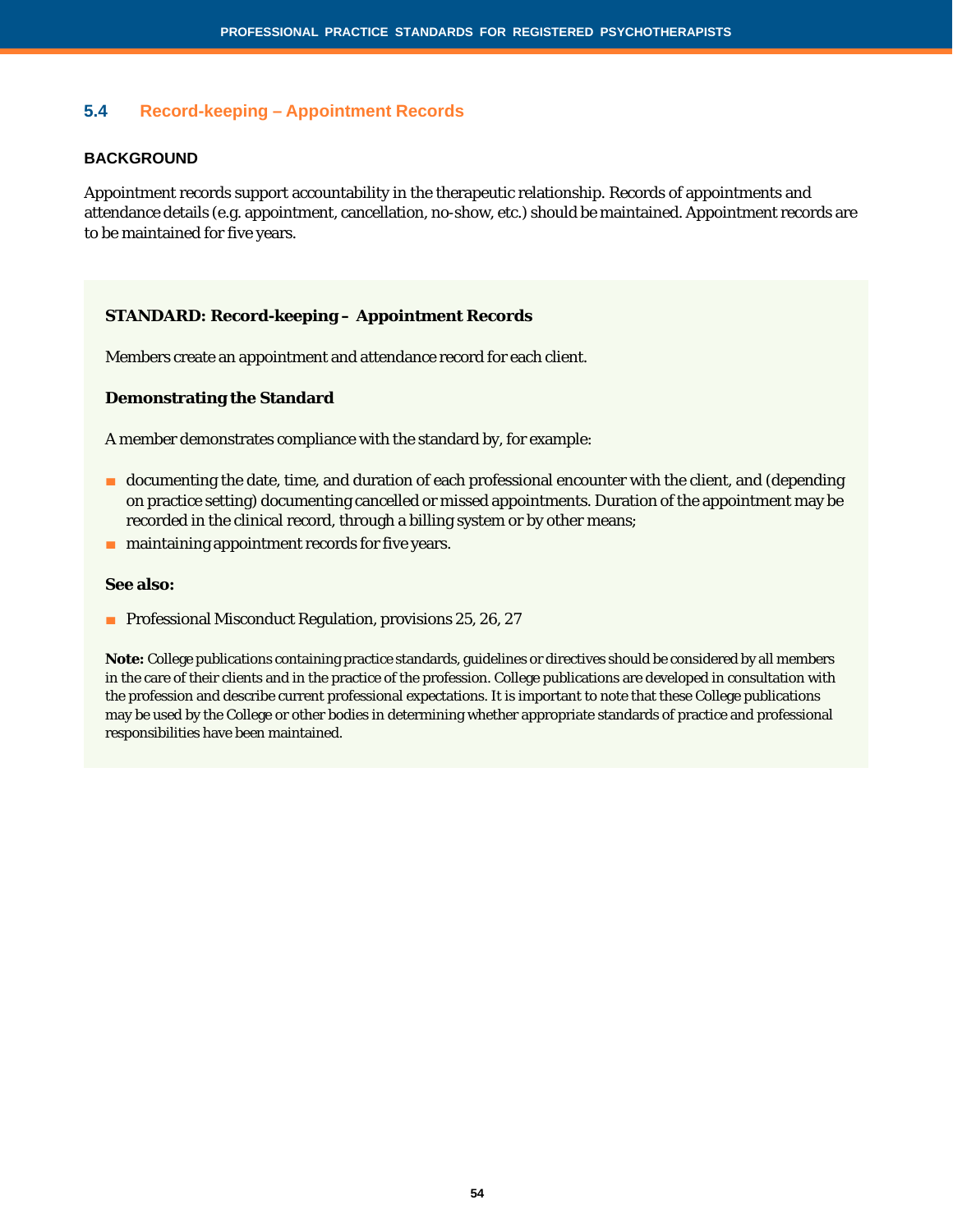# **5.5 Record-keeping – Financial Records**

#### **BACKGROUND**

Records documenting financial transactions for the reimbursement of therapeutic services form part of the accountability framework governing the therapeutic relationship, and are useful in resolving payment disputes should they arise.

#### **Retention**

Financial records are retained for five years from the last interaction with the client or until the client's 18th birthday – whichever is later. They may be kept separately from clinical records but should be maintained with due regard for security. They should be easily retrievable, along with clinical and appointment records, to form a unified client record as needed.

#### **STANDARD: Record-keeping – Financial Records**

Members ensure that a financial record is kept for every client to whom a fee is charged for therapeutic services. Financial records are retained for five years from the last interaction with the client or until the client's 18th birthday – whichever is later.

#### **Demonstrating the Standard**

A member demonstrates compliance with the standard by, for example:

- ensuring financial records include a clear identification of the person(s) providing the service and his/ her title, and a clear identification of the client to whom the service was provided – client's full name and address, and unique identifier (if applicable);
- identifying or describing the service provided, the cost of the service and the date and method of payment received;
- identifying fees charged for services provided by supervised personnel;
- indicating the reason or reasons why a fee may have been reduced or waived;
- ensuring that if fees were charged to a third party, the full name and address of that party is included in the record;
- indicating any balance due or owing; and
- including (if applicable) information documenting the retention of an agency for the collection of any outstanding balance.

#### **See also:**

■ Professional Misconduct Regulation, provisions 25, 26, 27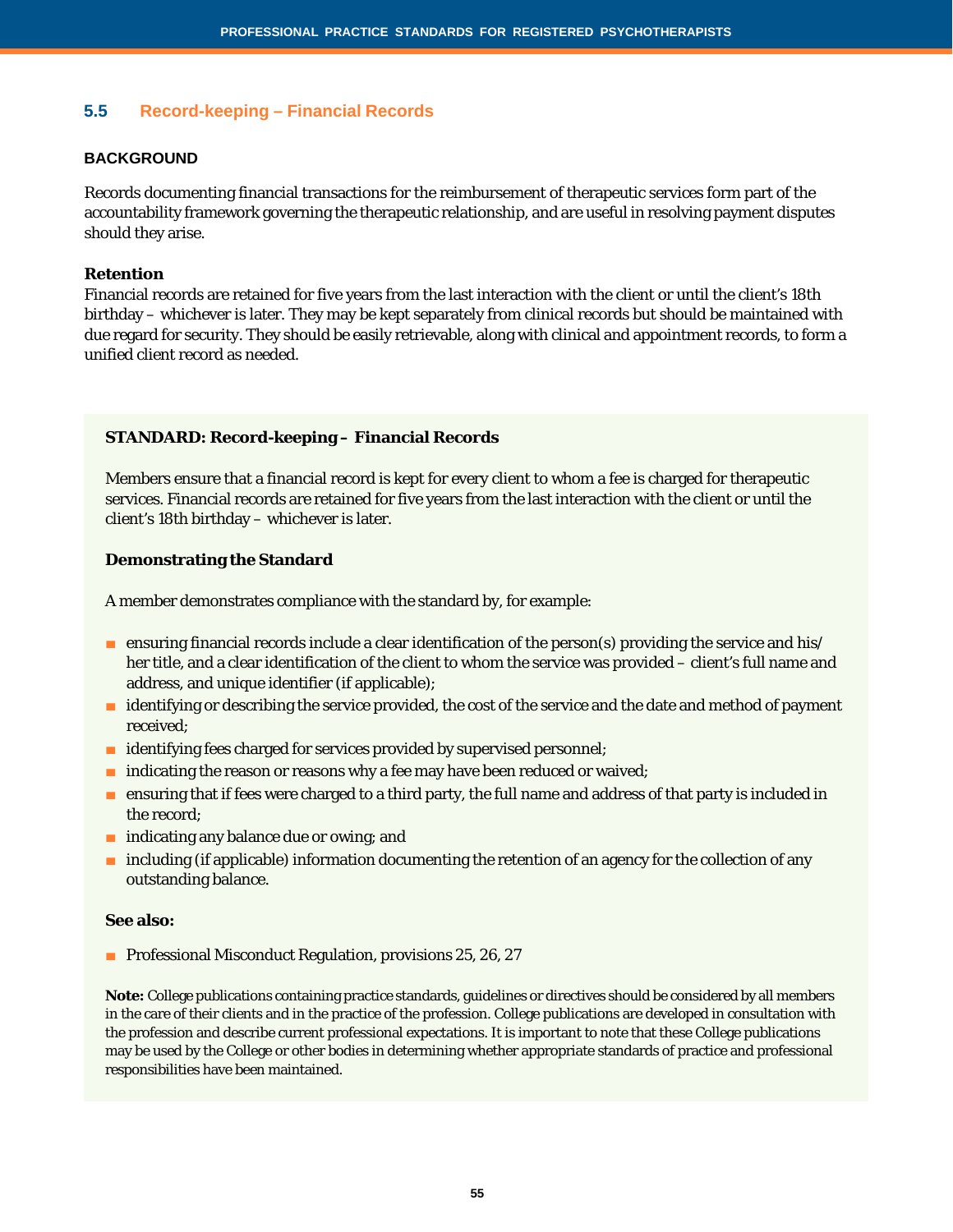# **5.6 Record-keeping – Storage, Security and Retrieval**

#### **BACKGROUND**

Regardless of the type of storage system (electronic or paper-based), it is important to observe best practices regarding the safety and security of client (and related) records.

Members are expected to make all reasonable efforts to ensure that the privacy of the client record is protected during the transmission or disclosure of information.

Whether recording or maintaining client information electronically or on paper, the record-keeping system should provide the ability to view or print client data in a manner that supports chronology. Similarly, to enable the reader to see when a modification was made, and by whom, modifications to the record are to be dated and signed/ initialled (whether by hand or electronically). The original entry must not be overridden or erased.

When placing information in a central filing or record system, members must take steps to ensure the information is not misused by those authorized to access the system, and must take reasonable measures to ensure that unauthorized persons do not gain access to the files.

#### **Electronic record-keeping systems**

Electronic record-keeping systems must provide protection against unauthorized access. The system must have user ID and password protection with mechanisms to prevent unauthorized alterations to documents (e.g. locking of documents, read-only access, firewalls, encryption). The system must also automatically back up files at reasonable intervals and must allow for recovery of backed-up files. The system must be reliable and provide reasonable protection against information loss, damage to information and inaccessibility. As well, an alternate process for record-keeping must be ready in case the electronic system is unavailable.

Electronic systems should enable the member to:

- record date and time of entries for each client;
- show the identity of the author of each entry;
- capture changes to the record, including who made the change and the reason the change was made;
- preserve the original information in the record when the record is changed or updated; and
- record when data is exchanged with other systems.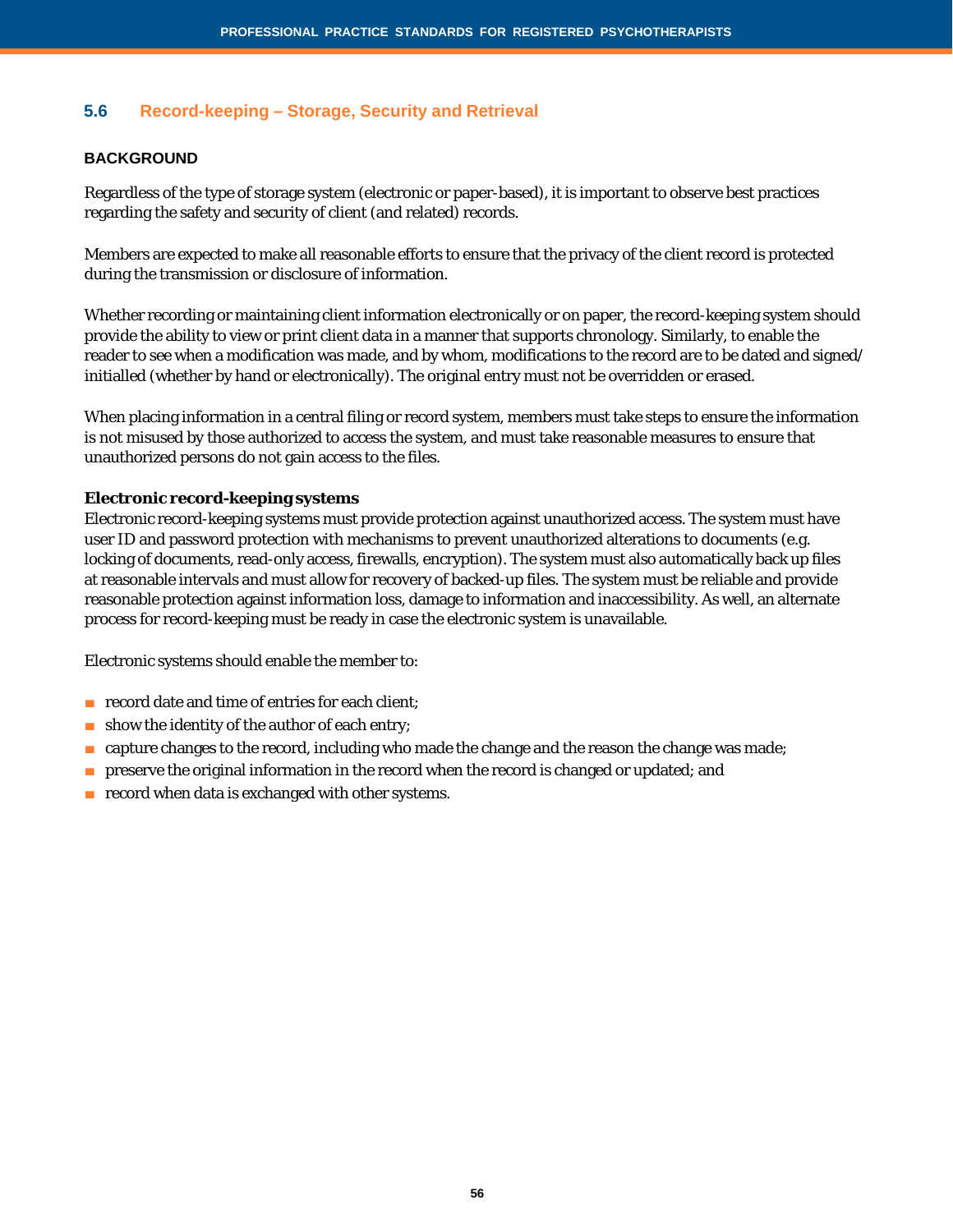# **STANDARD: Record-keeping – Storage, Security, and Retrieval**

Members make all reasonable efforts to ensure that client records are securely stored and protected from loss, tampering or unauthorized use or access. Similarly, they make reasonable efforts to ensure that the privacy of the client record is protected during any authorized transmission or disclosure of information.

#### **Demonstrating the Standard**

A member demonstrates compliance with the standard by, for example:

- ensuring the original record is retained by the member or the organization where the member works;
- providing only copies to others unless legally compelled to provide the original record. If the transfer of the original record is required, the member shall make all reasonable efforts to retain a legible copy;
- organizing records in a logical and systematic fashion to facilitate retrieval and use of the information;
- $\blacksquare$  completing documentation in a timely manner appropriate to the setting;
- ensuring that every page of the record has a reference identifying the client (e.g. full name and date of birth, or unique identifier), as required; and ensuring that every entry in the record is dated and attested to, and the identity of the person who made the entry is recorded;
- maintaining records in such a way as to support an audit trail;
- where client information is held separately from the client's main clinical record, placing a notation in the record indicating the nature and location of the separate information;
- ensuring that modifications in the completed record are dated and signed/initialled by the member who originally entered them without obscuring the original entry;
- using addenda to modify or correct the clinical record, as necessary, without removing or obscuring the original information, and sending copies of any addendum to recipients of the original document.

#### **See also:**

■ Professional Misconduct Regulation, provision 25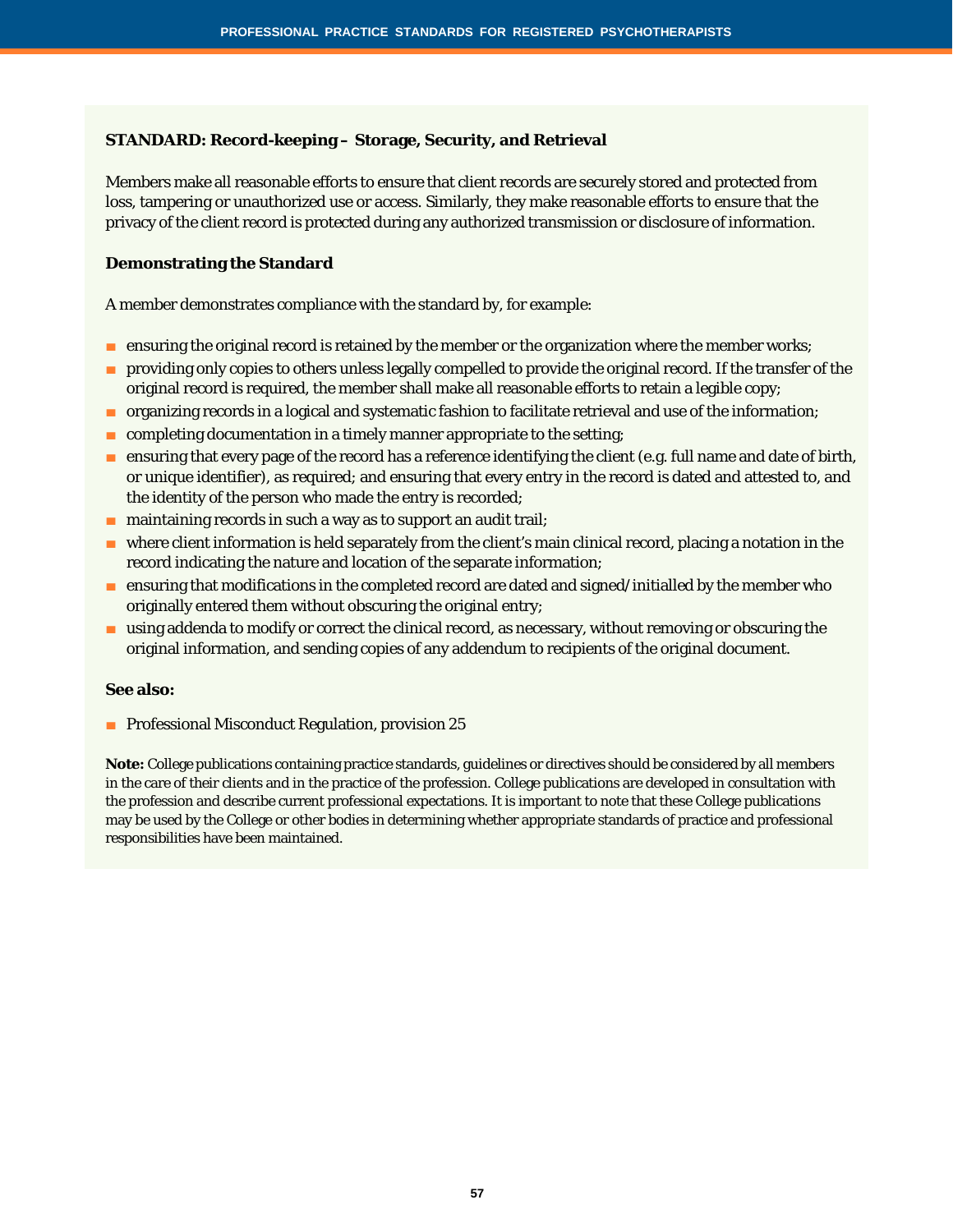#### **SECTION 6 BUSINESS PRACTICES**

Members are expected to conduct themselves professionally, not only in their clinical work, but also in their business relationships with clients and members of the public.

Clients expect their therapists to provide a suitable practice environment, and to conduct themselves in a professional manner. In operating a practice, members are required to comply with College standards governing advertising and representation of themselves and their services. Clients are entitled to receive accurate and verifiable information from members about their professional qualifications and experience, and members are expected to be transparent and reasonable in their fees and billing practices.

When discontinuing client services or when relocating, transferring or closing a practice, members must consider the best interests of their clients. In these circumstances, members are responsible for notifying clients of changes to their practice, and referring clients to other qualified practitioners.

# **6.1 Fees**

#### **BACKGROUND**

The College does not set the fees that members may charge for services. However, a member may not charge or accept a fee that is excessive or unreasonable in relation to the service provided. Members also may not offer a discount or rebate to a client for prompt payment of fees, nor charge more than the member's usual fee for a service where a third party is paying for the service. Members may accept payment on a sliding scale, i.e. variable fee depending on ability to pay. Members must ensure that clients are aware of their fee schedule before commencing services, and are required to provide an itemized account of services, upon request.

#### **Free consultations and service agreements**

Members may provide free initial consultations without further obligation, and must provide the service promised, and as advertised.

If a member chooses to increase his/her fees, s/he should provide reasonable notice to clients and should not discontinue therapy because a client cannot afford the higher fee.

#### **Non-payment of fees**

If a client fails to pay a member in accordance with agreed-upon terms, this is not grounds for immediately discontinuing services. While the member is entitled to be paid for his/her services, the member must place the needs of the client first. Before discontinuing services for non-payment, the member should advise the client of alternative services/service providers that are accessible to the client. At the start of the relationship, the member should make sure the client understands that s/he is required to pay for services, and that services will be discontinued if payment is not received.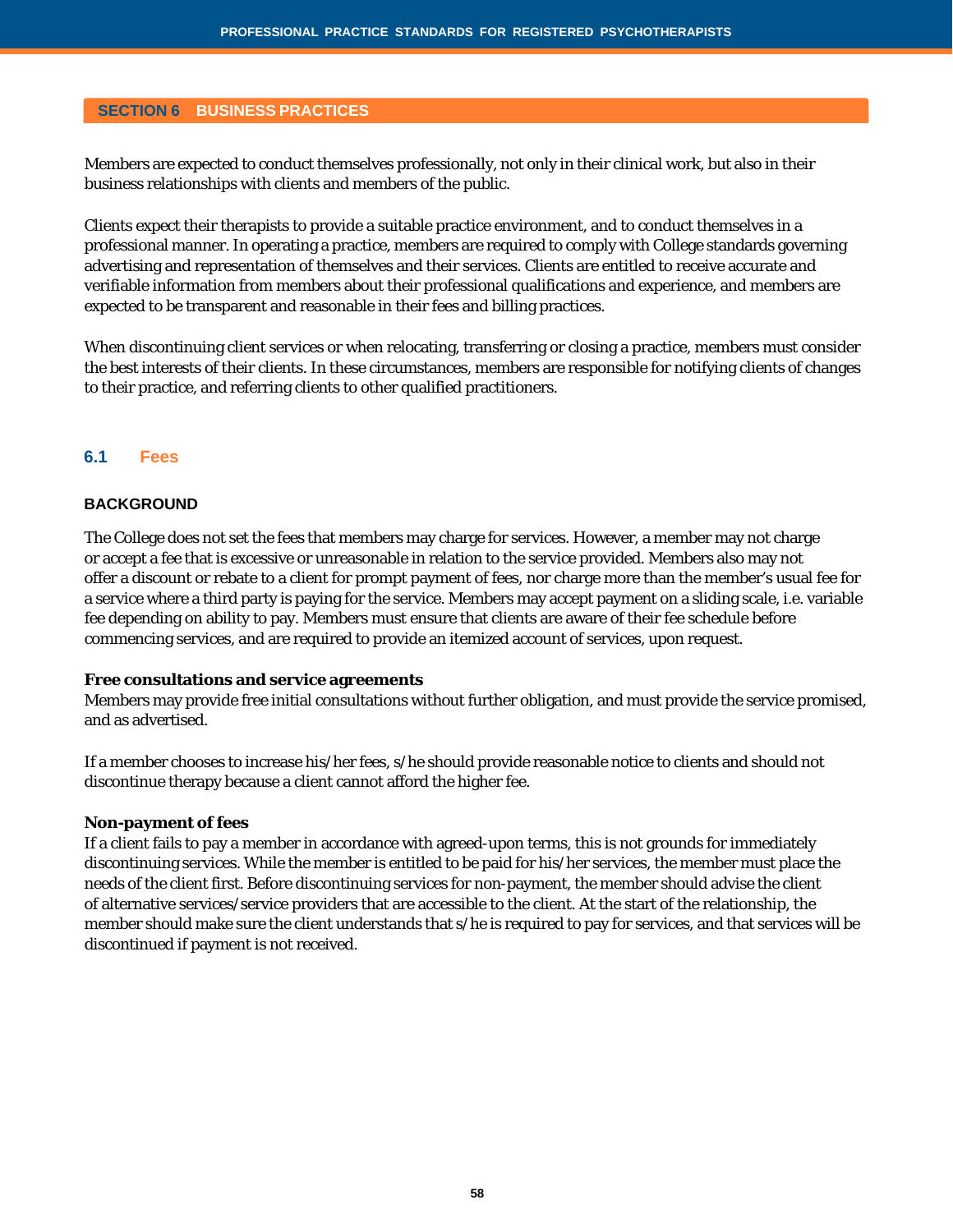#### **Forms of payment**

Ordinarily, payment for service is made through monetary exchange, whether this takes place directly or indirectly via a third-party payor or employer.

A member is permitted to barter his/her services with a client who cannot afford to pay, if certain conditions are respected:

- the services provided by the member are of equal or greater value than the item or service being exchanged;
- $\blacksquare$  the bartering arrangement would not be seen to affect the member's judgment;
- the arrangement would not adversely affect the client's confidence in the member; and
- the arrangement is clearly spelled out and agreed to before therapy commences or continues.

Members should be aware that bartering could trigger tax consequences, and should consult with their tax professional to ensure they are in compliance with all provincial and federal laws.

Members may also charge a block fee (a flat fee for a predetermined set of services), as long as the following aspects of the agreement are established in writing beforehand:

- services covered by the fee;
- amount of the fee:
- arrangements for paying the fee; and
- the rights and obligations of the member and the client if the relationship between them is terminated before all the services are provided.

#### **Fulfilling agreements with clients**

If a member agrees, either verbally or in writing, to provide a course of therapy for a regular set fee or a negotiated fee, the member must fulfil this commitment to the client. This does not preclude a member from raising fees with proper notice, as mentioned above.

#### **Use of collection agencies and selling client debts**

While members are permitted to use the services of a debt collection agency in order to recover unpaid fees, they are prohibited from selling or assigning client debts. This does not prohibit members from accepting payment by credit card.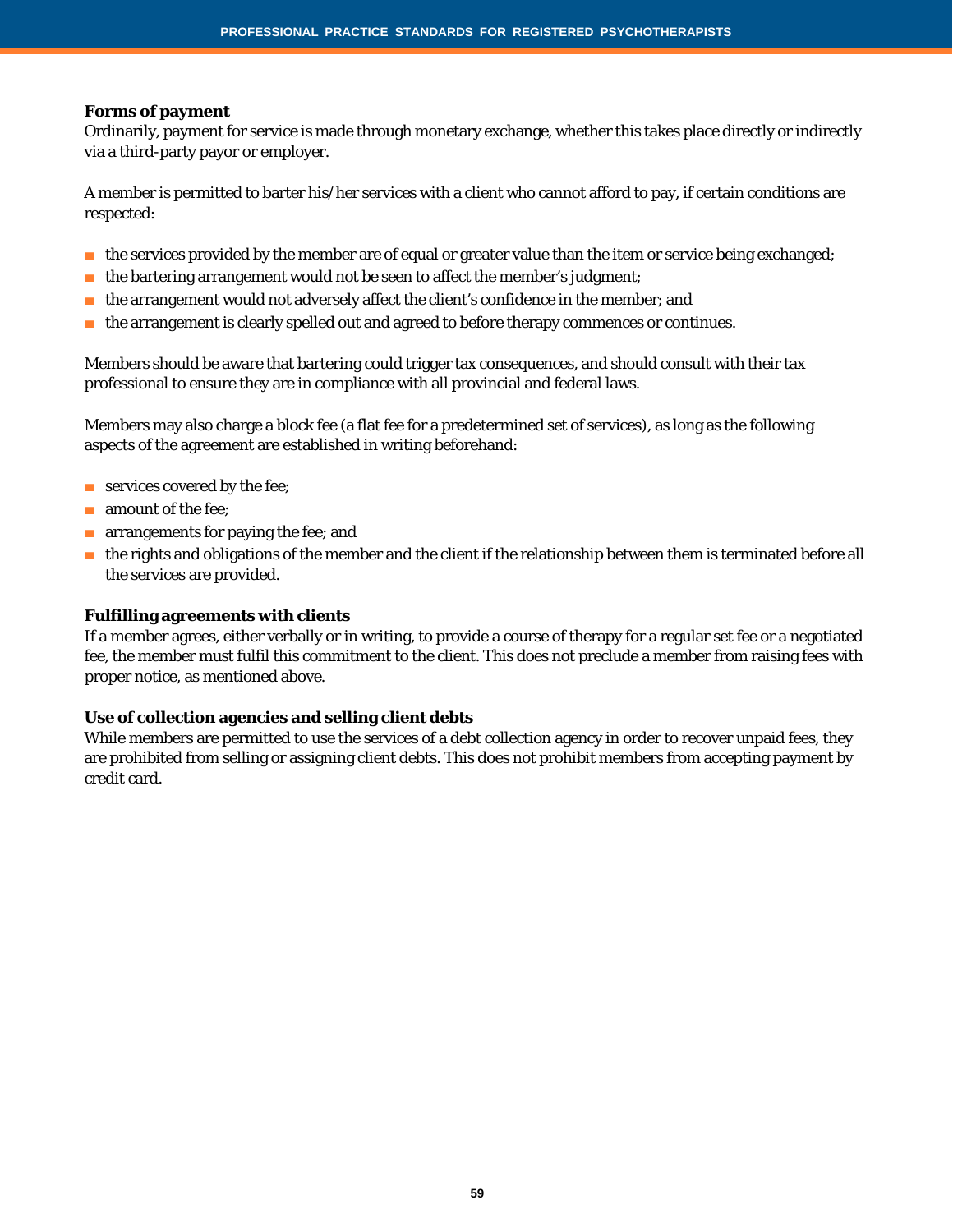#### **STANDARD: Fees**

Members inform clients of their fee schedule prior to providing services; charge fees that are reasonable in relation to services provided; fulfill the terms of agreements established with clients; and provide itemized accounts upon request.

#### **Demonstrating the standard**

A member demonstrates compliance with the standard by, for example:

- setting reasonable fees, informing clients about fees up front, and adhering to the agreed-upon fee schedule;
- not offering a discount or rebate to a client for prompt payment of fees;
- entering into a barter arrangement only where the client's interests are protected;
- not selling or assigning client debt;
- advising clients of alternative services accessible to the client, before discontinuing services for nonpayment.

#### **See also:**

- Standard 6.3 Discontinuing Services
- Standard 1.6 Conflict-of-interest
- Standard 5.5 Record-keeping Financial Records
- Professional Misconduct Regulation, provisions 18, 19, 20, 21, 22, 23, 24, 51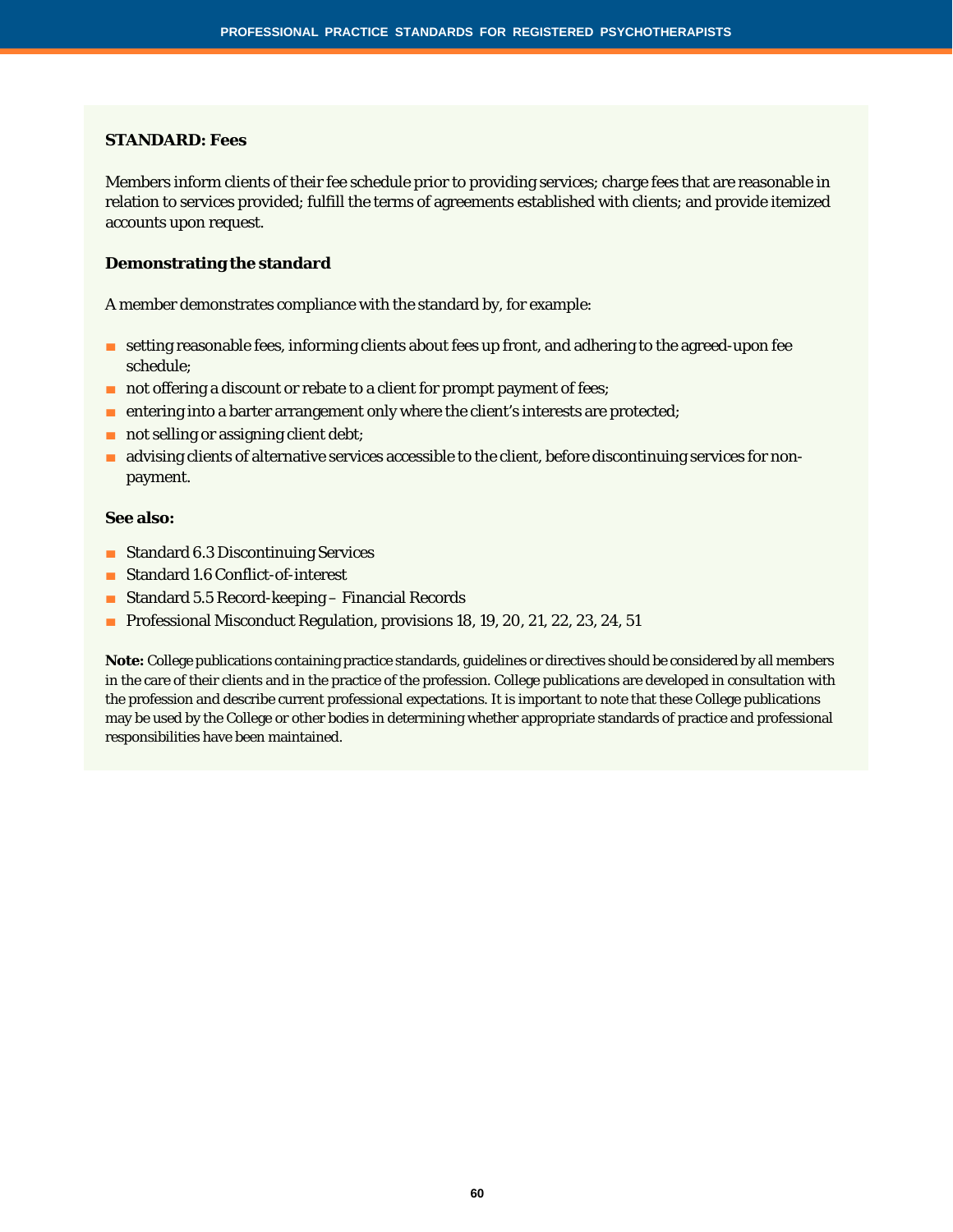# **6.2 Advertising and Representing Yourself and Your Services**

#### **BACKGROUND**

Clients rely on members to provide accurate and verifiable information about their qualifications and experience, and to be transparent in the way they represent themselves and their services.

#### **Advertising**

An advertisement is any message communicated in a public medium intended to influence an individual's choice, opinion or behaviour, including business names associated with a member's practice.

Members may advertise their professional services, as long as the information provided is relevant, and assists prospective clients or members of the public in making an informed choice regarding health care services. Advertising should be truthful, factual, clear, and easily understood. It should include only information that is objective and verifiable.

Members must ensure that advertising does not convey information that misleads clients or confuses the public. This includes omitting relevant information, or including non-relevant, false, or unverifiable information that may be misleading. Members should take reasonable steps to ensure that advertising placed by their associates (e.g. employers, employees, marketing consultants) meets these same objectives.

In advertising, members do not:

- promise a result that cannot necessarily be delivered (e.g. "you'll get the job you always wanted");
- use comparisons to others, use superlatives, or suggest that their practice is unique (e.g. "the best therapy available" or "the most caring treatment"); or
- appeal to a person's fears ("avoid being alone, come in for therapy").

In advertising, members may:

- list education and qualifications;
- describe areas of practice and/or specialization and populations served, but must not suggest that they are recognized by the College as qualified in a specialty area;
- outline a philosophy or approach to practice; and
- identify membership in the College.

#### **Testimonials**

Testimonials from clients, former clients, or other persons regarding a member's practice are not permitted in advertising. A testimonial is a statement from another person about the quality of the member's services. Testimonials are subjective and may be unreliable. They may also be misleading, as each client is unique and each situation is different; a technique that works well for one client may not work for another. A client's plan of therapy should be based on the individual client's needs, not on the experiences of others. Testimonials may also lead to concerns that clients have been pressured into providing them, which is not in the best interest of the client or the therapist.

This rule does not prevent clients or others from writing reviews about members (e.g. on third party Internet sites for rating professionals), provided the member does not request them to do so, and provided the member does not influence which reviews are published.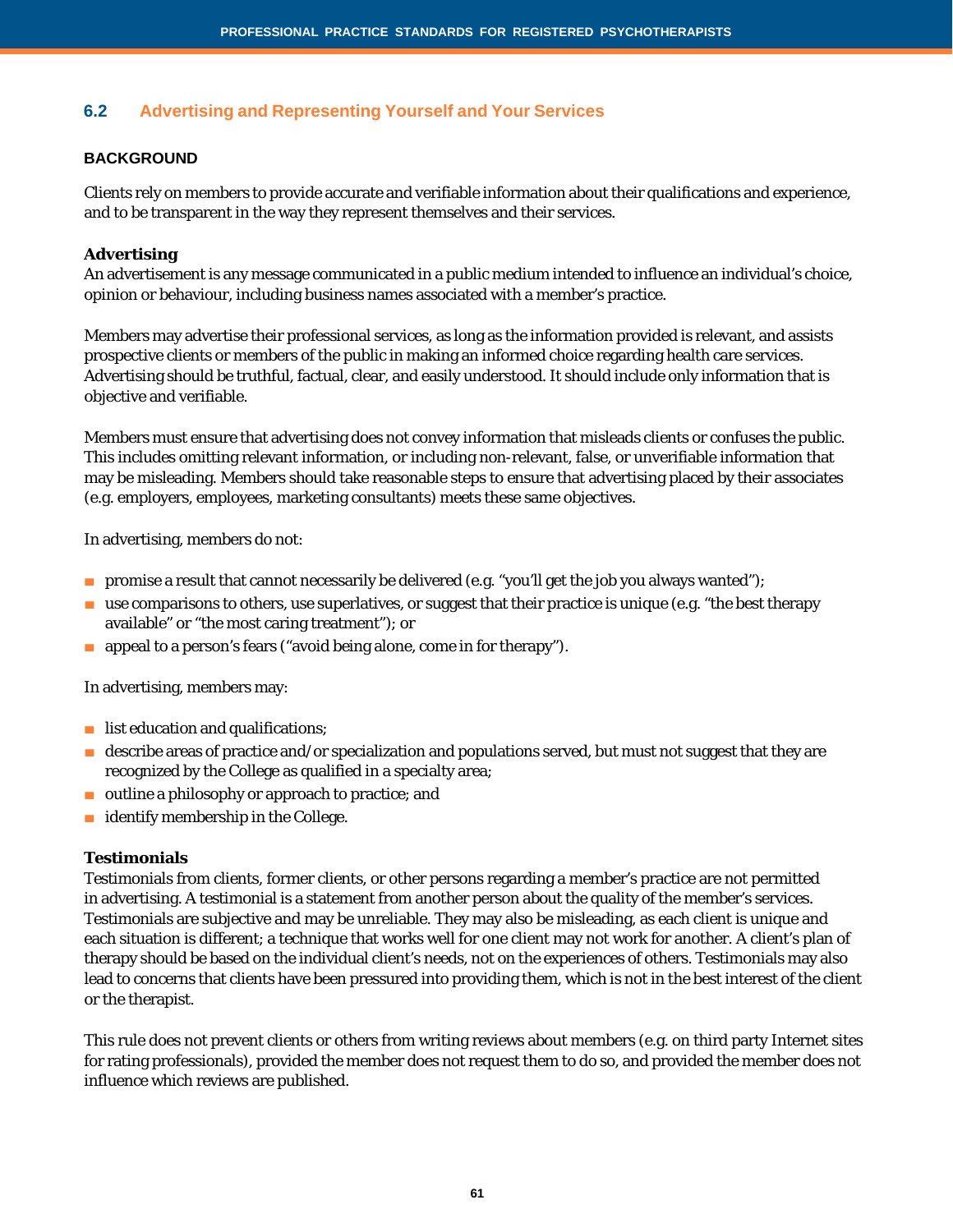# **Soliciting**

Soliciting individuals in a way that pressures them to engage the member's services, is not acceptable. Members are permitted to solicit individuals only in accordance with the Professional Misconduct Regulation, as follows:

- **i. The person who is the recipient of the solicitation must be advised, at the earliest possible time during the communication, that,**
	- a. The purpose of the communication is to solicit use of the member's professional services, and
	- b. The person may elect to end the communication immediately or at any time during the communication if he or she wishes to do so, and
- **ii. The communication must end immediately if the person who is the subject of the solicitation so elects.**

These rules are not intended to prevent members from contacting clients to provide reminders about appointments and follow-up services.

#### **Providing information to clients about member's services**

Members are required to reply appropriately to a reasonable request by a client or a client's authorized representative for information about a service or product provided or recommended by a member.

#### **Claims about therapy**

Members offering information, advice or comment to clients or others take reasonable measures to ensure that their statements are accurate and supportable, based on reasonable professional opinion, and consistent with professional standards and ethics. Unsubstantiated claims can lead to ineffective or even harmful treatment choices. They can also erode the public's confidence in the profession.

#### **Member's name**

Clients are entitled to know the name of the member with whom they are dealing, and to verify the registration status of any member. In addition, the College must be able to identify and locate a member in the event that it receives a complaint or report about the member. In his/her professional role, a member must identify him/ herself using the name recorded in the Public Register of the College.

Members may use nicknames or other variations of their name with clients, as long as these names are registered with the College along with the member's legal name. The member's legal name (along with any alternate name) should be indicated on official documents such as invoices and when identifying him/herself to clients, e.g. on business cards and pamphlets.

Members may also create and use business names, (e.g. Riverside Therapy Services), as long as they use their own name as set out in the College Register on official documents and when identifying themselves to clients.

#### **Permitting misrepresentation**

Only members may represent themselves as Registered Psychotherapists or RPs. They must not permit, counsel or assist a person who is not a member to misrepresent him/herself as a member. This rule applies in settings where the member can prevent the conduct from occurring, such as within the member's office or clinic.

If a member is aware that an unregistered person is holding him/herself out, i.e. presenting him/herself as an RP, the onus is on the member to intervene. The member may speak with the individual and/or inform the College of the misrepresentation if it persists. In particular, members should report misrepresentation or false claims to the College if they are grievous and/or persistent.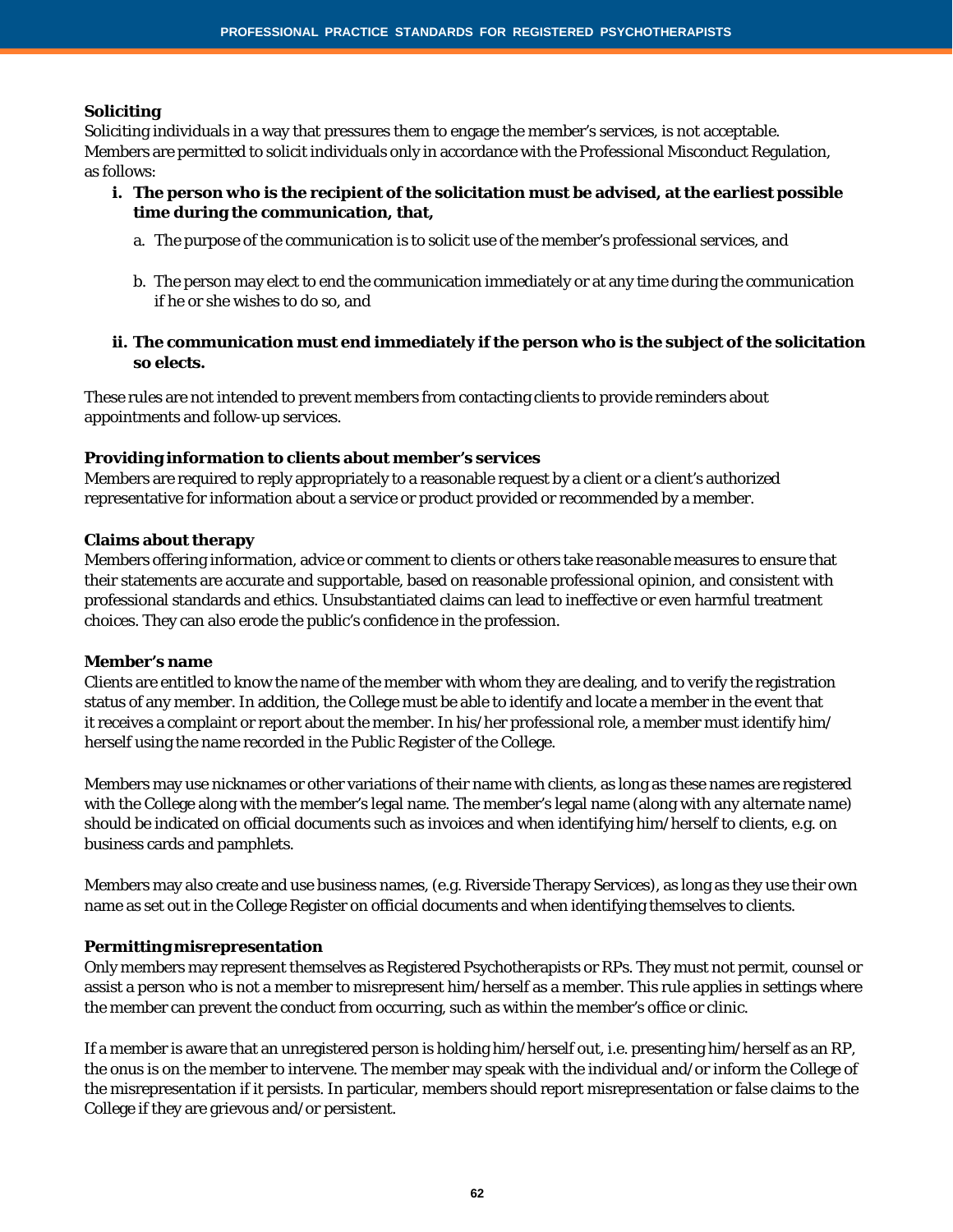#### **STANDARD: Advertising and Representing Yourself and Your Services**

Members provide truthful and accurate information to clients and the public, and are transparent in representing themselves and their services.

#### **Demonstrating the Standard**

A member demonstrates compliance with the standard by, for example:

- advertising services to the public only if the information provided is factual, accurate, objective and verifiable;
- avoiding misleading or subjective claims in advertising;
- refraining from pressuring individuals into engaging the member's services;
- expressing reasonable professional opinion when discussing therapeutic techniques or procedures;
- intervening where a person who is not a member represents him/herself as a member, if the person is not authorized to do so;
- identifying him/herself to clients using the name (or nickname) that appears on the Public Register of the College.

#### **See also:**

- Standard 3.5 Unnecessary Treatment
- Standard 1.6 Conflict-of-interest
- Standard 1.2 Use of Terms, Titles and Designations
- Standard 1.2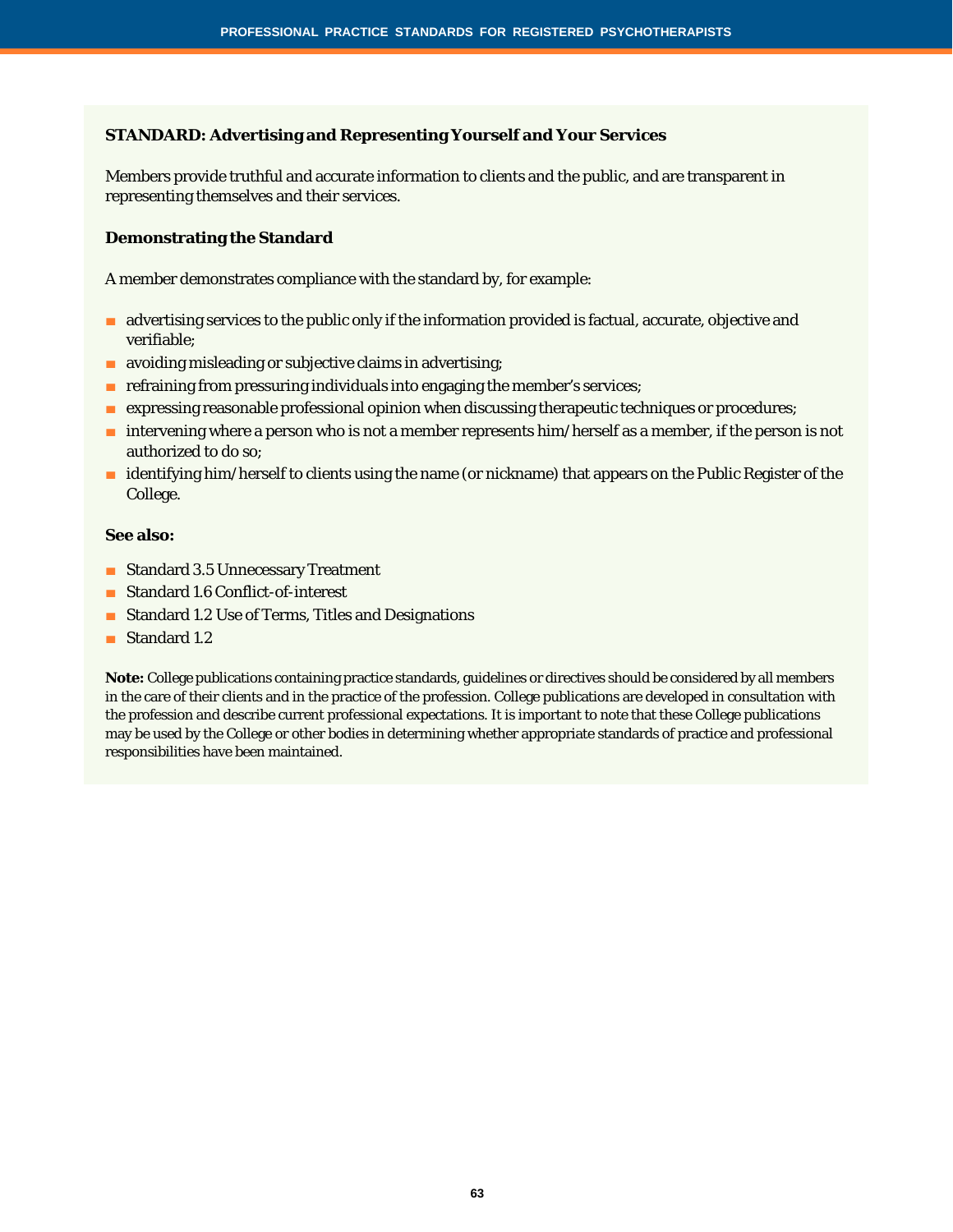# **6.3 Discontinuing Services**

#### **BACKGROUND**

It is the member's professional obligation to ensure that s/he acts in the best interests of clients at all times, including when discontinuing services. Once a member begins working with a client, the relationship should continue as long as the client is benefiting from therapy and/or wishes to continue receiving services. Members should not unilaterally discontinue services to clients without good reason. There are several legitimate reasons for discontinuing services to clients, including:

- the member lacks the necessary competence to continue working with a client;
- $\blacksquare$  the member believes the client will not benefit from continued therapy;
- $\blacksquare$  the member would be at risk of serious harm if s/he were to continue working with the client, e.g. the client threatens or assaults the member;
- the member is closing his/her practice;
- when by prior agreement a fixed number of sessions is to be provided; and
- when the client has not met his/her obligation to pay fees as agreed (see Standard 6.1, Fees).

In all cases, the member makes reasonable efforts to inform the client of the reason for discontinuing services, and refers the client to another service provider, as appropriate. The member also documents the reason for discontinuing services.

#### **Discrimination and the duty to accommodate**

Members shall not decline to provide services, or discontinue services for personal reasons if, for example, the therapist does not like a client, or does not agree with the client's political views. These are not acceptable grounds to discontinue therapy. Ontario's *Human Rights Code* also prohibits the denial of services on the grounds of race, ancestry, place of origin, colour, ethnic origin, citizenship, creed, sex, sexual orientation, gender identity, gender expression, age, marital status, family status or disability.

Members must not refuse to work with a client or discontinue therapy because of a client's disability. The Human Rights Code requires that persons with disabilities be accommodated, unless this would cause undue hardship for the therapist. Members are required to make reasonable efforts to accommodate the needs of persons with disabilities. A decision to end therapy should always be made in good faith. For example, a therapist must not tell a client that s/he is ending the therapeutic relationship because the therapist lacks the competence to work with the client, when the real reason lies elsewhere. To avoid confusion and concerns about discrimination, the therapist should always clearly communicate the reasons for ending the therapeutic relationship, and document the discussion in the client's file.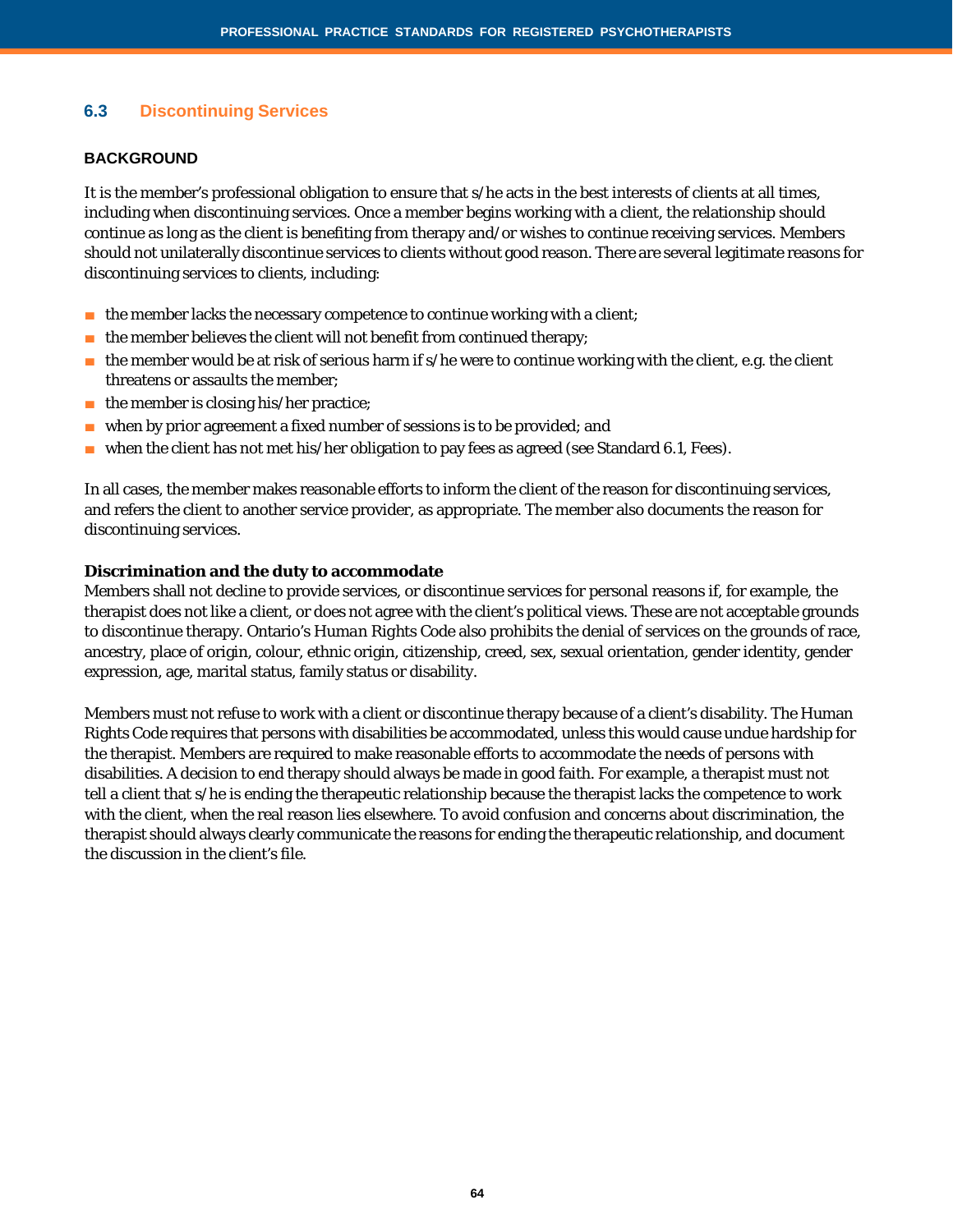#### **STANDARD: Discontinuing Services**

A member discontinues professional services only when doing so would be reasonably regarded as appropriate, having regard to:

- the member's reasons for discontinuing services;
- $\blacksquare$  the condition of the client:
- the availability of alternate services; and
- the opportunity given to the client to make alternate arrangements before services are discontinued.

#### **Demonstrating the Standard**

A member demonstrates compliance with the standard by, for example:

- discontinuing services only when the decision to do so is made in good faith;
- clearly communicating to the client the reason for discontinuing services and referring the client to other services if needed;
- recording the reasons for discontinuing services;
- not discontinuing services on a discriminatory basis.

#### **See also:**

- Standard 6.1 Fees
- Standard 6.4 Closing, Selling, or Relocating a Practice
- Professional Misconduct Regulation, provision 6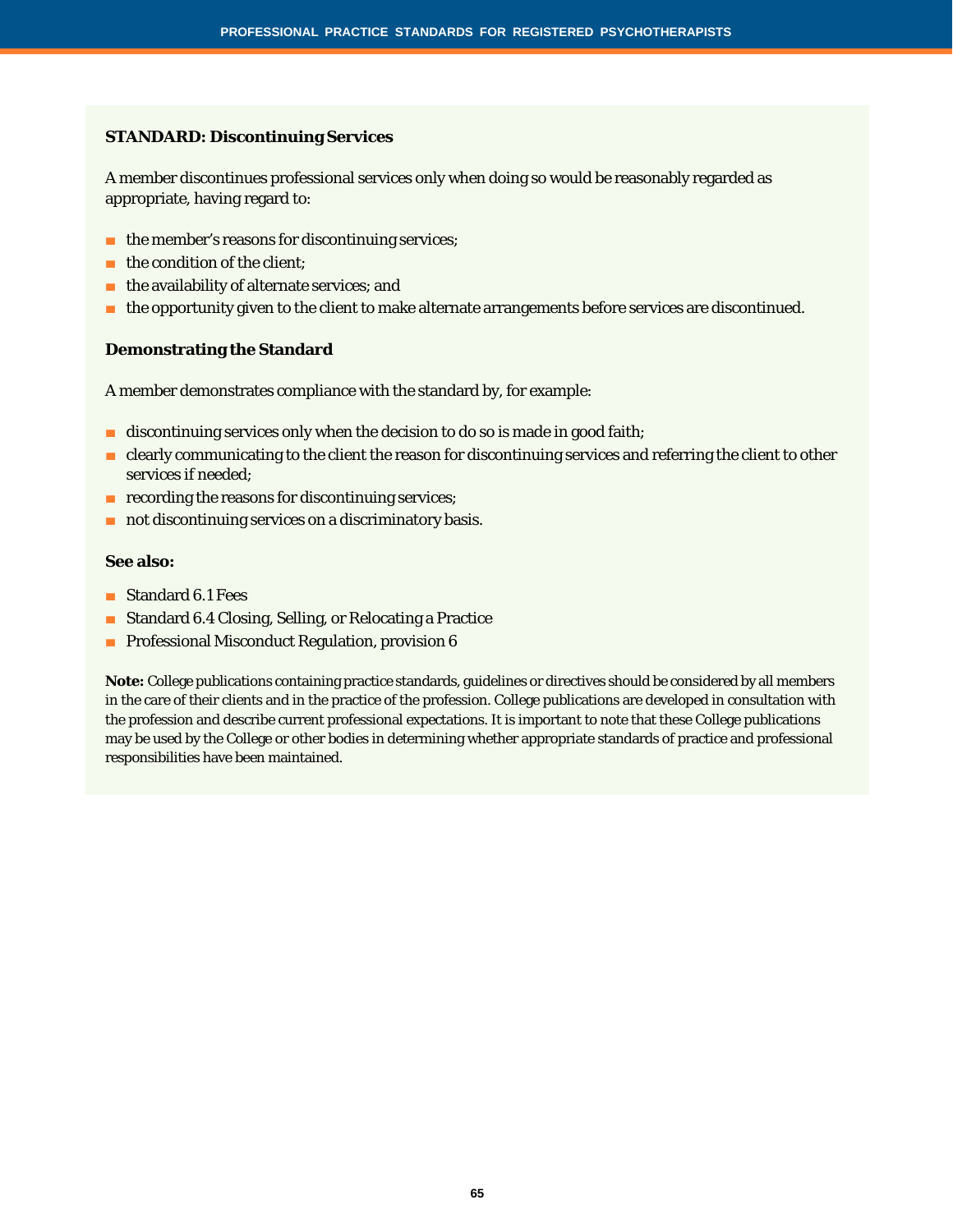# **6.4 Closing, Selling, or Relocating a Practice**

#### **BACKGROUND**

Members are obliged to advise their clients if they intend to close, sell or relocate their practice. Notice should be given well in advance, or as soon as is reasonably possible. The purpose is to provide time for clients to seek alternate services. Direct notice is best (in person at a scheduled appointment, by letter, or by telephone). If this is not possible, multiple forms of indirect notice should be used, such as posting a notice at your office, in a newspaper, on one's website, or providing a recorded voice message.

Where possible, the member should assist the client in identifying alternative services.

Members must ensure that client records are transferred to the member's successor (if there is one) or to another member if the client requests this. Client records that are not transferred should be retained or disposed of in a secure manner in accordance with the *Personal Health Information Protection Act, 2004* and the College's recordkeeping and documentation standards.

#### **Contingency planning**

Members should have in place a plan to address unforeseen interruptions to their practice, such as unplanned leave, illness or death and even natural disaster. These plans should promote continuity of client care and allow others to manage, transfer, or close a practice in the event that a member is unable to do so. The plan should include back-up and storage of contact lists and where possible, client records, directions for contacting clients or their authorized representatives and contact information for alternative service providers. If individuals (such as clients or colleagues) become aware of an abandoned or interrupted practice, they should contact the College.